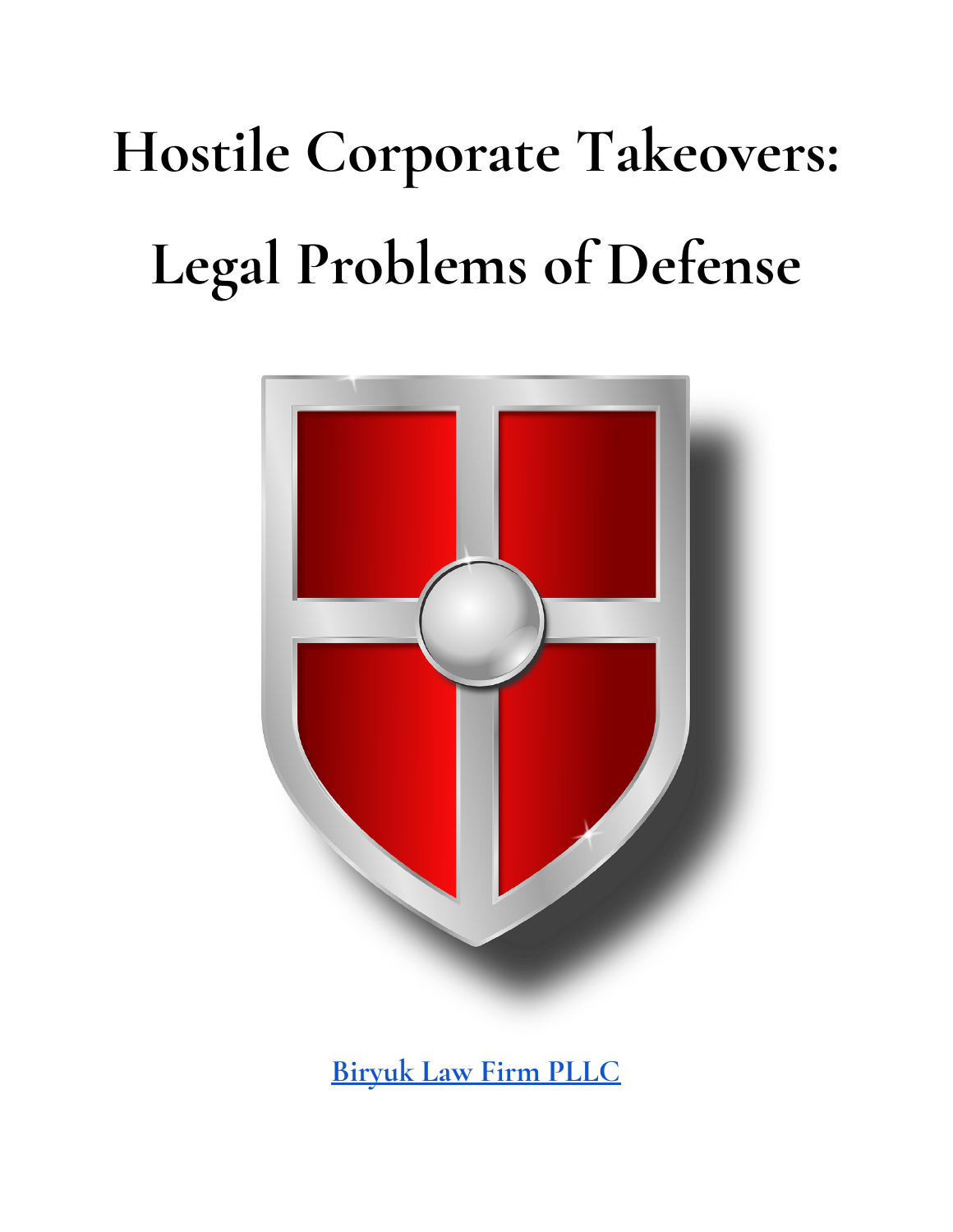# **Table of Contents**

| I. Introduction                                       | $\overline{4}$ |
|-------------------------------------------------------|----------------|
| II. Background                                        | 8              |
| A. Hostile Takeovers                                  | II             |
| <b>B.</b> Antitakeover Defenses                       | 13             |
| III. Analysis                                         | 24             |
| A. Major Cases Raising Board's Antitakeover           |                |
| Responsibility                                        | 24             |
| I. Cheff v. Mathes                                    | 25             |
| 2. Unocal Corporation v. Mesa Petroleum Co.           | 26             |
| 3. Unitrin, Inc. v. American General Corp.            | 28             |
| 4. Revlon, Inc. v. MacAndrews & Forbes Holdings, Inc. | 28             |
| 5. Paramount Communications, Inc. v. Time             |                |
| Incorporated                                          | 30             |
| 6. Paramount Communications, Inc. v. QVC Networks     |                |
| Inc.                                                  | 32             |
| 7. Hilton Hotels Corp. v. ITT Corp.                   | 33             |
| B. Raising Board's Antitakeover Responsibility        |                |
| Further                                               | 35.            |
| C. Preferable Corporate Governance Doctrine           | 38             |
| D. Non-Application of Business Judgment Rule          | 4 <sup>I</sup> |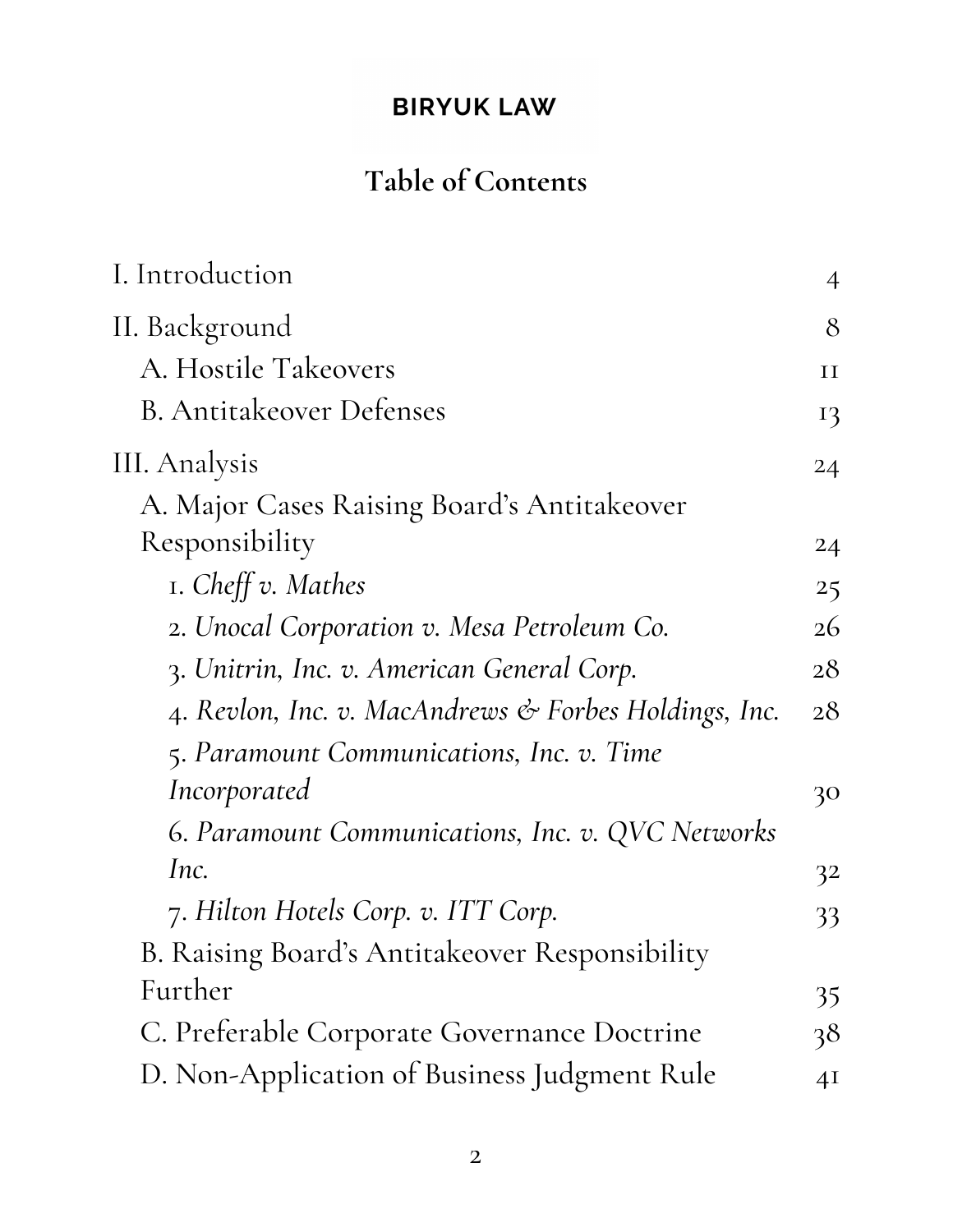| I. Application of Entire Fairness Standard        | 42 |
|---------------------------------------------------|----|
| 2. Alternatives to Entire Fairness Standard       | 45 |
| 3. Justifications for Non-Application of Business |    |
| Judgment Rule                                     | 46 |
| 4. Draconian Defenses as Justification of Strict  |    |
| <b>Scrutiny Standard</b>                          | 54 |
| E. Alternative Defenses                           | 59 |
| F. Practical Recommendations for Hostile Takeover |    |
| Defending                                         | 62 |
| G. Privatization: People's Interests First        | 71 |
| <b>IV. Conclusion</b>                             | 75 |
|                                                   |    |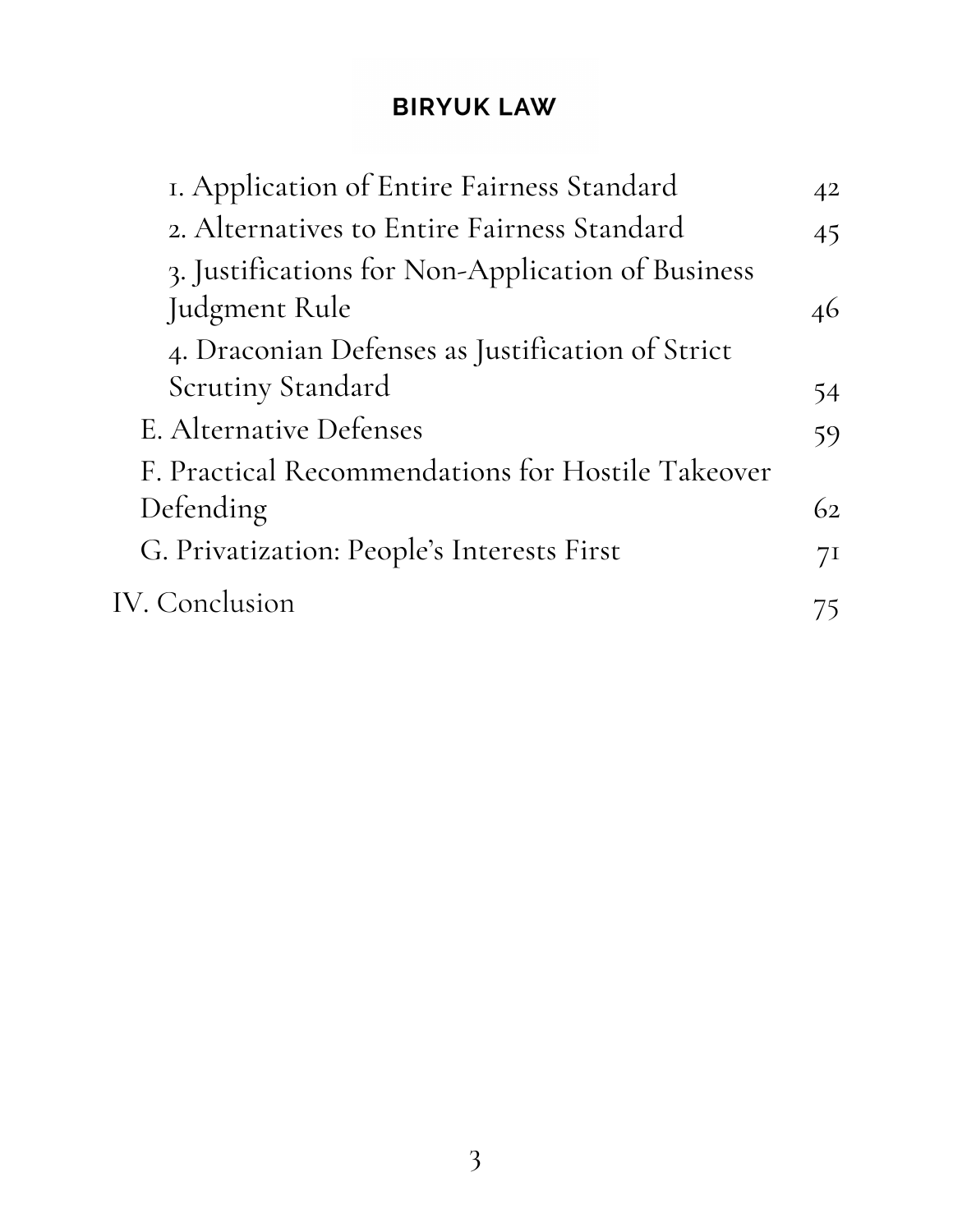#### <span id="page-3-0"></span>**I. Introduction**

The problems concerning hostile corporate takeovers and defenses against them have been of great interest to legal scholars, attorneys, and other professionals in the whole world.

This interest can be seen in the enormous amount of literature on hostile takeovers and corresponding defenses.

All of the court opinions, statutes, books, articles, and other materials indicate that there are a lot of problems in this complex area of corporate law.

It is evidently impossible to cover all or even most of such problems within a single paper.

This paper, therefore, concentrates on the most important problem that forms the basis of many other problems in the takeover area.

The major problem is whom to defend and how.

Who to defend specifically refers to whether shareholders or directors are the main corporate

4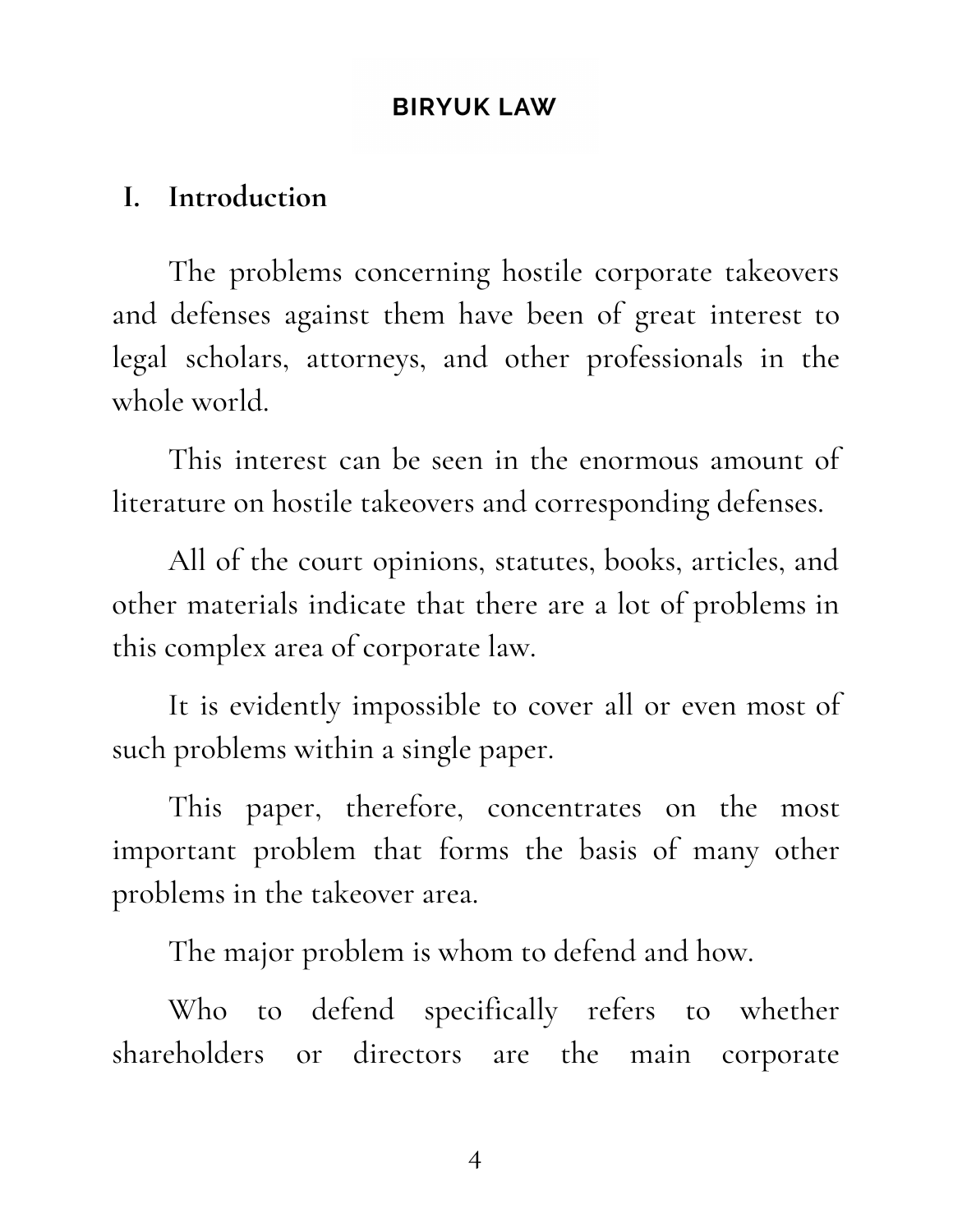constituency.

How to defend refers to which mechanisms should ensure the interests of the primary corporate constituency.

This paper answers these questions in favor of shareholders. It particularly argues for a higher standard of responsibility of directors undertaking antitakeover actions.

The thesis of this paper is that, in order to protect the interests of shareholders better, the responsibility of directors in the antitakeover actions should be raised.

This objective can be accomplished by elevating the level of scrutiny of the directors' antitakeover activity from the enhanced scrutiny to a strict scrutiny.

Such an improvement is necessary to increase the directors' accountability to the corporation and its shareholders.

It will serve the best interests of the main corporate constituency, i.e., the shareholders.

Implementation of this proposal would generally

5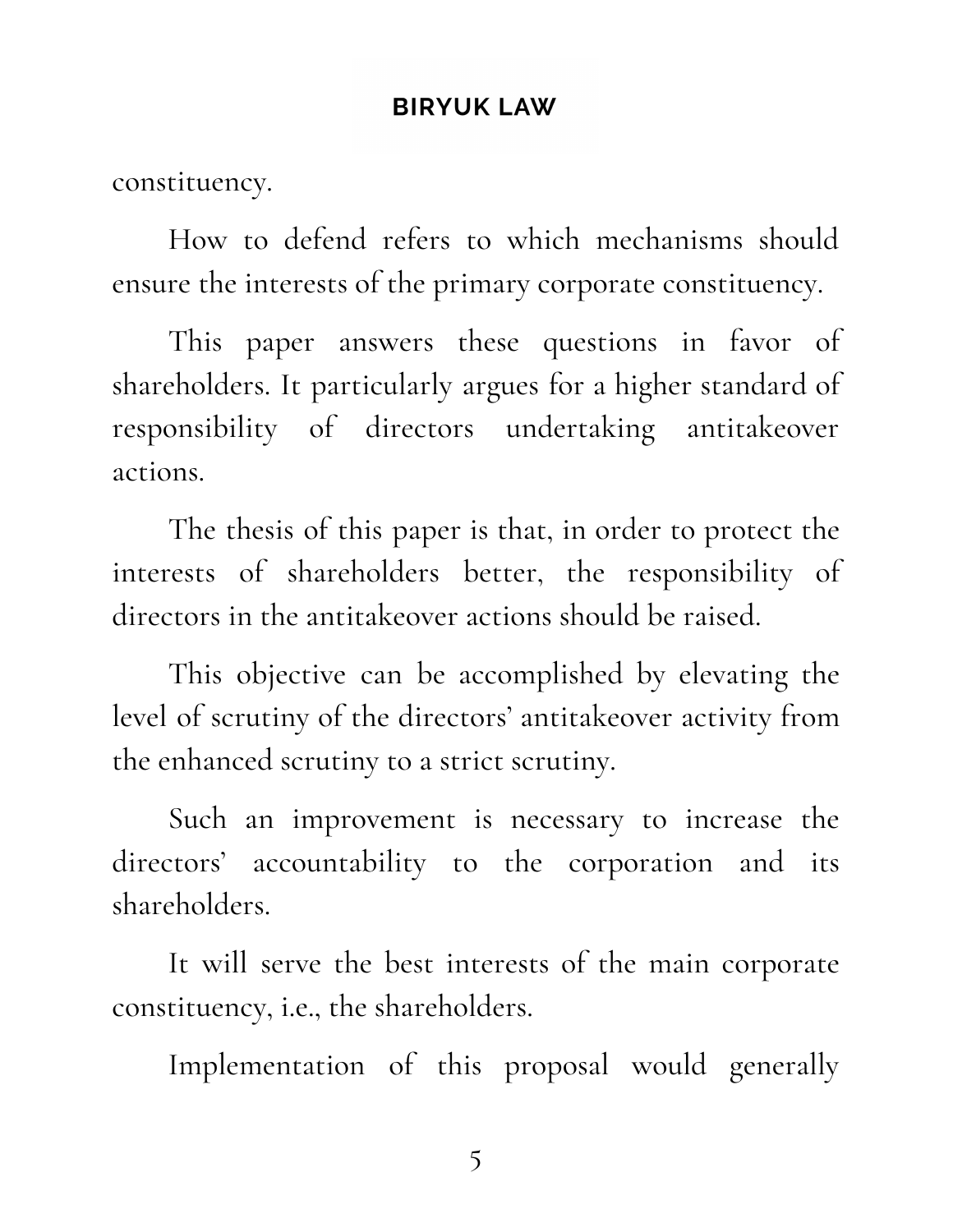improve the corporate governance law and practice.

As a starting point for its thesis, this paper will cover the major legal issues flowing from the landmark antitakeover cases.

The paper will first analyze the fundamental problems already addressed by the courts.

It will then proceed to develop a more effective response to these problems.

The paper will ultimately suggest ways to improve the antitakeover defenses in the best interests of corporations and their shareholders.

This paper consists of four parts.

The Background part that follows will introduce you to the relevant takeover techniques and defenses in sections A and B respectively.

Analyzing various antitakeover defenses, section B will emphasize the ones that are most successful in protecting corporate interests.

This section will also point out certain problems in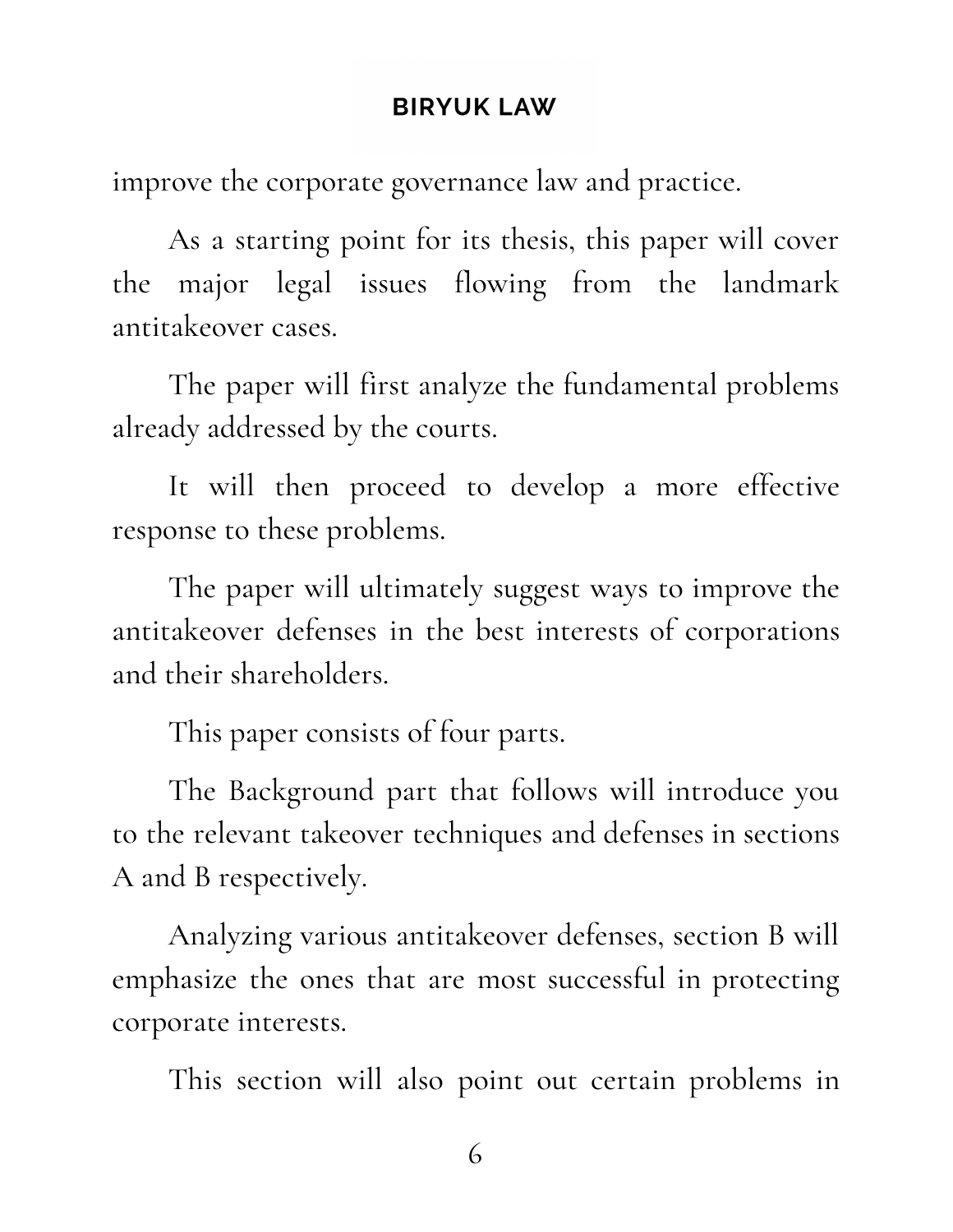defenses that may affect the interests of shareholders.

The Analysis part will analyze the major problem of the antitakeover law: Whom to protect and how.

Section A will first analyze the current judicial approach to the problem.

It will specifically review the application by courts of a higher standard of scrutiny instead of the traditional business judgment rule to the directors' antitakeover actions.

Section B will then argue for raising the directors' responsibility even further up to the entire fairness standard.

Section C will reveal that the thesis is based on the shareholder primacy doctrine.

Section D will justify the proposal not to apply the business judgment rule to the directors' antitakeover activity.

Sections E will suggest a couple of alternative defenses that would allow the directors to discharge their fiduciary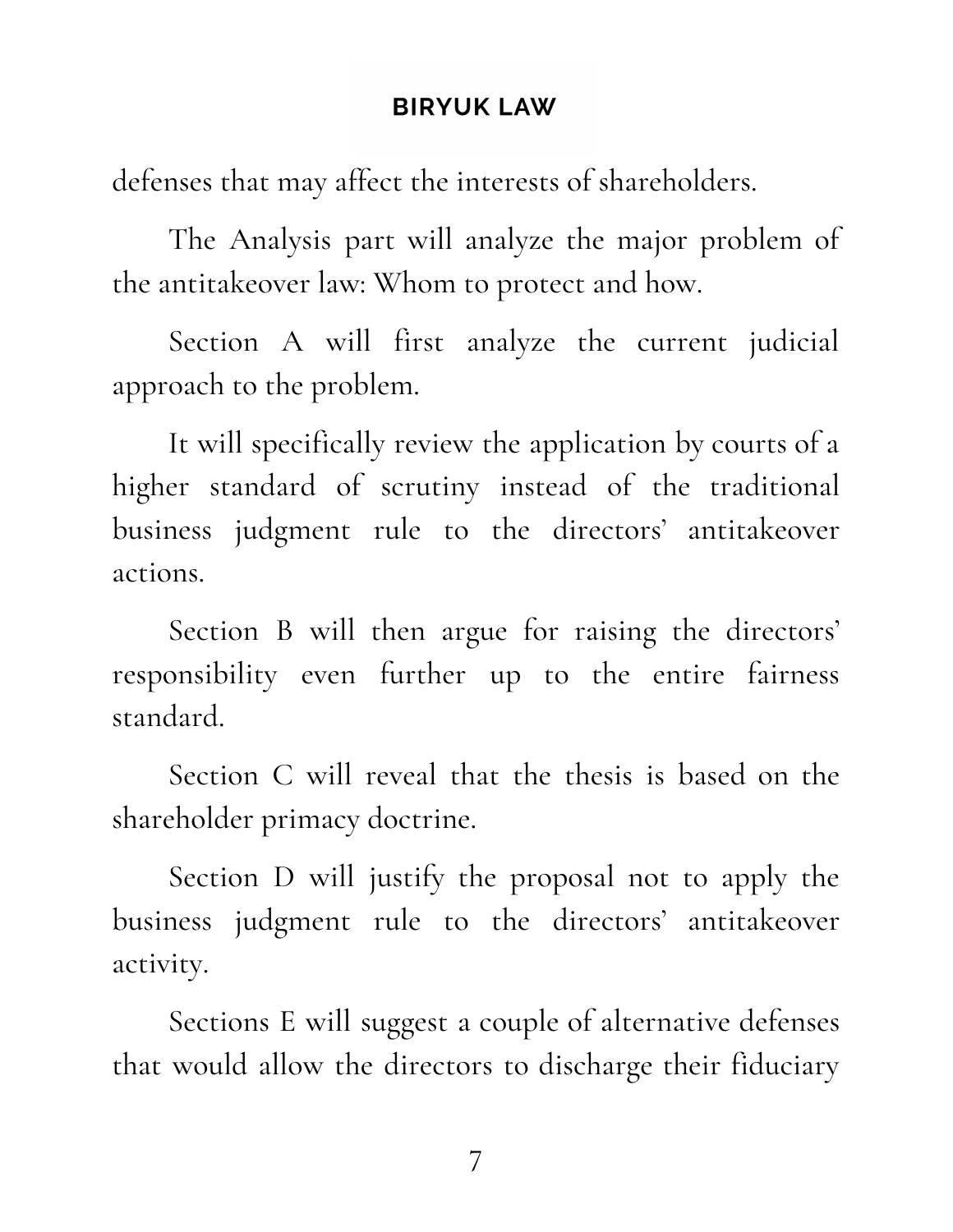duties properly.

Section F will recommend the directors how to adopt and implement the antitakeover defenses more correctly.

Section G will finally concentrate on such a special type of hostile takeovers as the privatization of a state-owned corporation.

This section will demonstrate that, in the case of a privatization, the interests of the people of a relevant country should be subject to similar protection as those of shareholders in a privately-owned publicly-traded corporation.

The Conclusion part will summarize.

# <span id="page-7-0"></span>**II. Background**

Corporate takeovers can generally be either friendly or hostile.

This paper will focus only on the hostile takeovers, which raise more problems than friendly, negotiated ones.

A takeover is hostile when the target's management

8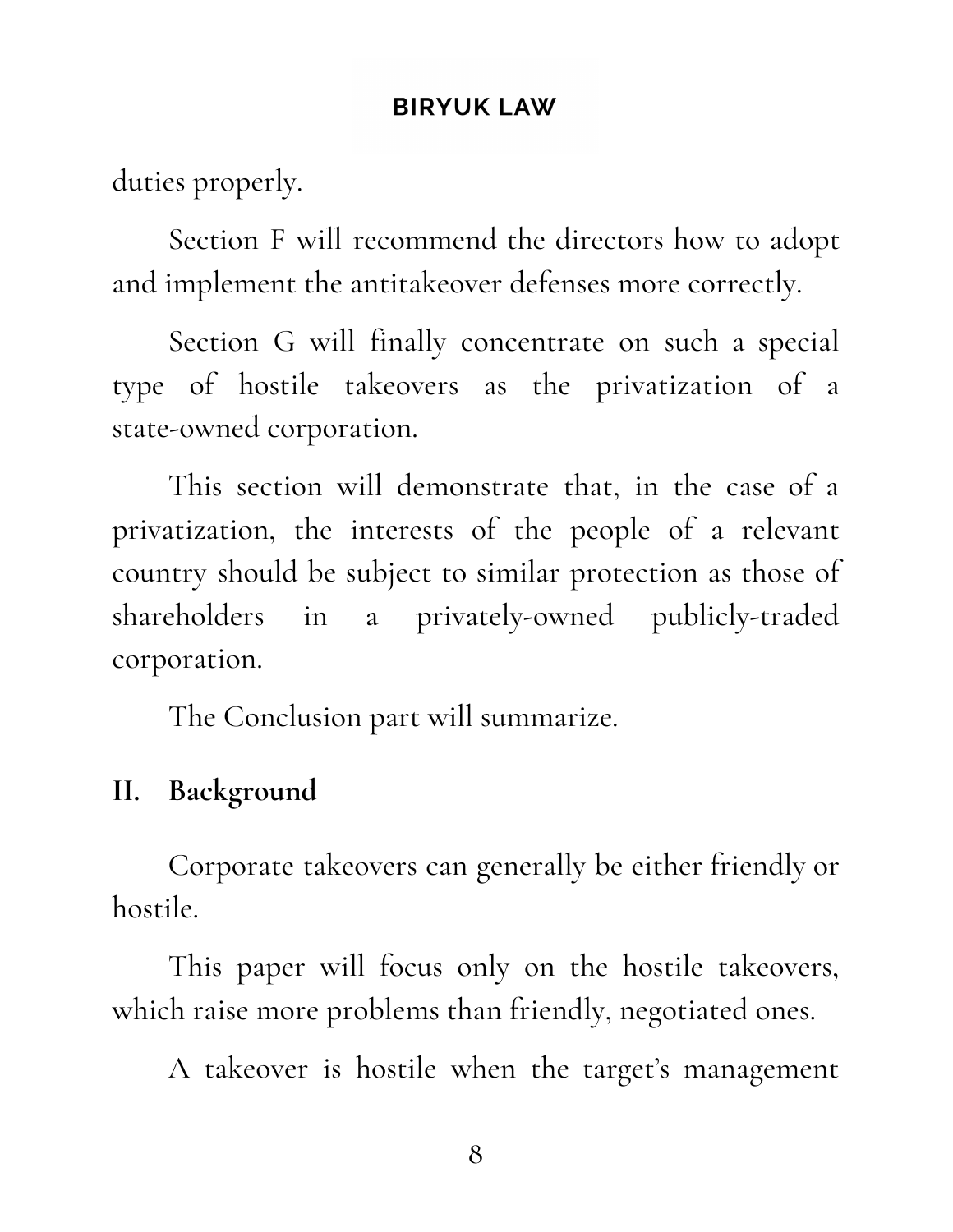opposes an acquirer's effort to gain control of the target. 1

Since the hostile takeovers normally happen with regard to public corporations, this type of entity is analyzed in this paper.

Having decided to acquire a target, the acquirer usually deals with either of the two main corporate constituencies of the target: management or shareholders.

In a negotiated takeover, the acquirer deals with the management, while in a hostile takeover, the acquirer deals with the shareholders. 2

A possibility or threat of a hostile takeover causes the target's board to adopt and implement antitakeover defenses.

The main problem with such antitakeover activity is who to protect first and how.

<sup>1</sup> Barbara White, *Conflicts in the Regulation of Hostile Business Takeovers in the United States and the European Union*, 9 IUS Gentium 161, 166 (2003).

<sup>2</sup> *See* Meredith M. Brown, Paul S. Bird & William D. Regner, *Introduction to Hostile Takeovers*, 1584 PLI/Corp 309, 313-14 (2007).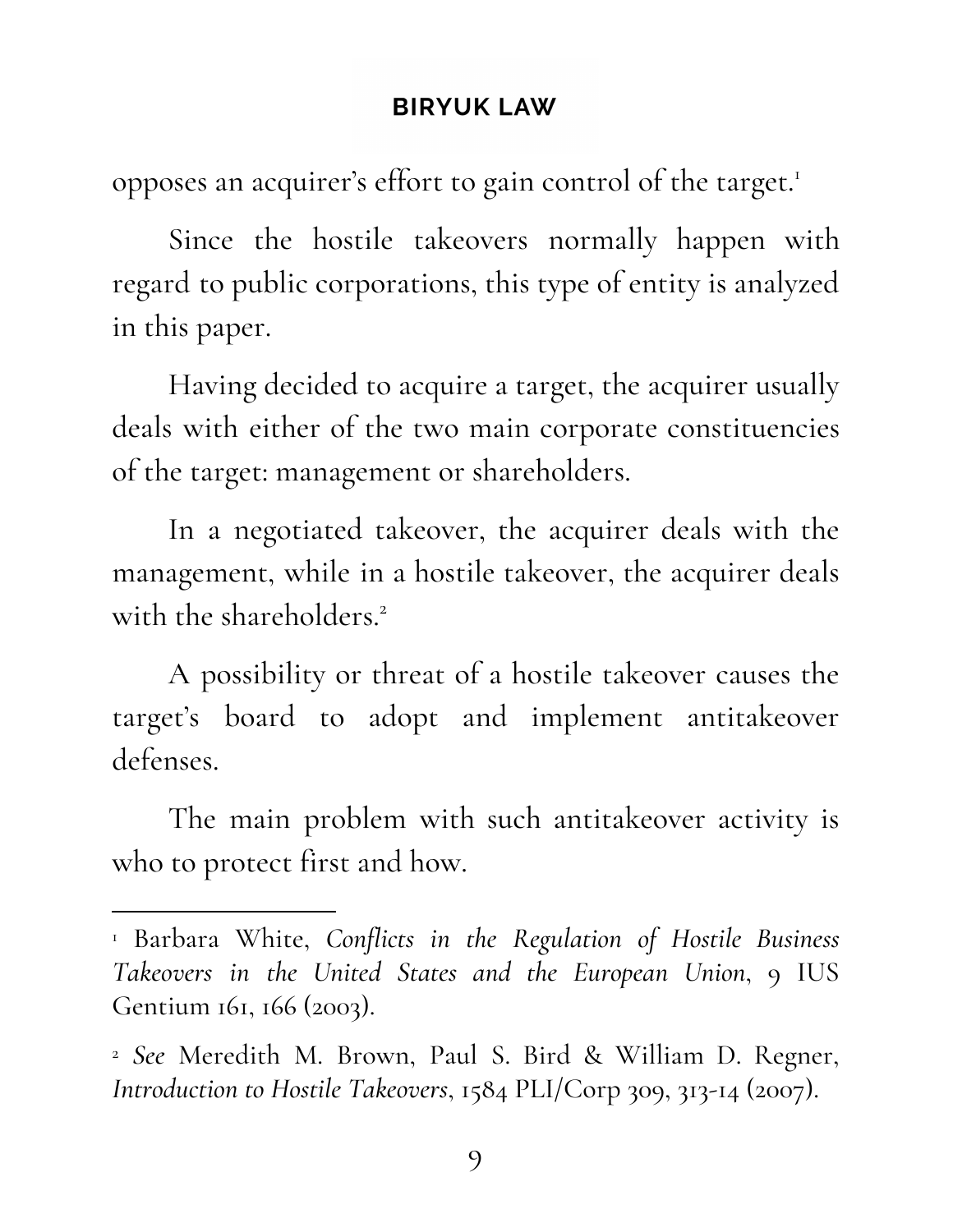"Courts have sought to strike a balance between the goals of protecting shareholders from threats that some hostile offers might present and preventing managers from entrenching themselves." 3

As this paper demonstrates, the courts have failed so far to reach this balance. The courts have specifically been protecting managers at the expense of shareholders.

Historic shareholder displeasure with the current corporate governance has forced such large companies as "Pfizer, Bristol-Myers Squibb, Aetna, Omnicom, Coca-Cola, CSX, Hewlett-Packard, " and others to weaken their antitakeover defenses. 4

As of 2004, nevertheless, " 97% of all exchange-listed companies [had] at least one significant anti-takeover provision, with more than half of those having adopted

<sup>3</sup> Lucian Arye Bebchuk, John C. Coates IV & Guhan Subramanian, *The Powerful Antitakeover Force of Staggered Boards: Theory, Evidence, and Policy*, 54 Stan. L. Rev. 887, 892 (2002).

<sup>4</sup> Frank Aquila, *Back to the Future! Recent Hostile Bids Make Takeover Defenses Relevant*, 7 No. 10 GLMALAW 6 (2004).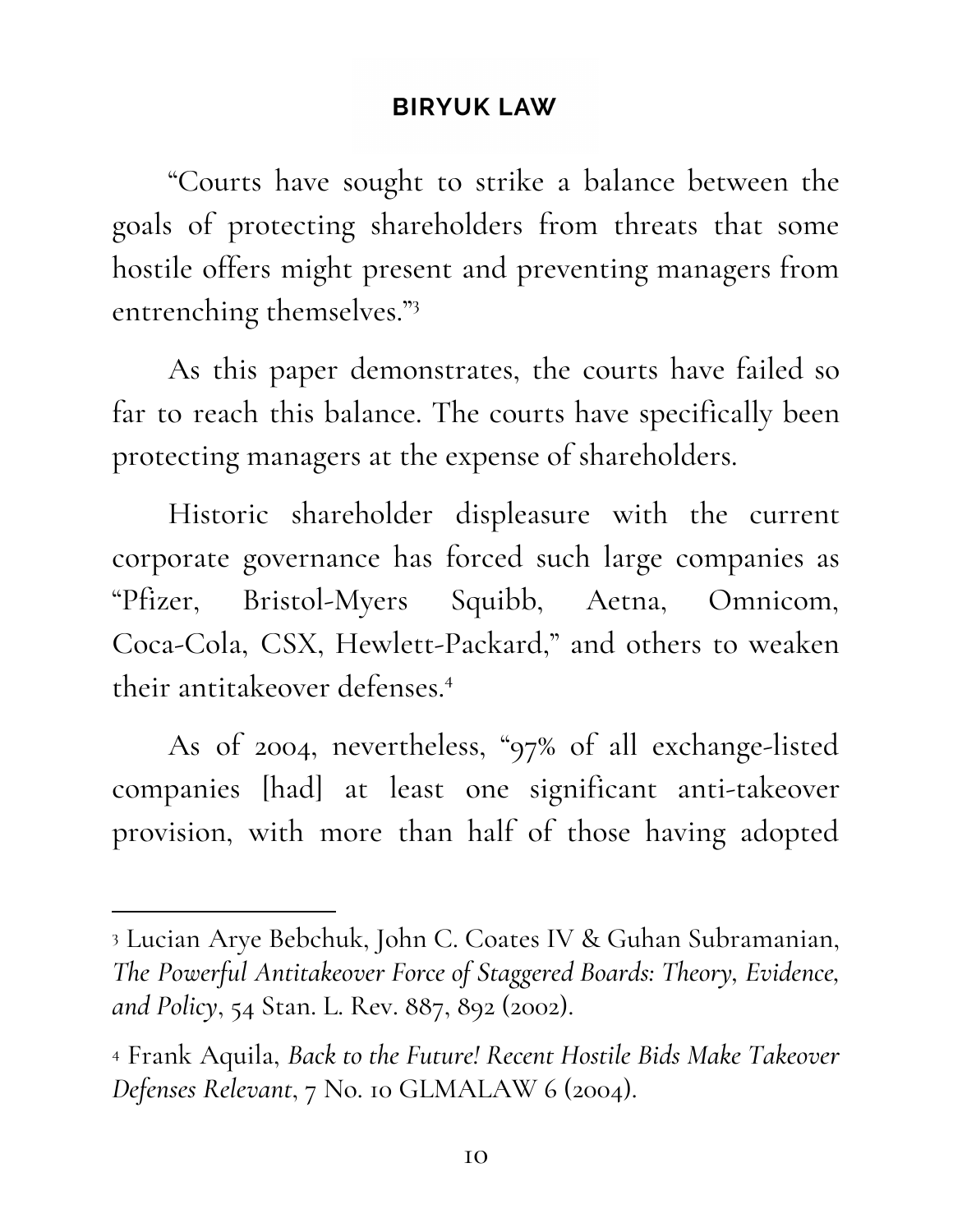<span id="page-10-0"></span>shareholder rights plans." 5

## **A. Hostile Takeovers**

The acquirers usually employ the following hostile takeover techniques:

> $\bullet$  Toehold<sup>6</sup> acquisition - a purchase of the target's shares on an open market. 7

They allow the acquirer to become a shareholder

#### <sup>5</sup> *Id.*

<sup>6</sup> Numerous takeover terms may seem to be informal. The courts nevertheless widely use these terms and, hence, make them appropriate in legal literature. For instance, "[i]n the modern takeover lexicon, [it is] consistently recognized that defensive measures which are either preclusive or coercive are included within the common definition of draconian." *Unitrin, Inc. v. American General Corp.*, 651 A.2d 1361, 1387 (Del. 1995). Also, the board of directors is "the defender of the metaphorical medieval corporate bastion," and can act "defensively before a bidder is at the corporate bastion's gate." *Id.* at 1388. The judicial use of these terms makes this area of law more interesting.

<sup>7</sup> Robert W. Hamilton & Richard A. Booth, *Business Basics for Law Students: Essential Concepts and Applications* 404 (2006).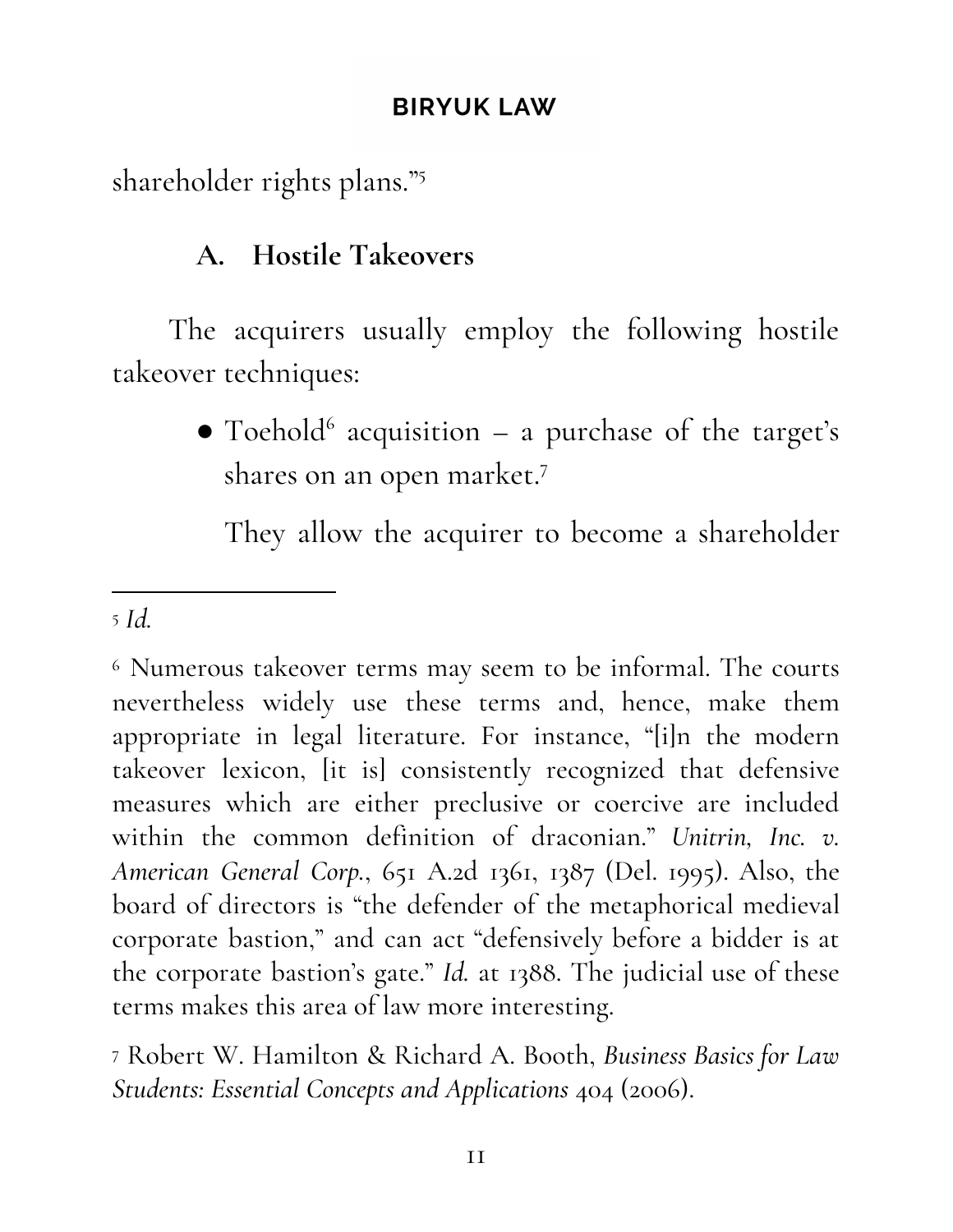of the target and provide an opportunity to sue the target later on if the takeover attempt turns out unsuccessful. 8

● Tender offer – an acquirer's offer to the target's shareholders to buy their shares at a premium over the market price. 9

A partial, two-tier, front-end loaded tender offer usually involves a back-end merger. 10

The takeover literature generally treats a tender offer as a hostile takeover technique.<sup>11</sup>

It should not be treated as hostile, however, if it favors the interests of the majority of shareholders.

<sup>8</sup> Dennis J. Block, Sanord F. Remz & Susanne M. Toes, *Stockholder Actions in Connection with Hostile Takeover Battles*, 300 PLI/Lit 219, 225-26 (1986).

<sup>9</sup> Hamilton & Booth, *supra* note 7, *at* 405.

<sup>10</sup> *See id.* at 412.

<sup>&</sup>lt;sup>11</sup> *Id.* at 402, 405.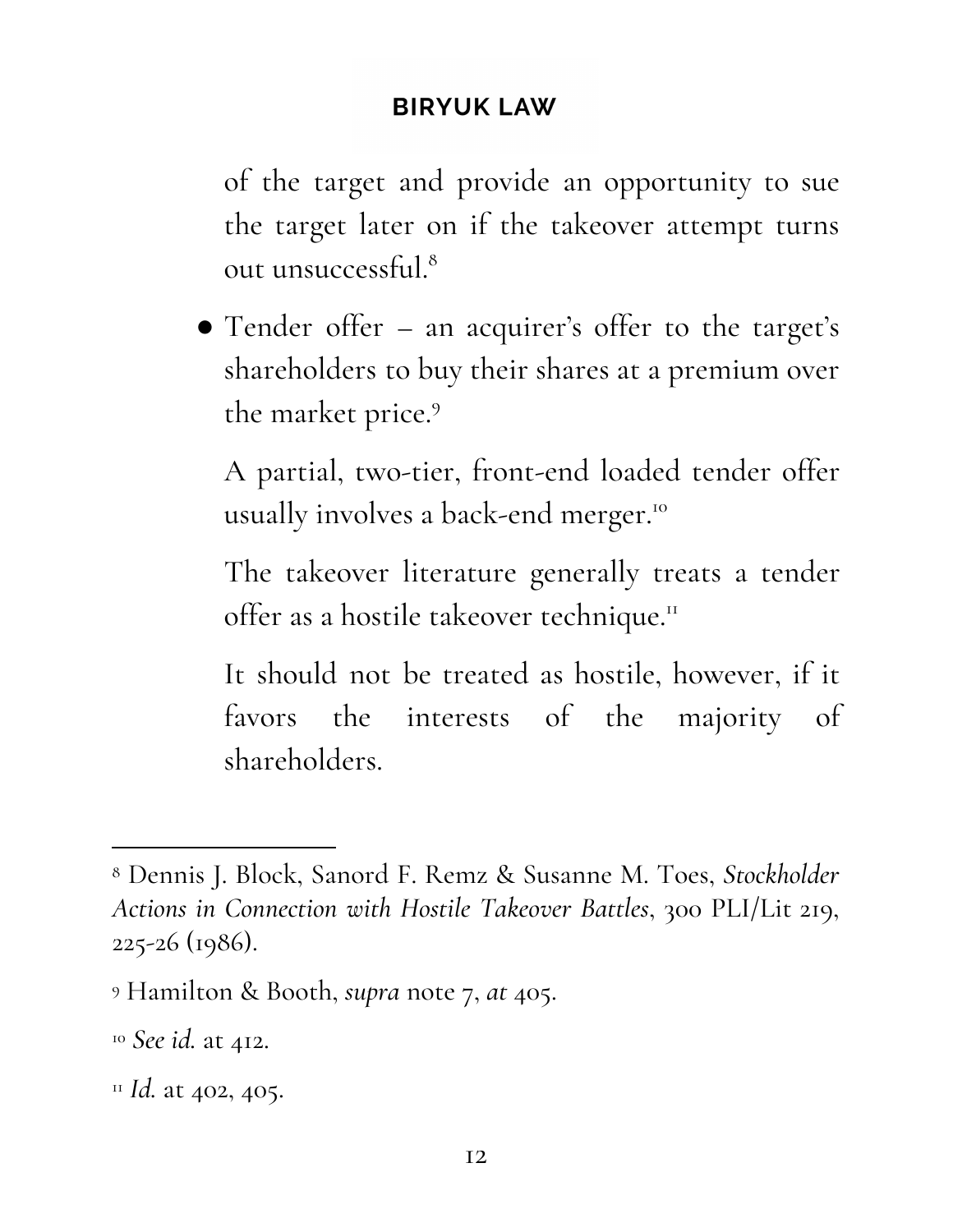Such a majority should be adequate to approve the relevant merger or acquisition.

To claim that any tender offer is hostile would make virtually any merger or acquisition hostile.

● Proxy fight – a solicitation of the shareholders' proxies to vote for insurgent directors. 12

Proxy fights can run along with "board packing, " where the number of board members increases and the acquirer intends to fill this increase with his slate of directors. 13

# <span id="page-12-0"></span>**B.Antitakeover Defenses**

In response to these hostile takeover techniques, targets usually devise the following defenses:

> • Stock repurchase –  $a/k/a$  self-tender offer – a purchase by the target of its own-issued shares

<sup>12</sup> Hamilton & Booth, *supra* note 7, *at* 415-16.

<sup>13</sup> Elizabeth M. McGeever & Tanya E. Pino, *Legal Issues and Tactics in Hostile Takeovers*, SH083 ALI-ABA 567, 572 (2002).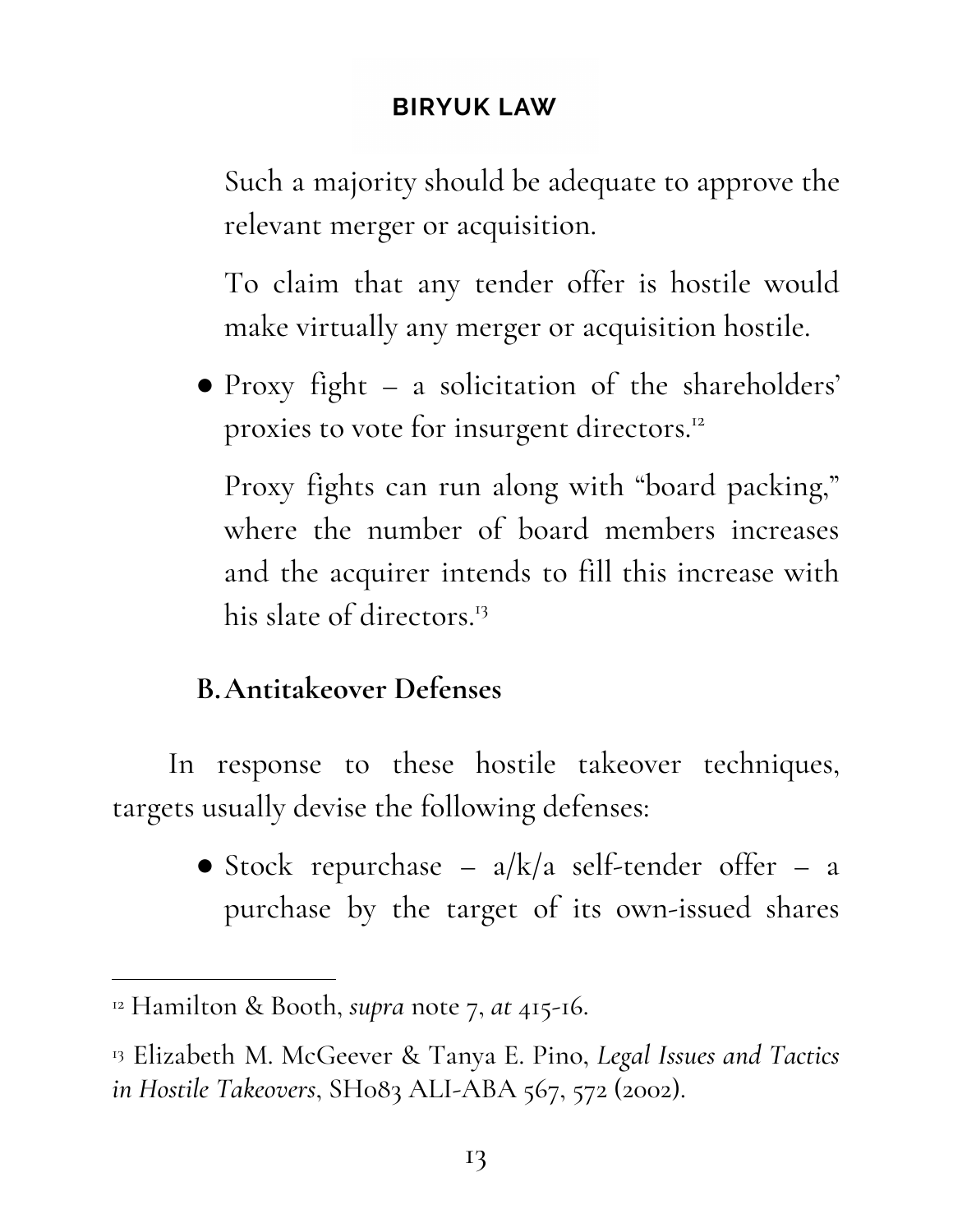from its shareholders. 14

This is an effective defense that successfully passed both *Unocal* and *Unitrin*.

 $\bullet$  Poison pill – a/k/a shareholder rights plan – a distribution to the target's shareholders of the rights to purchase shares of the target or the merging acquirer at a substantially reduced price. 15

What triggers an execution of these rights is an acquisition by an acquirer of a certain percentage of the target's shareholding.<sup>16</sup>

If exercised, these rights can considerably dilute the acquirer's shareholding in the target and can, thus, deter a takeover. 17

The poison pill is "the most powerful defense

<sup>14</sup> Brown, Bird & Regner, *supra* note 2, at 332.

<sup>15</sup> Julian Velasco, *The Enduring Illegitimacy of the Poison Pill*, 27 J. Corp. L. 381, 382 (2002).

<sup>16</sup> *Id.*

<sup>17</sup> *Id.* at 382-83.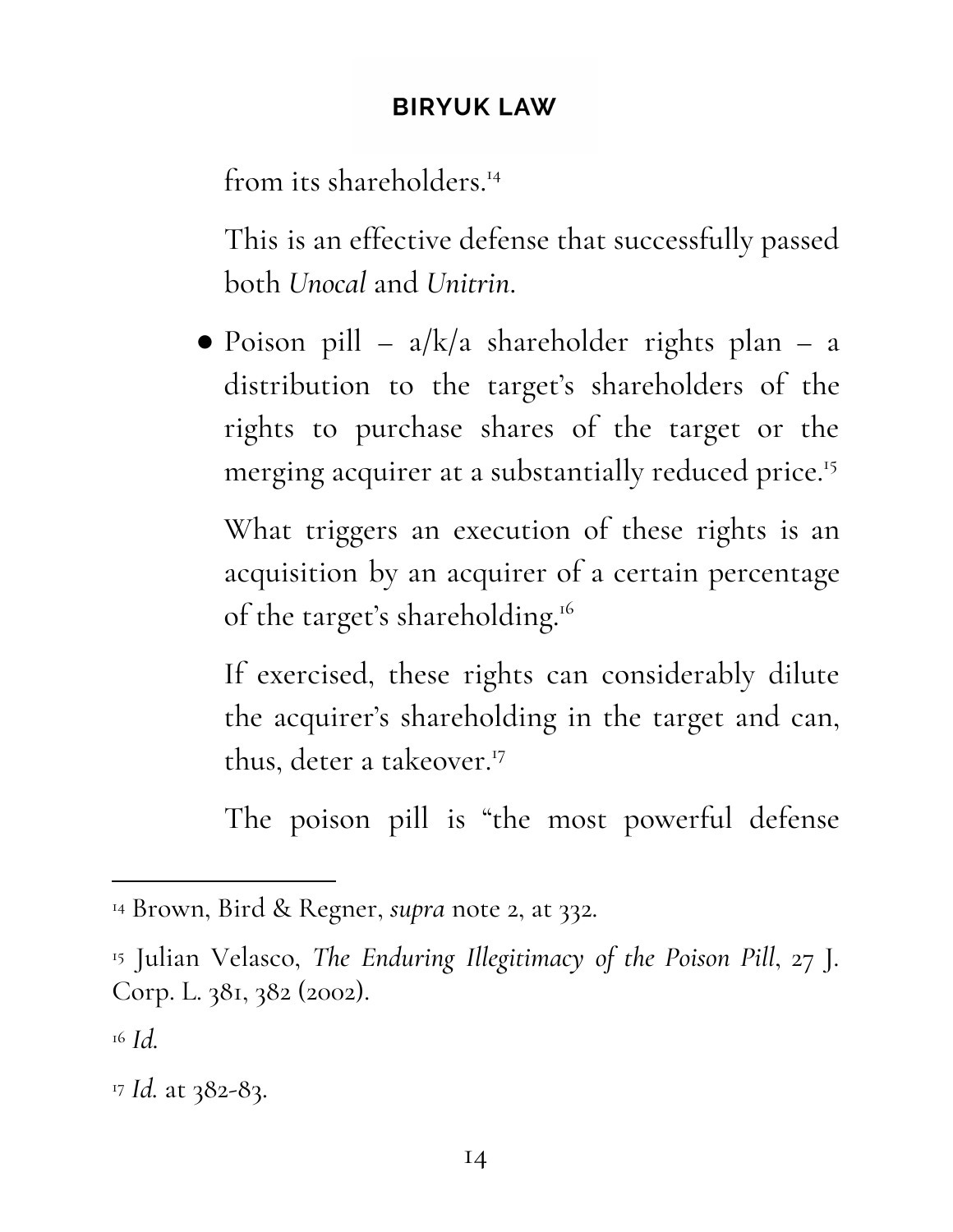against hostile takeovers." 18

The pills can be flip-in, flip-over, dead hand, and slow/no hand.

○ Flip-in poison pill can be " chewable, " which means that the shareholders may "force a redemption of the pill by a referendum within a specified period of time, if the tender offer is an all cash offer for all of [target]'s shares." 19

The poison pill can also provide for a " window of redemption, " a period within which the management can redeem the pill.<sup>20</sup>

This window, hence, determines the moment when the management's right to redeem terminates.

<sup>18</sup> Julian Velasco, *Just Do It: An Antidote to the Poison Pill*, 52 Emory L.J. 849, 849 (2003); Guhan Subramanian, *Bargaining in the Shadow of Takeover Defenses*, 113 Yale L.J. 621, 625 (2003).

<sup>19</sup> Brown, Bird & Regner, *supra* note 2, at 319.

<sup>20</sup> *Id.*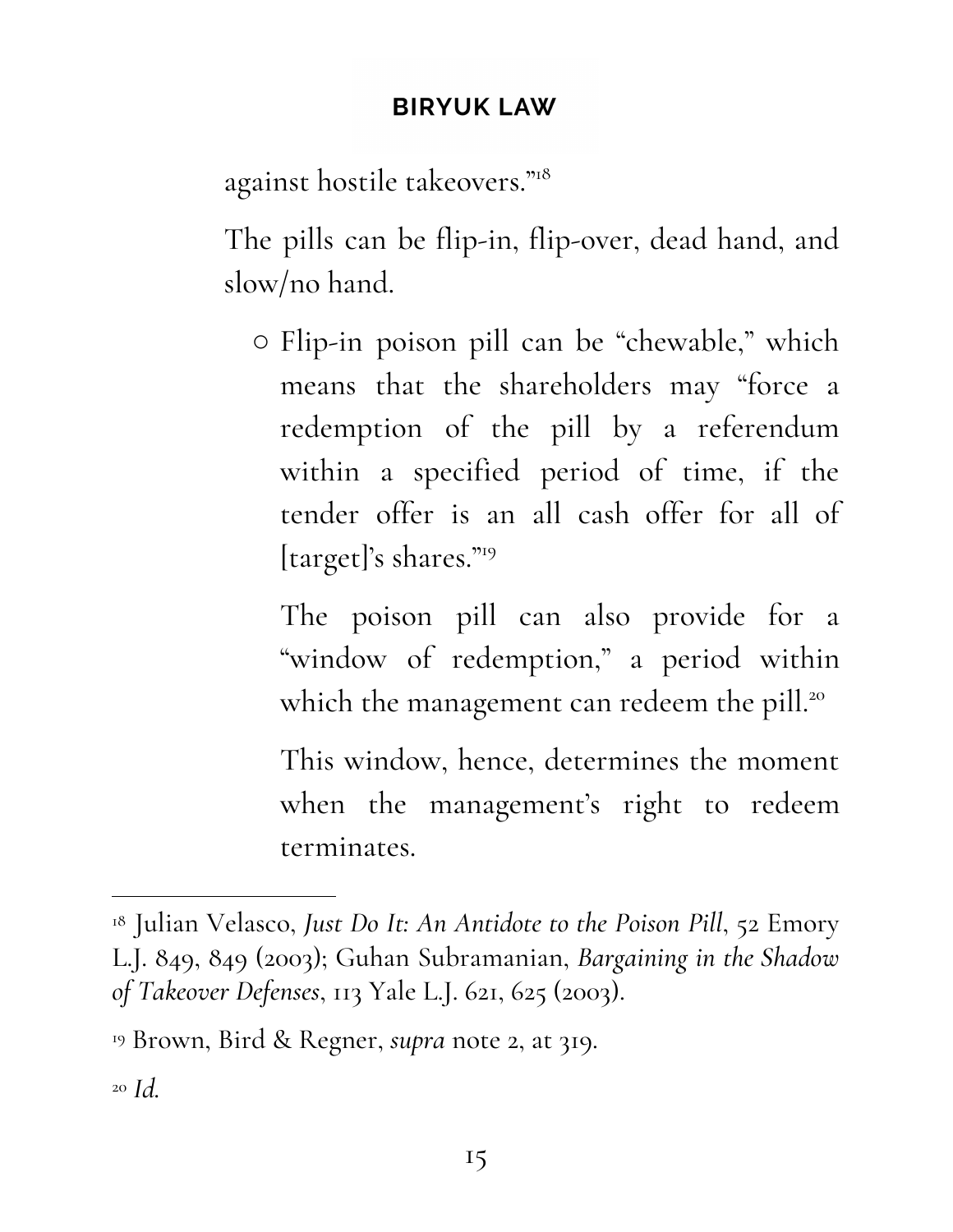○ "Dead hand" pill creates " continuing directors."

These are current target's directors who are the only ones that can redeem the pill once an acquirer "threatens to acquire" the target.<sup>21</sup>

While the earlier court decisions restricted use of dead hand and no hand pills, the later decisions upheld such pills. 22

- "No hand" also known as " slow hand" pill prohibits redemption of the pill within a certain period of time, for example six months. 23
- Staggered board a board in which only a certain number of directors, usually one third, is reelected annually. 24

<sup>21</sup> *Id.*

<sup>22</sup> *See id.* at 319-20.

<sup>23</sup> *See id.* at 319.

<sup>24</sup> Bebchuk, Coates IV & Subramanian, *supra* note 3, at 893.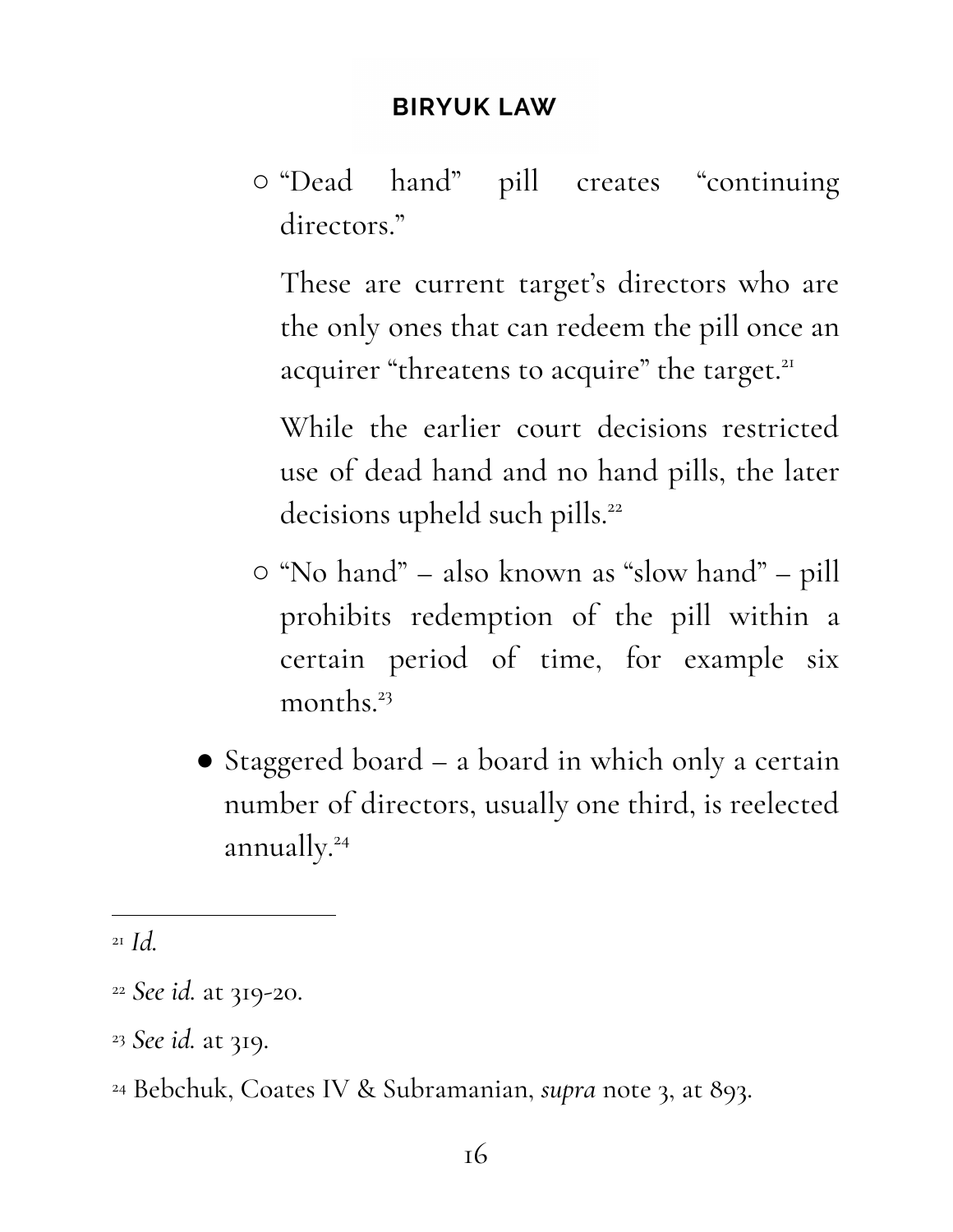This is a " powerful antitakeover defense, stronger than is commonly recognized." 25

For the reason of being too strong and reducing returns to the target's shareholders, the latter have resisted this type of defense. 26

● Shark repellents – certain provisions in the target's charter or bylaws deterring an acquirer's desirability of a hostile takeover. 27

This defense typically involves a supermajority vote requirement regarding a merger of the target with its majority shareholder. 28

A shark repellent also includes other takeover-deterrent provisions in the target's

<sup>25</sup> *Id.* at 887, 890 (concluding that "effective staggered boards are the most powerful antitakeover device in the current arsenal of takeover defense weapons").

<sup>26</sup> *Id.* at 890-92.

<sup>27</sup> Hamilton & Booth, *supra* note 7, at 416-17.

<sup>28</sup> Brown, Bird & Regner, *supra* note 2, at 317.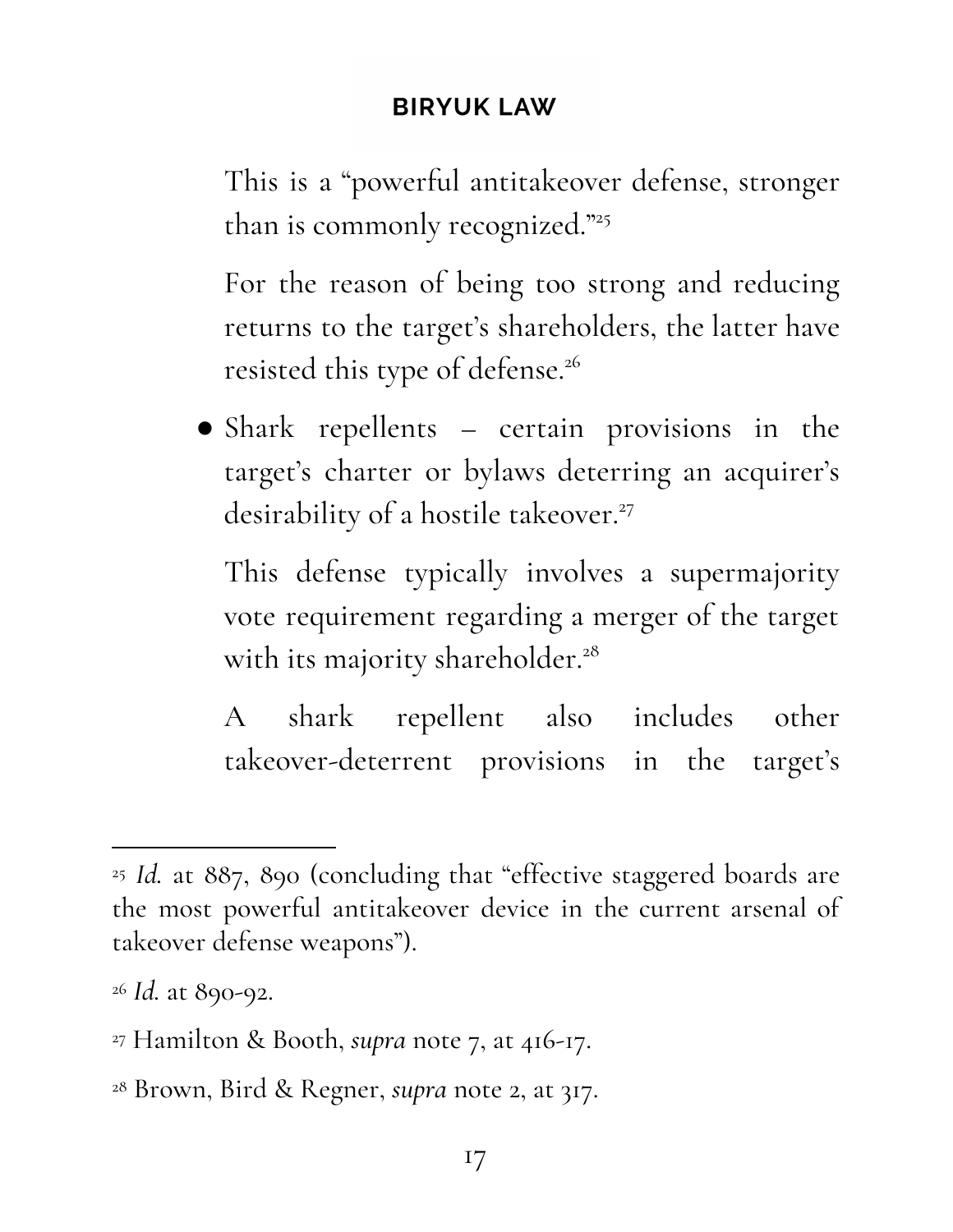certificate of incorporation or bylaws.

● Golden parachutes – additional compensations to the target's top management in the case of termination of its employment following a successful hostile acquisition. 29

Since these compensations decrease the target's assets, this defense reduces the amount the acquirer is willing to pay for the target's shares. It then obviously harms shareholders.

● Greenmail – a buyout by the target of its own shares from the hostile acquirer with a premium over the market price, which results in the acquirer's agreement not to pursue obtaining control of the target in the near future.<sup>30</sup>

The taxation of greenmail presents a considerable

<sup>29</sup> Hamilton & Booth, *supra* note 7, at 417.

<sup>30</sup> *Id.* at 411-12.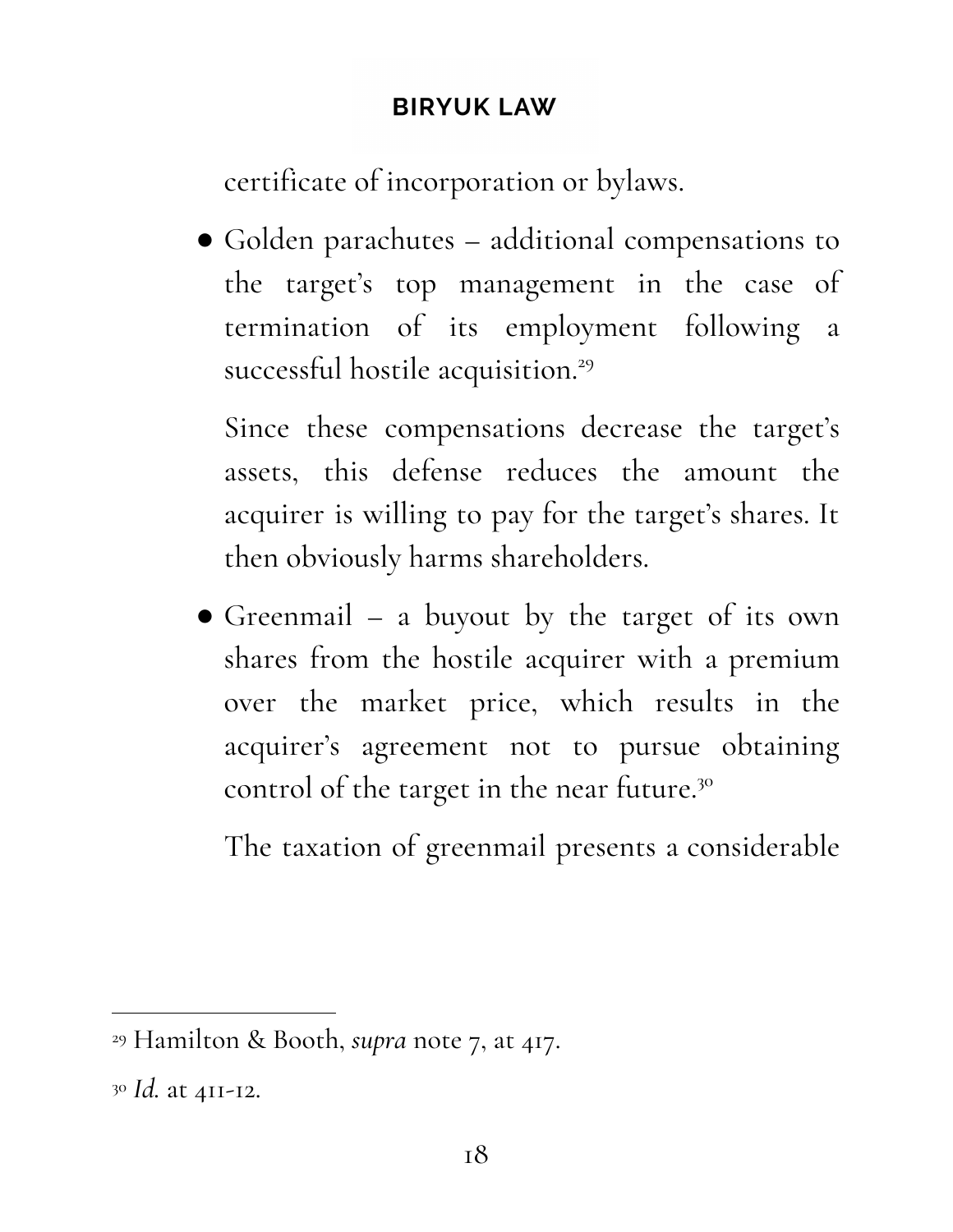obstacle for this defense.<sup>31</sup>

Plus, the statute may require a shareholder approval of repurchase of a certain amount of shares at a premium. 32

● Standstill agreement – an undertaking by the acquirer not to acquire any more shares of the target within a certain period of time. 33

A standstill agreement is an additional defense that usually accompanies the greenmail described above. 34

 $\bullet$  Leveraged recapitalization – a/k/a corporate

<sup>31</sup> William A. Klein, J. Mark Ramseyer & Stephen M. Bainbridge, *Business Associations, Cases and Materials on Agency, Partnerships, and Corporations* 767 (6th ed. 2006).

<sup>32</sup> Brown, Bird & Regner, *supra* note 2, at 333.

<sup>33</sup> Marc J. Segalman & Marina Jaudenes, *Developments in Defense to Hostile Takeover Attempts: Lock-Ups, No-Shop Provisions, Standstill Agreements, Bust-up and Topping Fees and White Squire Defenses*, 680 PLI/Corp 277, 338 (1990).

<sup>34</sup> Brown, Bird & Regner, *supra* note 2, at 333.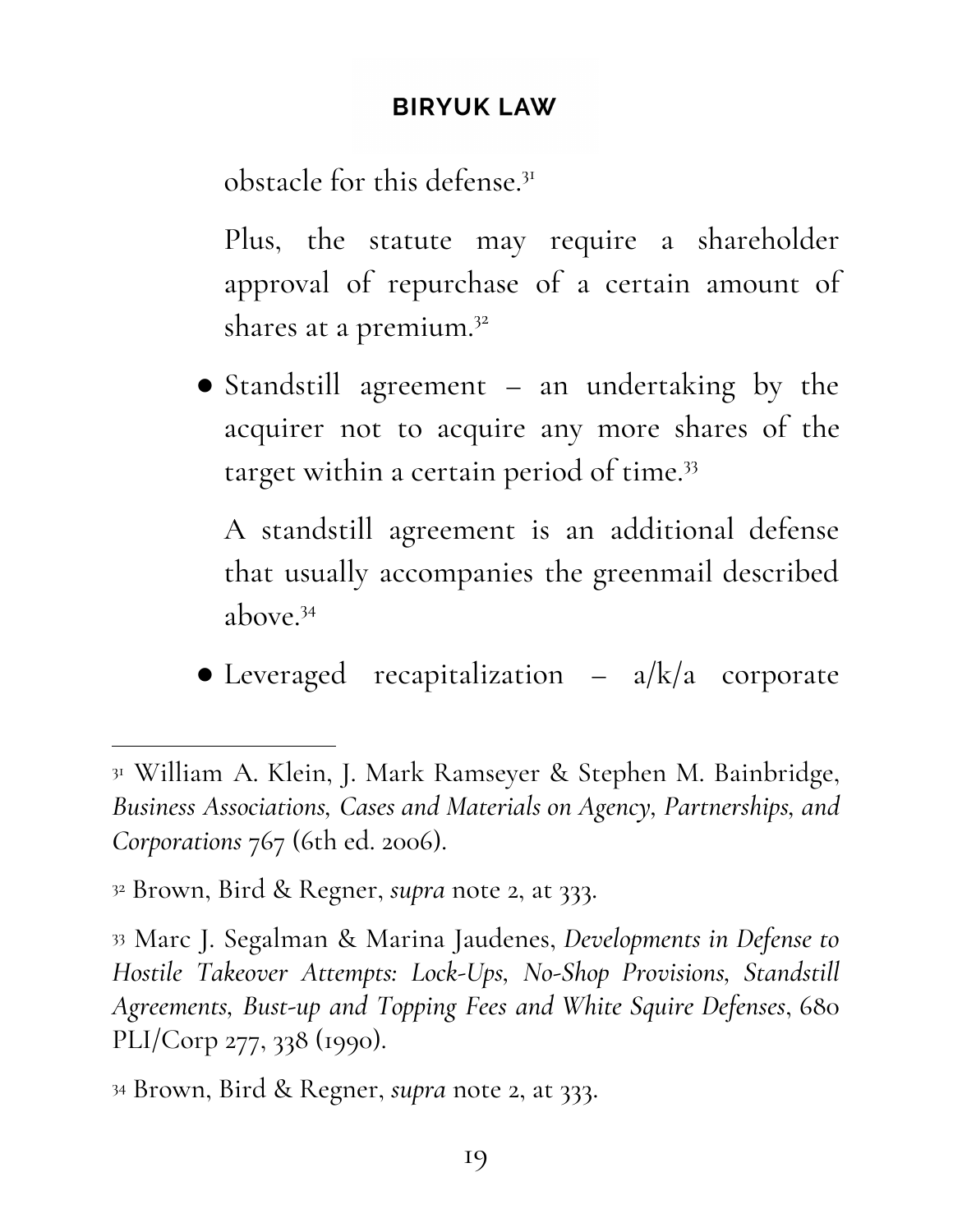restructuring – "[a] series of transactions designed to affect the equity and debt structure of a corporation." 35

- Recapitalization usually involves three transactions: (1) sale of assets; (2) issuance of debt; and (3) distribution of dividends. 36
- Leveraged buyout a purchase of the target by the management with the use of debt financing, which burdens the target with the debt. 37

In such a case, the management becomes a bidder and competes with a hostile acquirer for control over the target. 38

<sup>35</sup> Ross W. Wooten, *Restructurings During a Hostile Takeover: Directors' Discretion or Shareholders' Choice?*, 35 Hous. L. Rev. 505, 520 (1998).

<sup>36</sup> *Id.*

<sup>37</sup> Hamilton & Booth, *supra* note 7, at 427.

<sup>38</sup> Gerald Rosenfeld, *The Use of Management LBO's, Leveraged Transactions and White Knight Strategies in Response to Hostile Takeovers*, 592 PLI/Corp 9, 11, 15 (1988).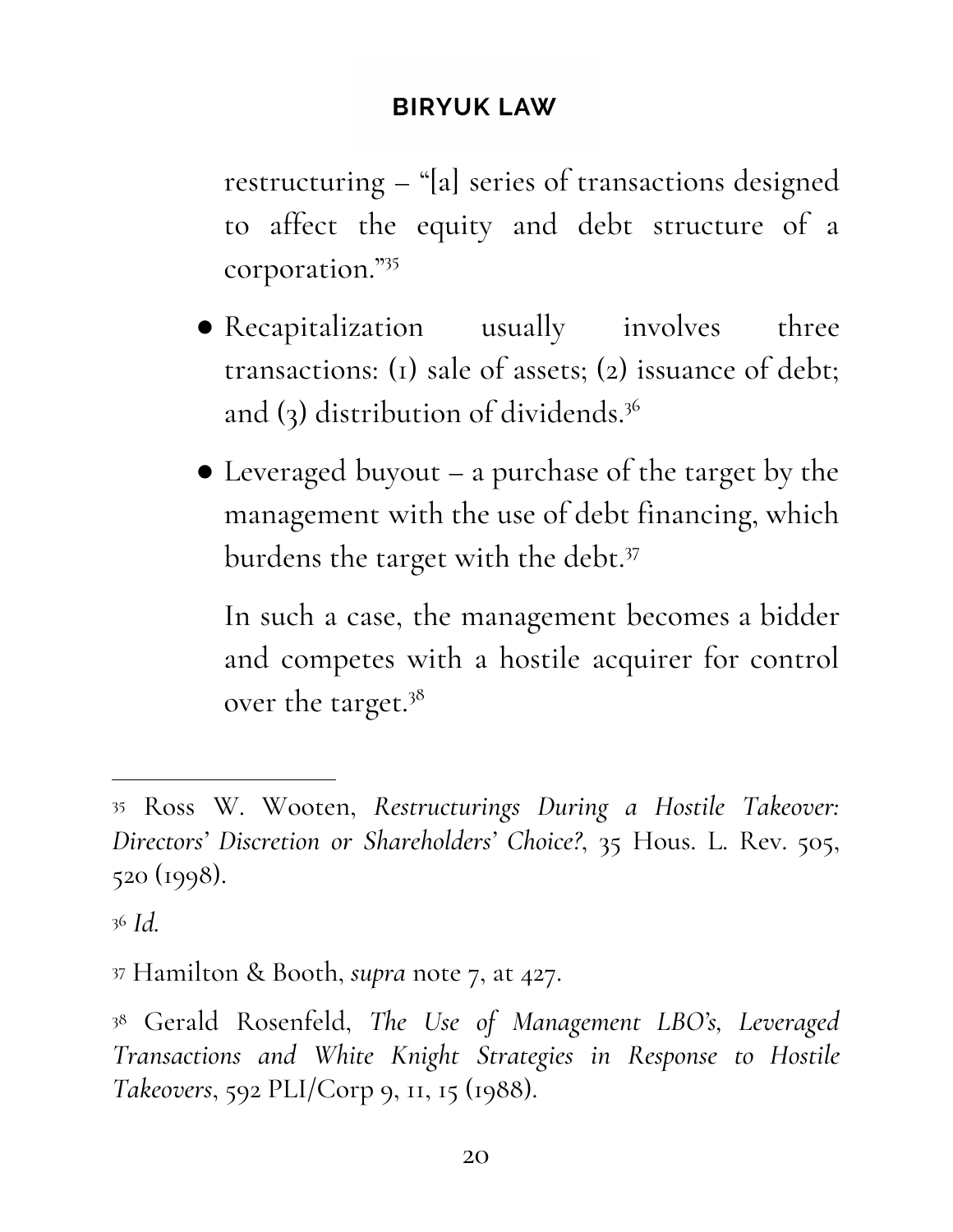- Crown jewels options under which the "favored suitor can buy a key part of [target] at a price that may be less than its market value." 39
- Scorched earth a self-tender offer by the target that burdens the target with debt.<sup>40</sup>
- Lockups defensive mechanisms in friendly mergers and acquisitions designed to deter hostile bids. 41

Lockups include (i) no-shop covenant, (ii) termination/bust-up fee, (iii) option to buy a subsidiary, (iv) expense reimbursement etc.<sup>42</sup>

● Pac man – a target's tender offer for the acquirer's

<sup>39</sup> Brown, Bird & Regner, *supra* note 2, at 336.

<sup>40</sup> Marc P. Cherno & Elizabeth A. Raymond, *Hostile Takeovers and the Ever-Narrowing (Expanding) Business Judgment Rule*, 499 PLI/Corp 41, 85 (1985).

<sup>41</sup> Segalman & Jaudenes, *supra* note 33, at 282-83.

<sup>42</sup> Brown, Bird & Regner, *supra* note 2, at 336.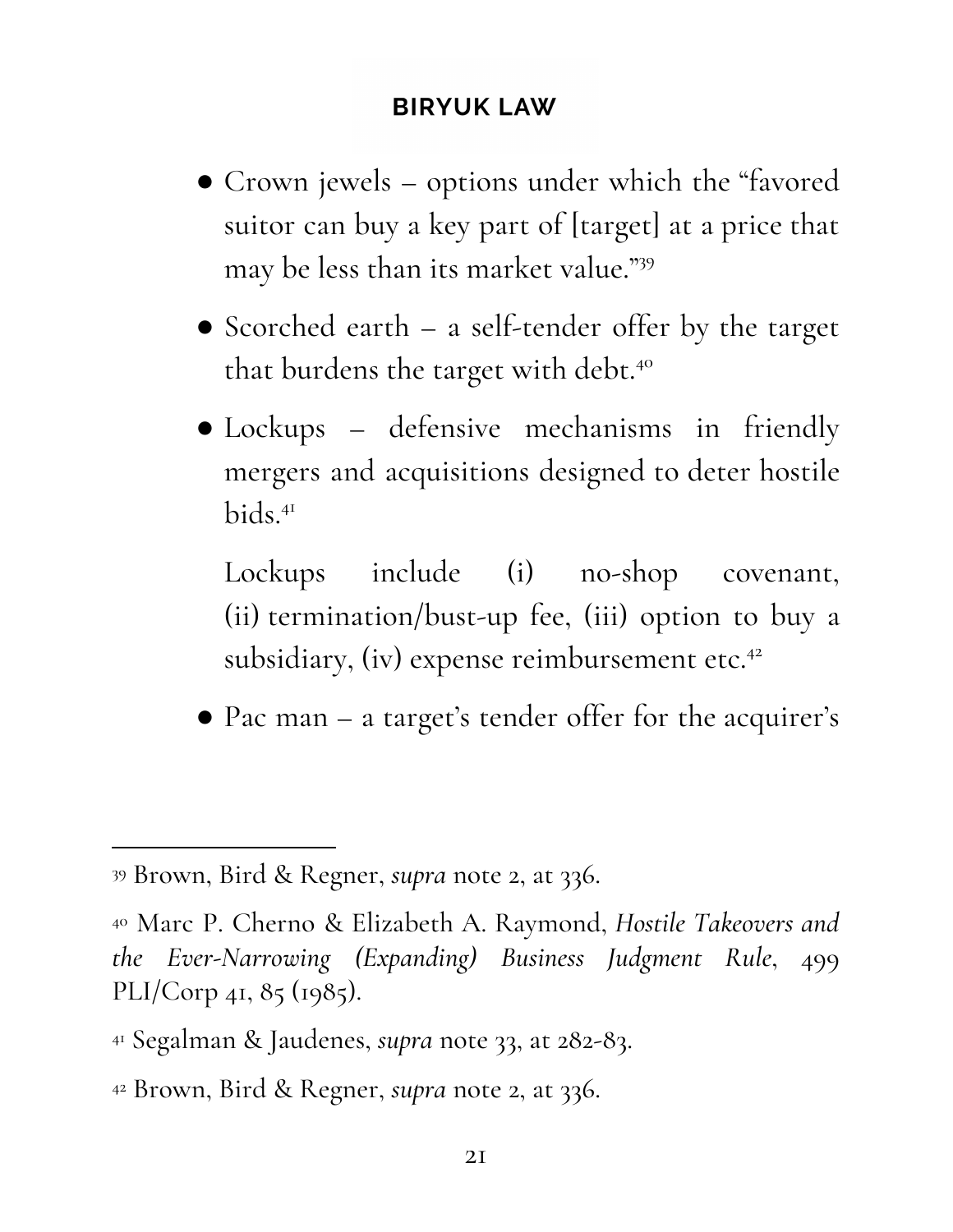shares. 43

● White knight – a strategic merger that does not involve a change of control and relieves the target's management of the responsibility to seek the best price available. 44

An example of white knight is in the *Paramount-Time* case. 45

● White squire – giving by the target to a friendly party of a certain ownership in the target. 46

This defense is effective against acquisition by the hostile party of complete control over the target by "freezing out" minority shareholders. 47

● Change of control provisions – target's contractual arrangements with third parties that

<sup>43</sup> *Id.* at 333.

<sup>44</sup> *Id.*

<sup>45</sup> *Id.*

<sup>47</sup> *Id.*

<sup>46</sup> Segalman & Jaudenes, *supra* note 33, at 349.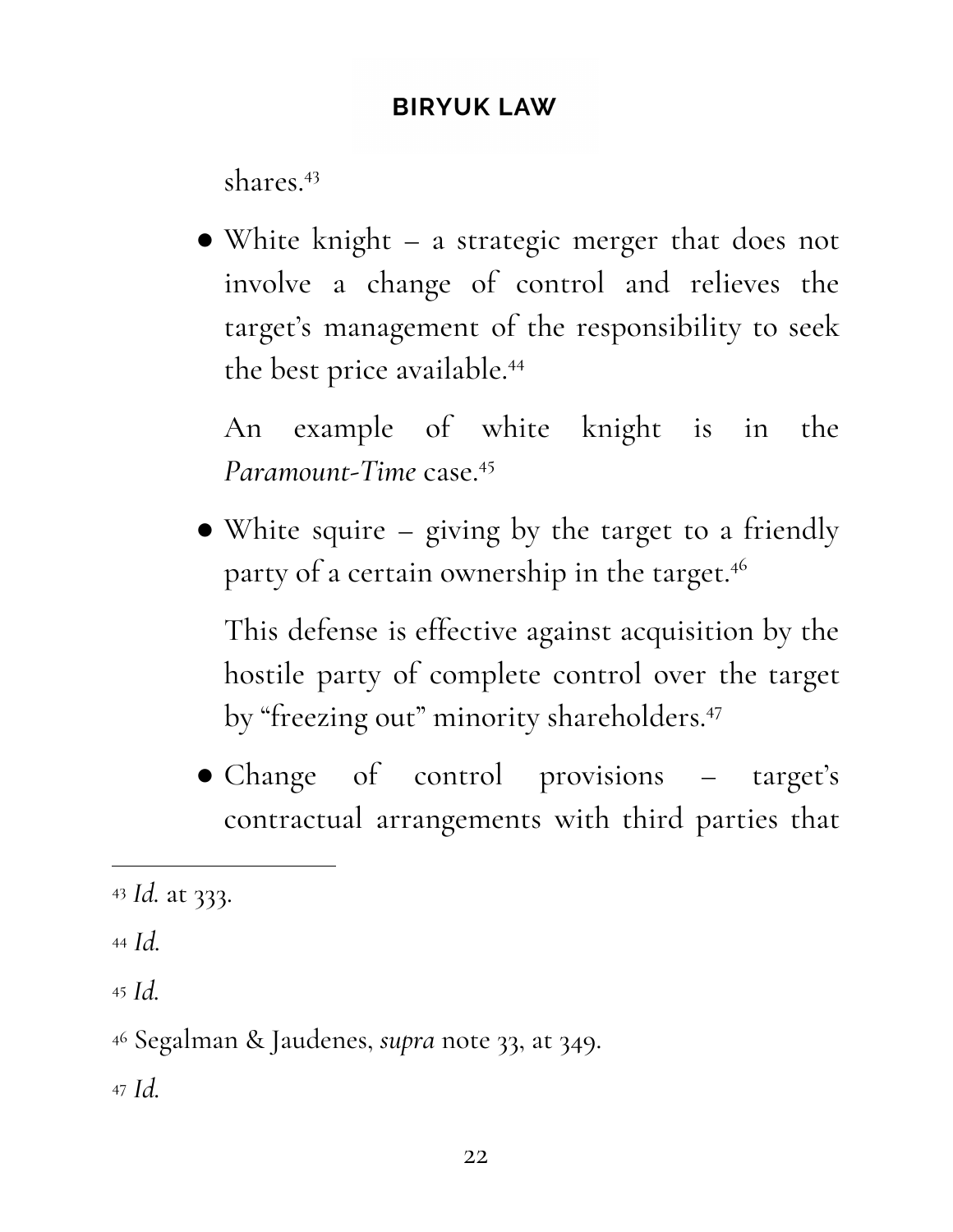burden target in the case of change in its control. 48

● "Just say no" – board's development and implementation of a long-term corporate strategy that enables the board simply to reject a proposal of any potential acquirer who would fail to prove that his acquisition strategy matches that of the target. 49

This non-exhaustive variety of defenses shows that the possibilities and, consequently, the power of directors in responding to hostile takeovers are virtually unlimited.

Some defenses are more effective than others.

Not all of the defenses are necessarily "show-stoppers"<sup>50</sup> , nonetheless. One example, a golden parachute may decrease the price that the acquirer would be willing to pay for the target, but it may not necessarily stop the hostile

<sup>48</sup> Brown, Bird & Regner, *supra* note 2, at 334.

<sup>49</sup> Dennis J. Block, Jonathan M. Hoff & H. Esther Cochran, *Defensive Measures in Anticipation of and in Response to Hostile Takeover Attempts*, 972 PLI/Corp 93, 101, 143 (1997).

<sup>50</sup> Brown, Bird & Regner, *supra* note 2, at 331.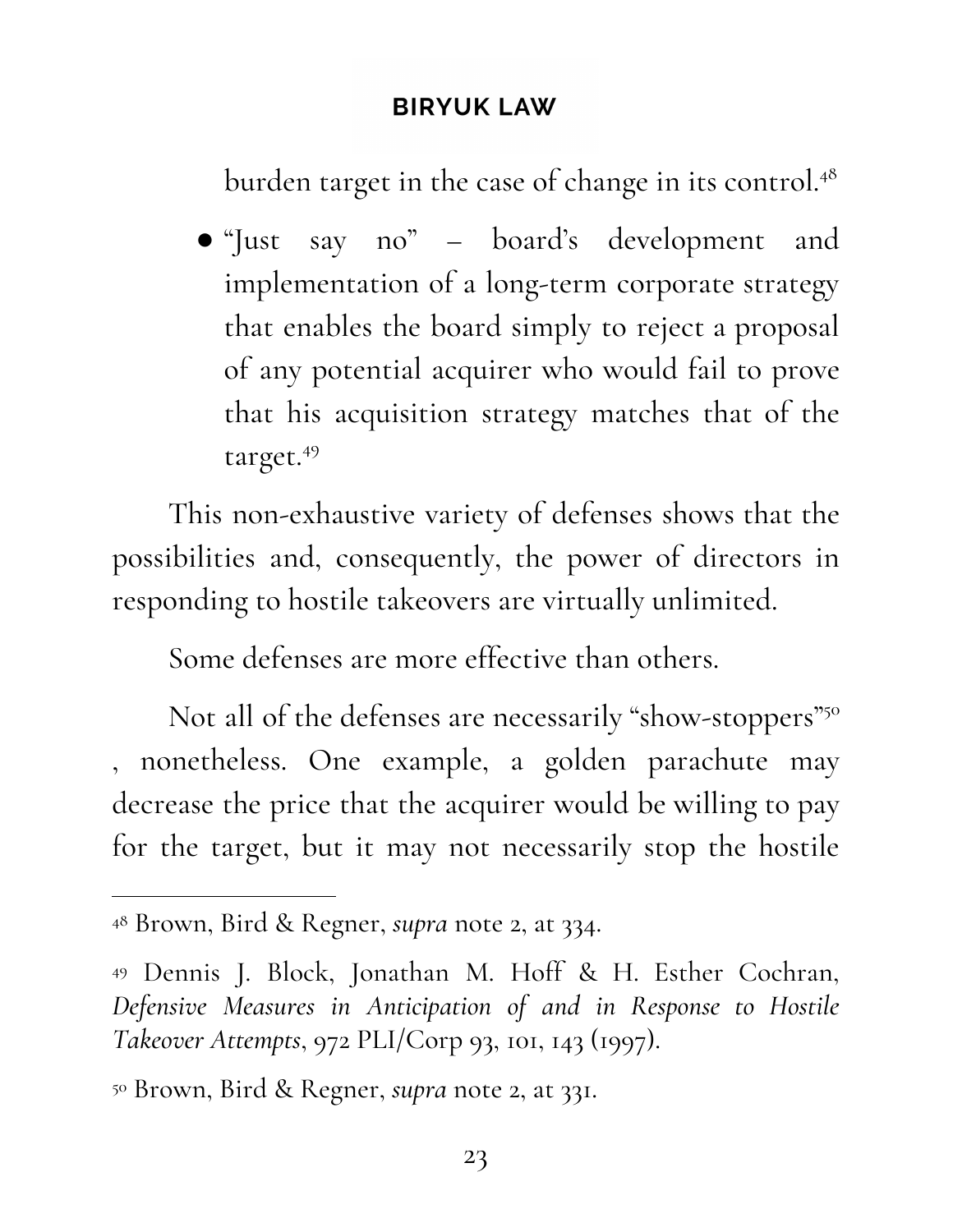acquisition. 51

Another example, a poison pill can easily lose its effect if the acquirer wins a proxy fight for the target and then redeems the pill. 52

The above takeover techniques and defenses show the unlimited scope of power that the board enjoys in its antitakeover activity. The more power requires the higher degree of responsibility.

## <span id="page-23-1"></span><span id="page-23-0"></span>**III. Analysis**

# **A. Major Cases Raising Board's Antitakeover Responsibility**

The major antitakeover cases demonstrate that the directors' antitakeover power is virtually unlimited.

All of these cases, thus, raise the directors' responsibility to a certain — yet limited — extent.

<sup>51</sup> *See, e.g., id.*

<sup>52</sup> Sharon Hannes, *A Demand-Side Theory of Antitakeover Defenses*, 35

J. Legal Stud. 475, 480 (2006).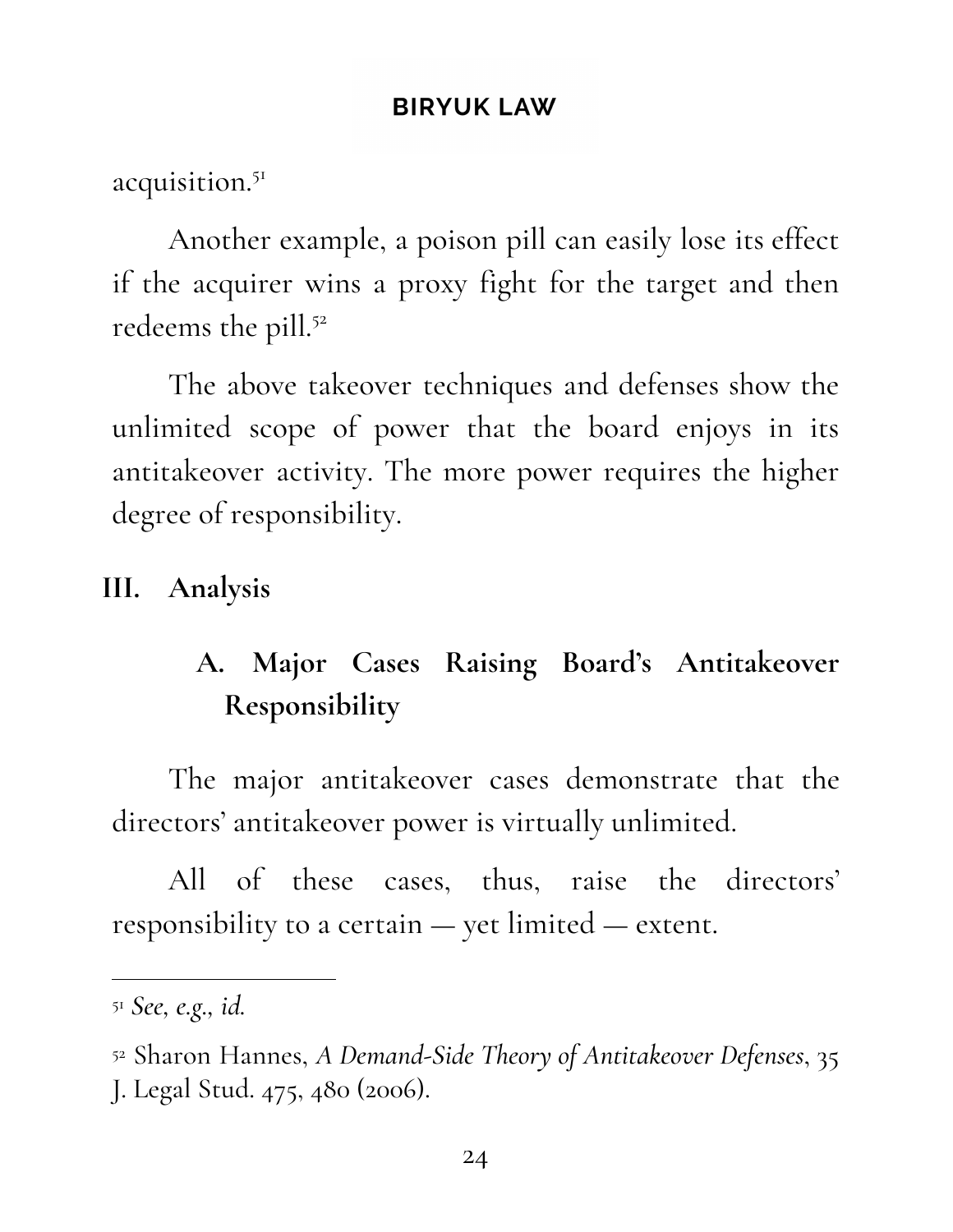The following cases are also a benchmark of this paper's claim to increase the directors' responsibility even further.

# **1.** *Chef v. Mathes*

<span id="page-24-0"></span>In *Cheff*, the defendant directors authorized a greenmail to a hostile acquirer. 53

This defense allegedly aimed to remove a threat by the hostile shareholder to the corporation's business. 54

The Court put the burden of proof on the directors in view of "the inherent danger in the purchase of shares with corporate funds to remove a threat to corporate policy when a threat to control is involved." 55

The Court, thus, realized that the directors are highly likely to defend their corporate control before defending

<sup>53</sup> *Cheff v. Mathes* , 41 Del. Ch. 494, 199 A.2d 548 (Del. 1964).

<sup>54</sup> *Id.*, 41 Del. Ch. at 500, 199 A.2d at 552.

<sup>55</sup> *Id.*, 41 Del. Ch. at 504, 199 A.2d at 554 (citing *Bennett v. Propp*, 41 Del. Ch. 14, 22, 187 A.2d 405, 409 (Del. 1962)).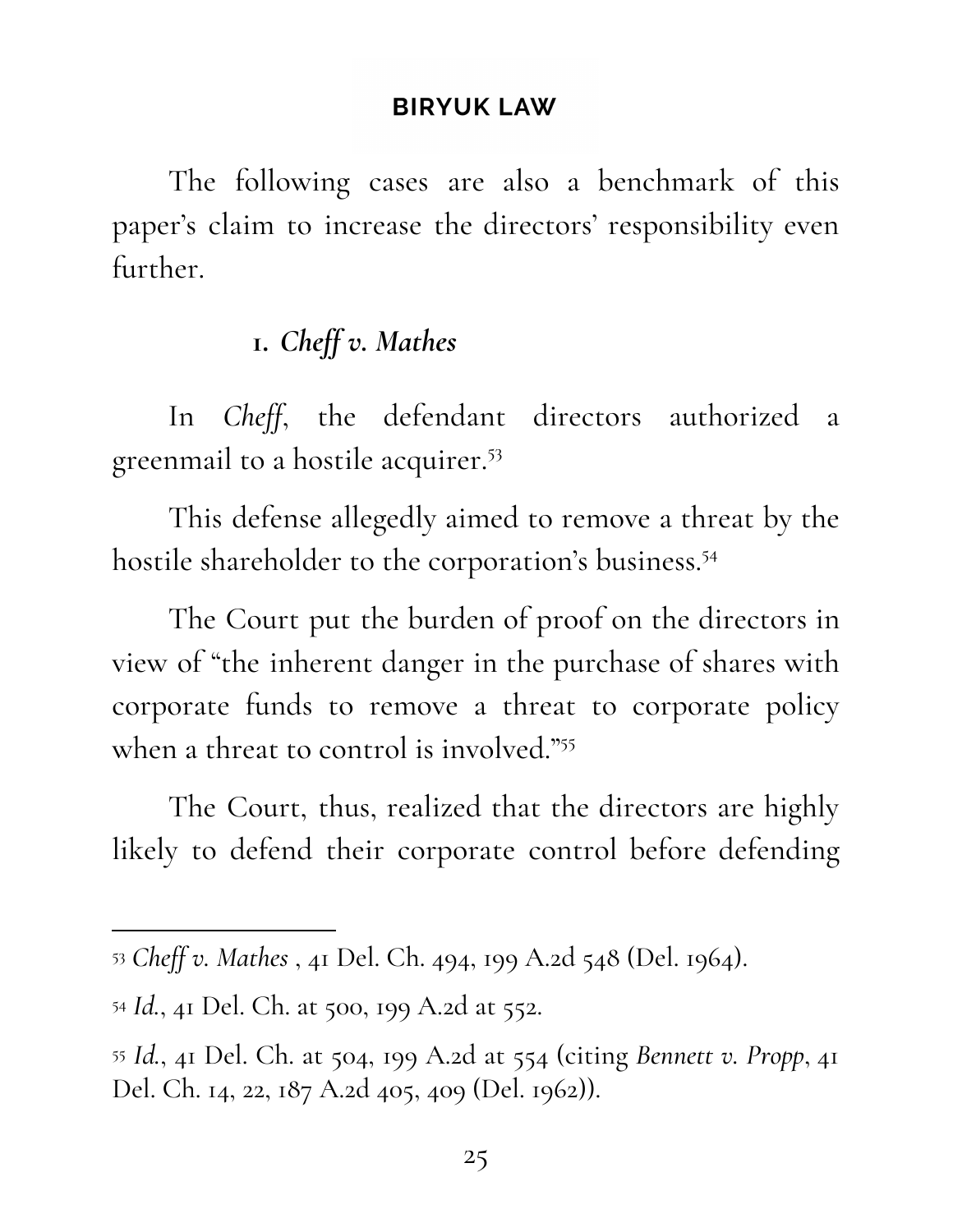any business strategy.

The directors won because they primarily addressed the threat that the company faced. 56

However, should the choice of business strategy lie with the shareholders, rather than the directors, the results of the corporate activity might be much better than they appeared to be later on. 57

The aftermath of this case demonstrates that the board has too much, while the shareholders lack almost any power regarding antitakeover defenses.

In such a case, the shareholders should have the power to decide whether it is in their interests to waste corporate money for greenmail to an alleged raider.

## **2.** *Unocal Corporation v. Mesa Petroleum Co.*

<span id="page-25-0"></span>In *Unocal*, the Court upheld a discriminatory self-tender offer by the target's board against a hostile

<sup>56</sup> *Id.*, 41 Del. Ch. at 508, 199 A.2d at 556.

<sup>57</sup> Klein, Ramseyer & Bainbridge, *supra* note 31, at 766.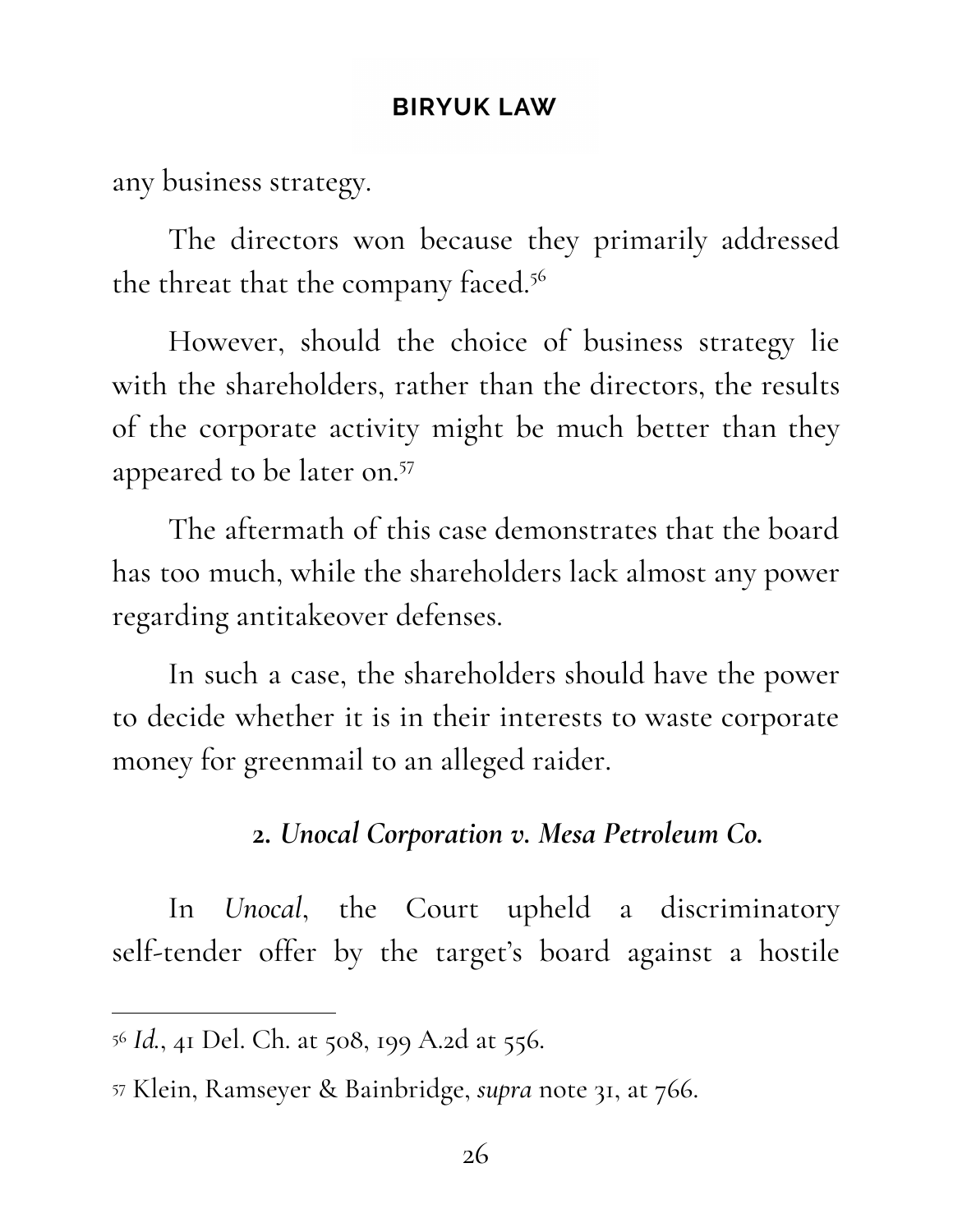minority shareholder. 58

The Court held, nevertheless, that the business judgment rule applies to defensive actions only where there is a (i) threat to the corporate policy, strategy, or effectiveness and (ii) reasonableness or proportionality of defenses to this threat. 59

*Unocal* emphasizes the need to protect the interests of shareholders in hostile takeovers. It applies only when a board takes a defensive action unilaterally. 60

Conversely, where shareholders approve such action, Unocal does not apply.<sup>61</sup>

<sup>59</sup> *Id.* at 955.

<sup>60</sup> *Williams v. Geier*, 671 A.2d 1368, 1377 (Del. 1996) (citing *Unocal*, 493 A.2d at 954-55).

<sup>61</sup> *Emerson Radio Corp. v. International Jensen Inc.*, 1996 WL 483086, 15 (Del. Ch. 1996) (citing *Williams*, 671 A.2d at 1376-77).

<sup>58</sup> *Unocal Corp. v. Mesa Petroleum Co.*, 493 A.2d 946, 958-59 (Del. 1985).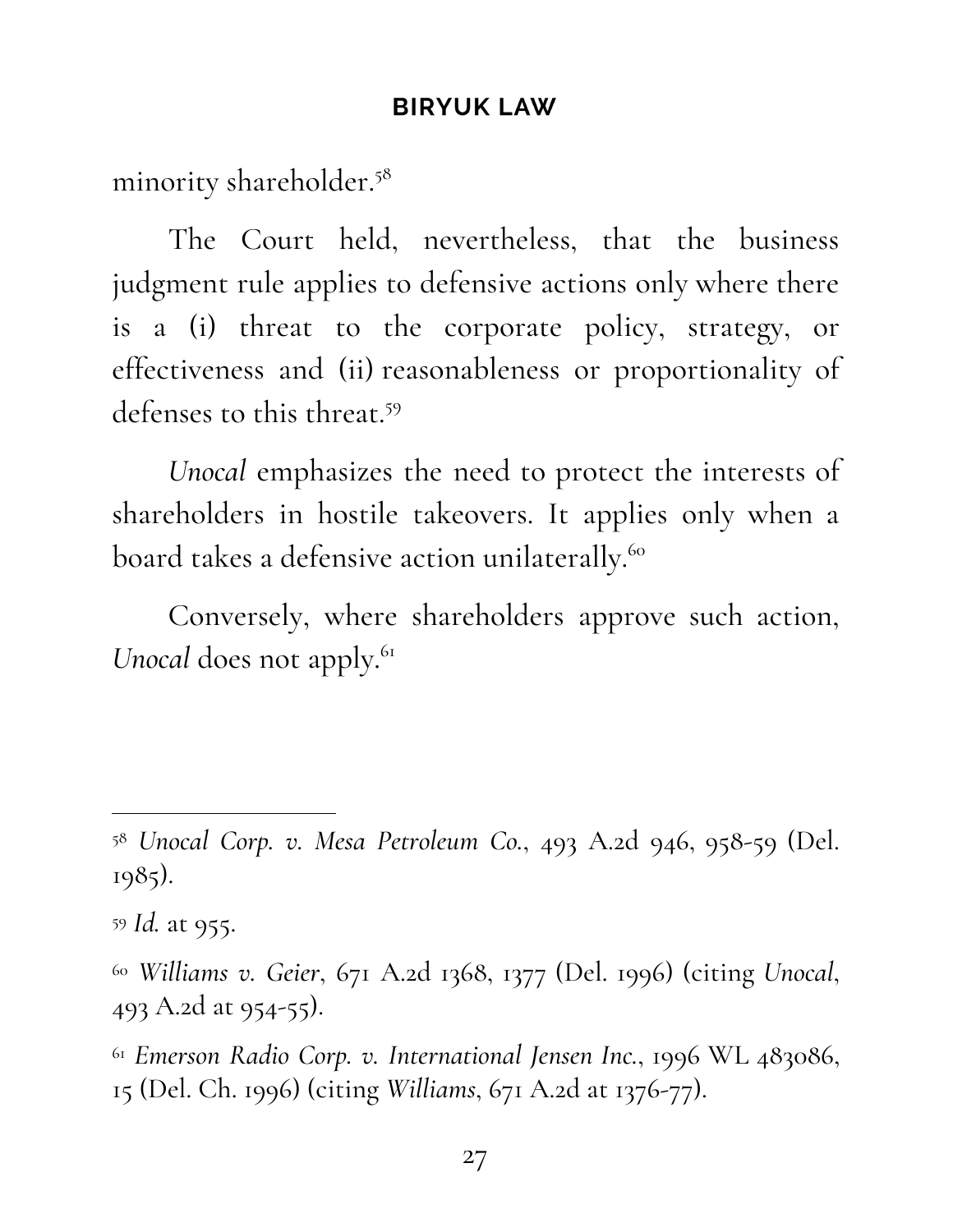## **3.** *Unitrin, Inc. v. American General Corp.*

<span id="page-27-0"></span>In *Unitrin*, the Court also upheld a self-tender offer against a hostile acquirer. 62

This case develops the second prong of the Unocal test, i.e., the reasonableness/proportionality of defenses to the threat. 63

*Unitrin* particularly determines that a defensive measure is "disproportionate if it is either draconian or is outside a range of responses considered to be reasonable." 64

<span id="page-27-1"></span>This case interprets the level of responsibility of directors in antitakeover defenses established by *Unocal*.

# **4.** *Revlon, Inc. v. MacAndrews & Forbes Holdings, Inc.*

In *Revlon*, the Court held that when the directors put

<sup>62</sup> *Unitrin*, 651 A.2d at 1391.

<sup>63</sup> *Id.* at 1367.

<sup>64</sup> McGeever & Pino, *supra* note 13, footnote 7.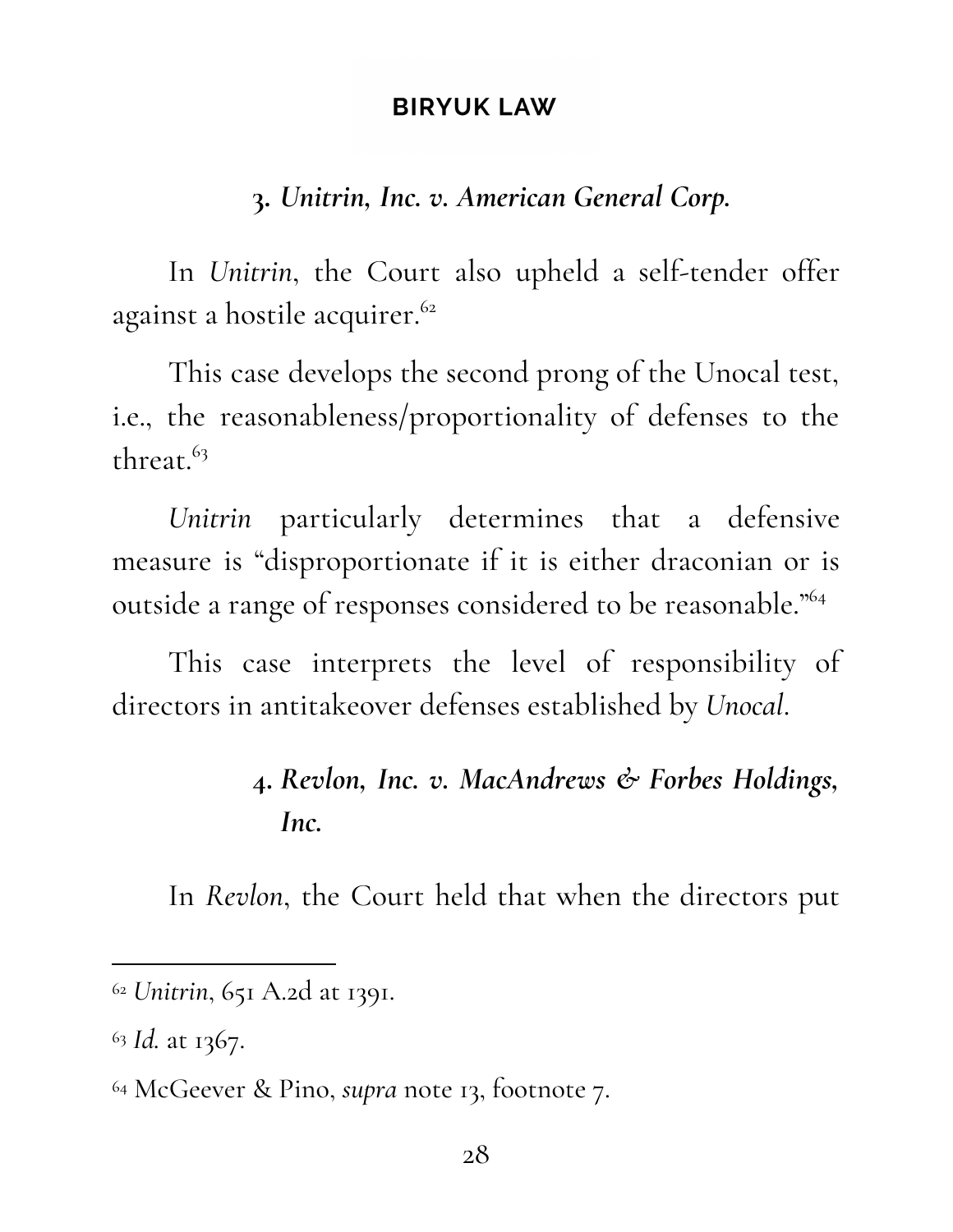the target for sale, they may no longer defend it against a hostile bidder. 65

This case, too, emphasizes the need for more protection for the shareholders when directors undertake certain antitakeover techniques. 66

Following *Revlon*, it is important to be cautious with the use of defensive techniques because otherwise legal techniques can become illegal following certain circumstances.

For instance, when the target's board starts looking for a white knight to buy control in the corporation, the board must treat a black knight on equal terms with the white knight. 67

The board, in other words, may no longer defend its corporation against the black knight.

<sup>65</sup> *Revlon, Inc. v. MacAndrews & Forbes Holdings, Inc.*, 506 A.2d 173, 182, 184-85 (Del. 1986).

<sup>66</sup> *Revlon, Inc. v. MacAndrews & Forbes Holdings, Inc.*, 506 A.2d 173, 179-80 (Del. 1986).

<sup>67</sup> *Id.* at 182.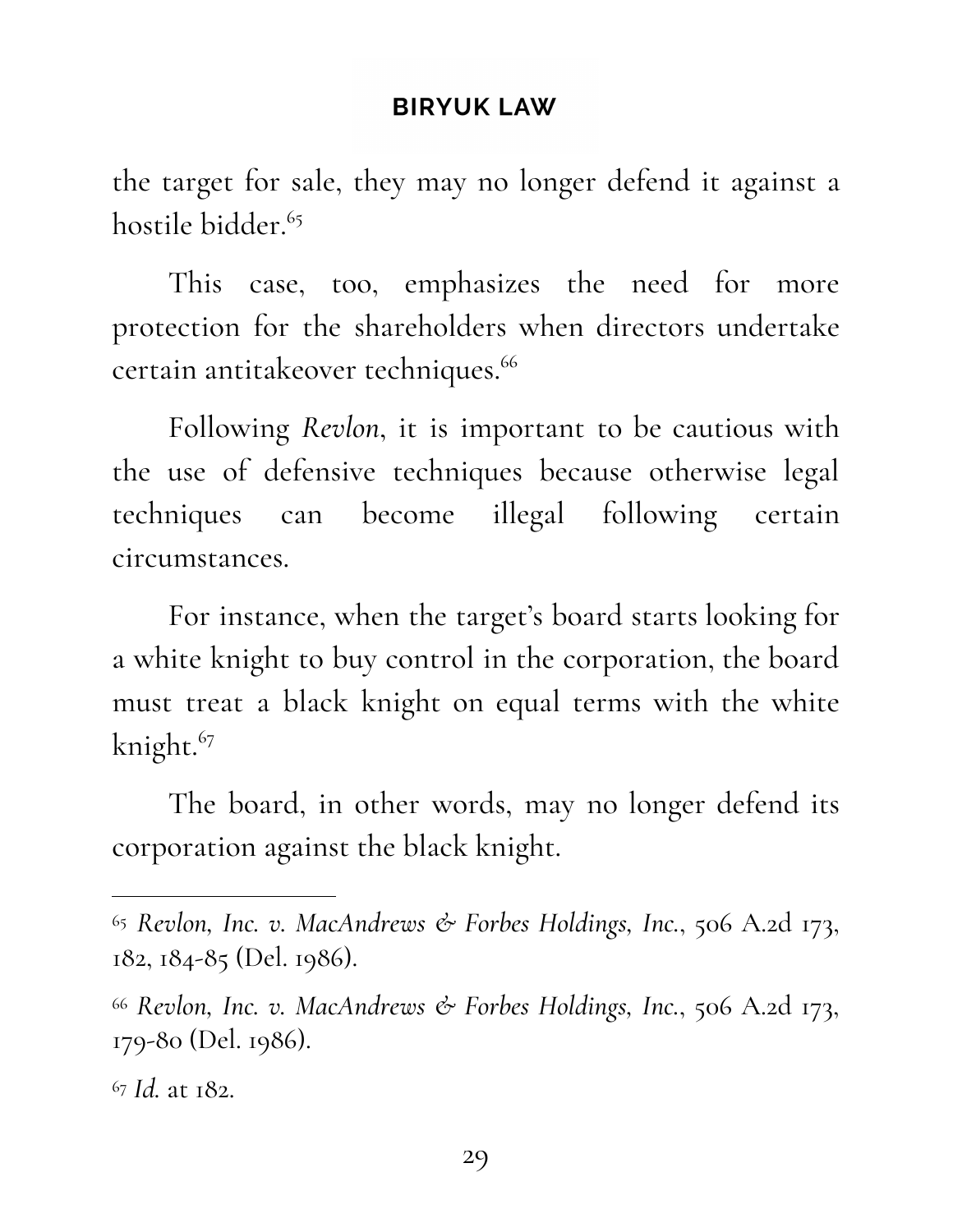The board must instead hold an open auction for all of the knights in order to sell control in the corporation at the highest price possible. 68

# **5.** *Paramount Communications, Inc. v. Time Incorporated*

<span id="page-29-0"></span>In *Time*, the *Unocal* standard allowed application of the business judgment rule. 69

Since all corporate governance decisions fall into the authority of directors, shareholders have no right to decide which way to go: Either to accept a tender offer from Paramount with immediate payment of a higher-than-market price or to merge with Warner for long-term strategic goals perceived by the board.

The directors decided to merge with Warner because it would correspond to the company 's strategic purposes. 70

<sup>68</sup> *Id.*

<sup>69</sup> *Paramount Communications, Inc. v. Time Inc.*, 571 A.2d 1140, 1142, 1152 (Del. 1989).

<sup>70</sup> *Id.* at 1144, 1152, 1154.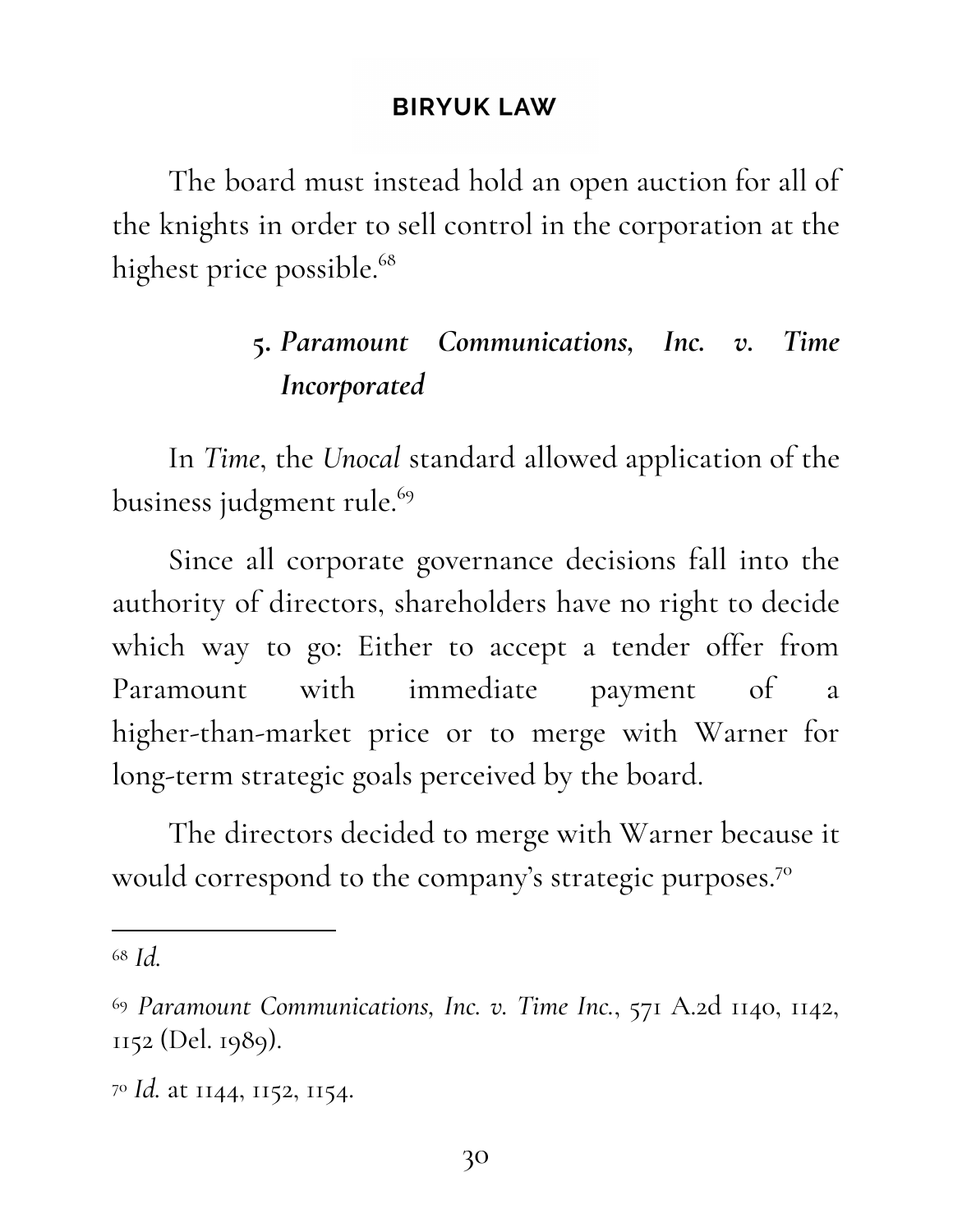Following satisfaction by directors of the enhanced scrutiny standard, the Court applied the business judgment rule that shielded the directors' decision.<sup>71</sup>

If a "transaction involves a sale of control" of the target, nonetheless, the directors must hold a public sale of the target under *Revlon*. 72

Moreover, the directors' must at all times honor their fiduciary duty of care to "be informed of all material information reasonably available." 73

In such cases, it would probably be fairer to allow Time's shareholders to decide which way to go: Either to accept the merger proposal from Paramount or to merge with Warner.

Such a decision should be free of any board veto power.<sup>74</sup> To put it differently, the board should not be able

<sup>73</sup> *Id.* at 334-335.

<sup>74</sup> Lucian Arye Bebchuk, *The Case against Board Veto in Corporate Takeovers*, 69 U. Chi. L. Rev. 973, 975-76 (2002).

<sup>71</sup> *Id.* at 1155.

<sup>72</sup> Brown, Bird & Regner, *supra* note 2, at 336.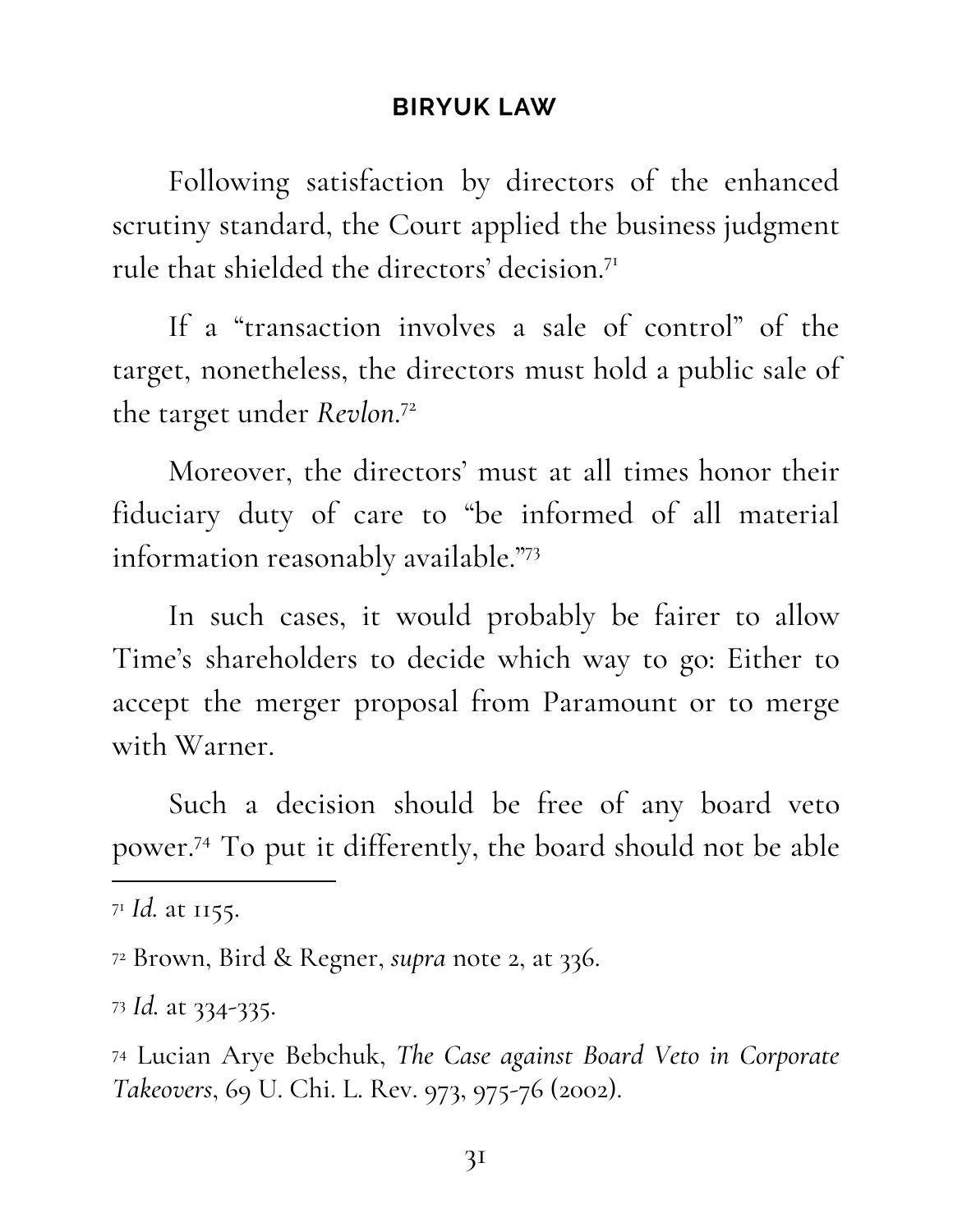<span id="page-31-0"></span>to deprive the shareholders of an opportunity to determine their best interests and realize them.

# **6.** *Paramount Communications, Inc. v. QVC Networks Inc.*

Under QVC, "draconian" defenses fail.<sup>75</sup> Such defenses preclude obtaining the highest value for the shareholders where the board sells control. 76

Such defenses are, thus, invalid and unenforceable. 77 They burden shareholders due to the directors' faults.

After this case, an open bidding between Viacom and QVC for the control in Paramount gave the latter's shareholders about \$10 billion instead of \$8 billion previously approved by the board. 78

This result also indicates that a hostile bidding may be

<sup>75</sup> *Paramount Communications Inc. v. QVC Network Inc.*, 637 A.2d 34, 50 -51 (Del. 1994).

<sup>76</sup> *Id.* at 49.

<sup>77</sup> *Id.* at 51.

<sup>78</sup> Klein, Ramseyer & Bainbridge, *supra* note 31, at 815.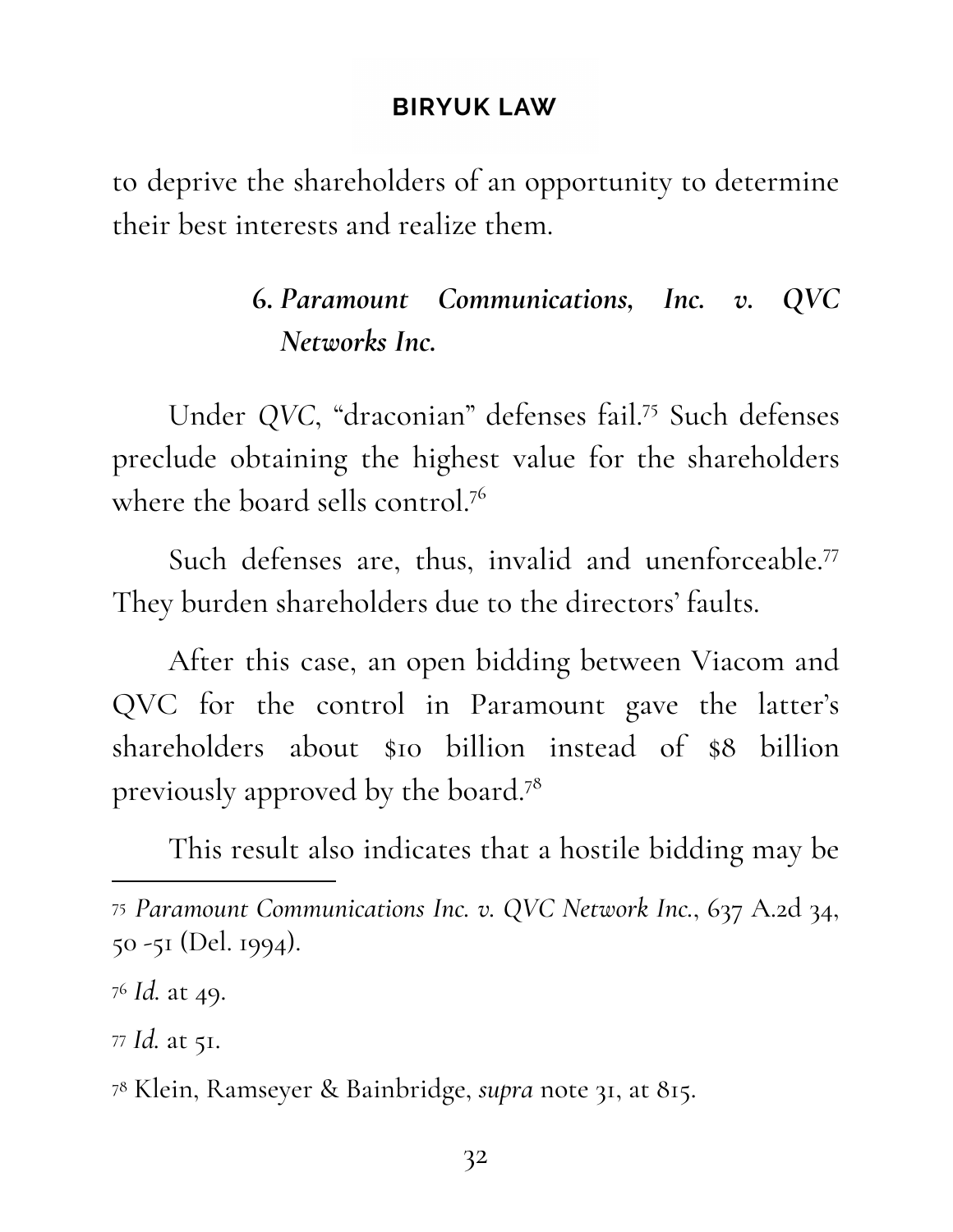much more favorable for shareholders than a negotiated consolidation.

<span id="page-32-0"></span>The hostile nature of an acquisition/merger increases the value for the target's shareholders. 79

## **7.** *Hilton Hotels Corp. v. ITT Corp.*

According to *Hilton*, a change of the board structure from annual to classified/staggered – an otherwise legal action – can be illegal if implemented as a defense following a threat of proxy contest.<sup>80</sup>

Such a change is permissible only if there is a compelling justification for it.<sup>81</sup>

In this case, Hilton announced its prospective proxy contest for the ITT's board.

The ITT directors then undertook a reorganization

<sup>79</sup> *See, e.g.*, Brown, Bird & Regner, *supra* note 2, at 333.

<sup>80</sup> *Hilton Hotels Corp. v. ITT Corp.*, 978 F. Supp. 1342, 1348-49 (D. Nev. 1997).

<sup>81</sup> *Id.* at 1346 (citing *Stroud v. Grace*, 606 A.2d 75, 92 (Del. 1992)).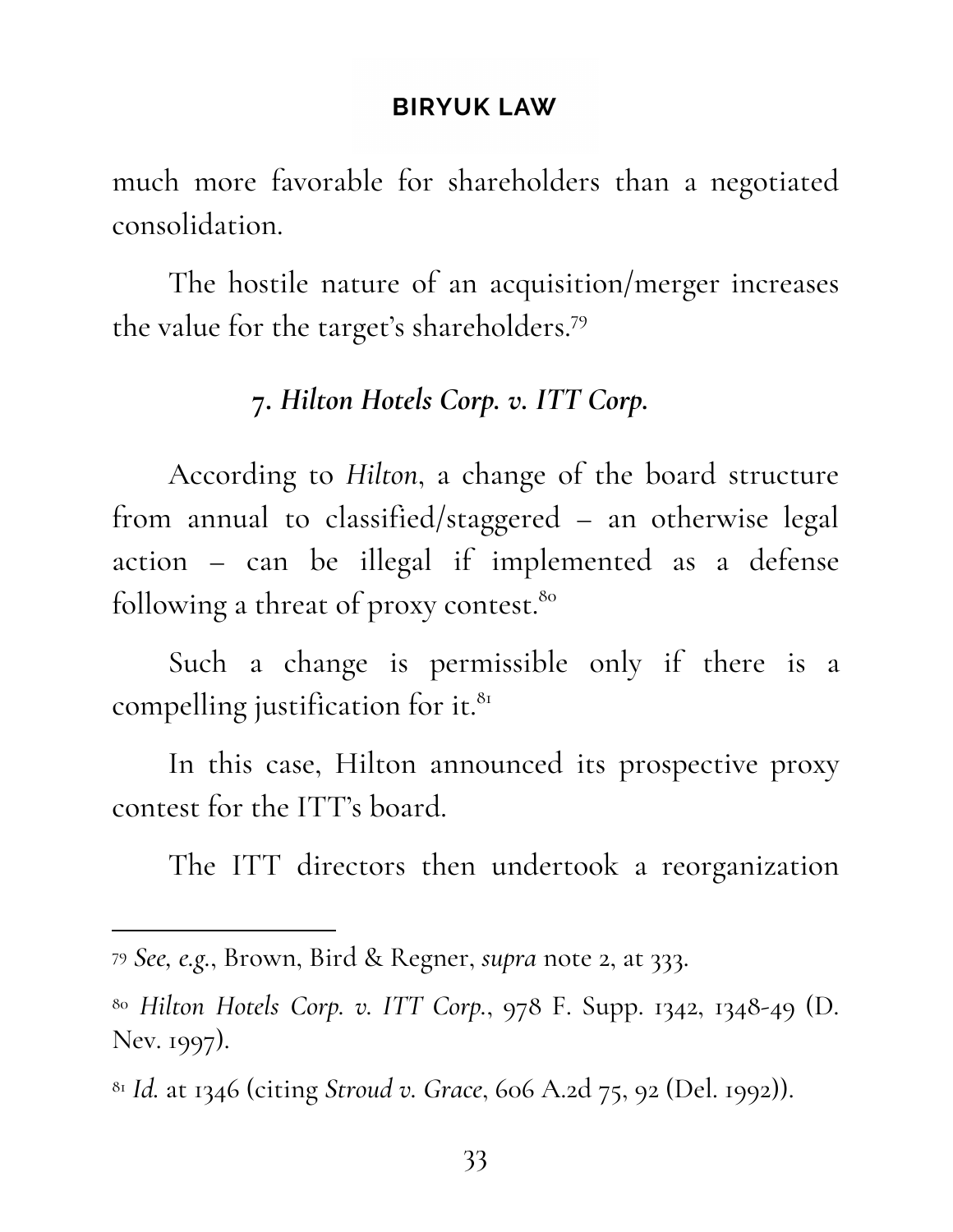plan of splitting ITT into three entities with the major one having a classified/staggered board, instead of ITT's annually elected board.

There was no threat by Hilton to the ITT policy/effectiveness in order to justify the plan.

Under this plan, the ITT shareholders would be unable to replace all directors in that year, but would only be able to change one third of directors.

The Court held that, in such a way, the board intended to entrench itself and disenfranchise the ITT shareholders of their right to elect directors.<sup>82</sup>

The Court, consequently, enjoined this plan and ruled in favor of Hilton. 83

This ruling was essentially in favor of ITT's shareholders who so reinstated their right to elect the board.

<sup>82</sup> *Id.* at 1351.

<sup>83</sup> *Id.* at 1352.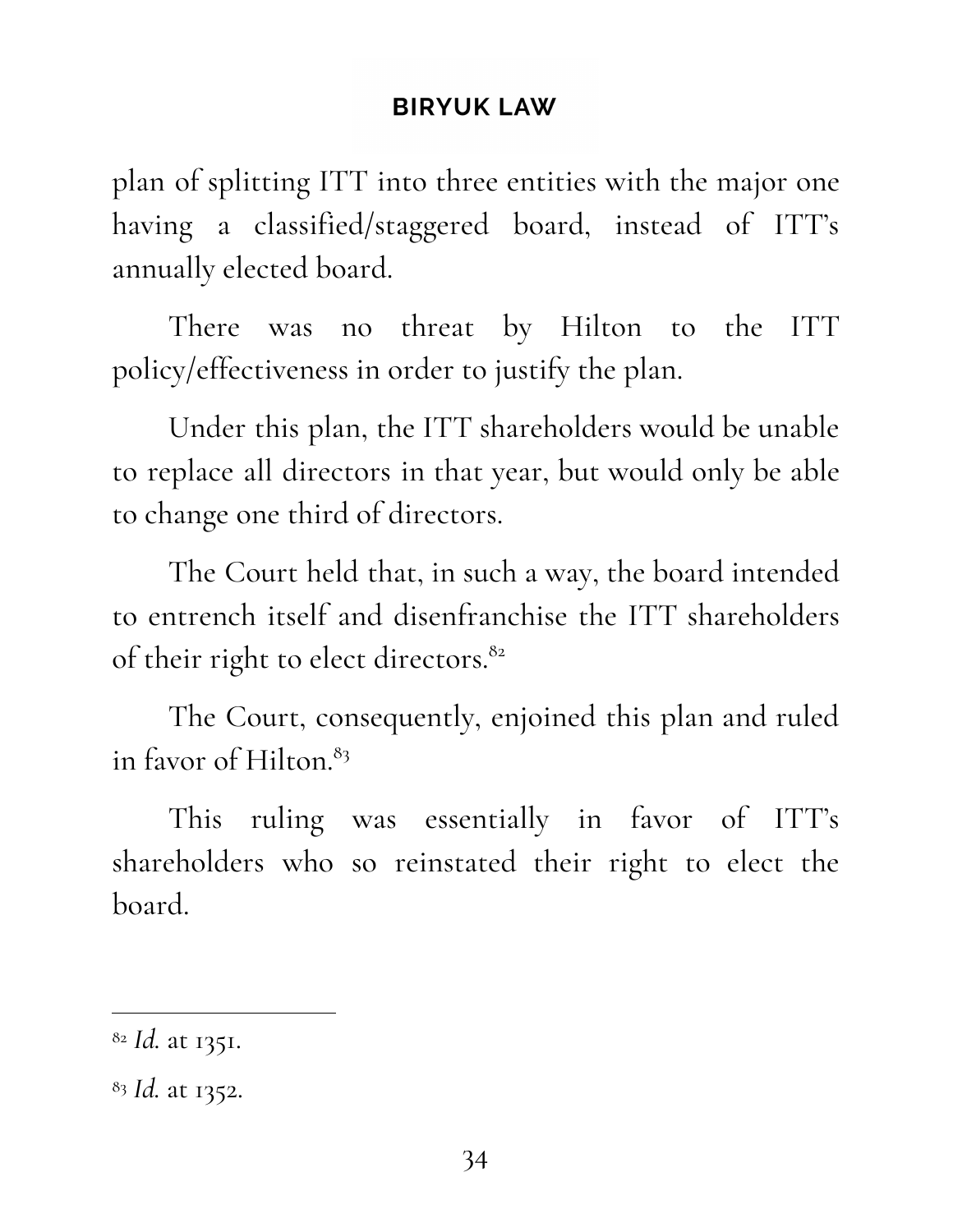# <span id="page-34-0"></span>**B.Raising Board's Antitakeover Responsibility Further**

According to the major antitakeover cases above, the courts have increased the scrutiny of the directors' antitakeover actions from the traditional business judgment rule to an enhanced scrutiny standard.

This paper argues in favor of further increasing the directors' responsibility in adopting and implementing antitakeover defenses.

The directors should be subject to a higher judicial scrutiny than they have been up to date. The directors should, namely, be subject to the entire fairness standard, rather than the enhanced scrutiny standard.

This improvement would make directors more responsible and accountable for their antitakeover activities. It would finally ensure the best interests of corporations and their shareholders.

The proposed improvement confidently rests on the following justifications. First, the directors currently have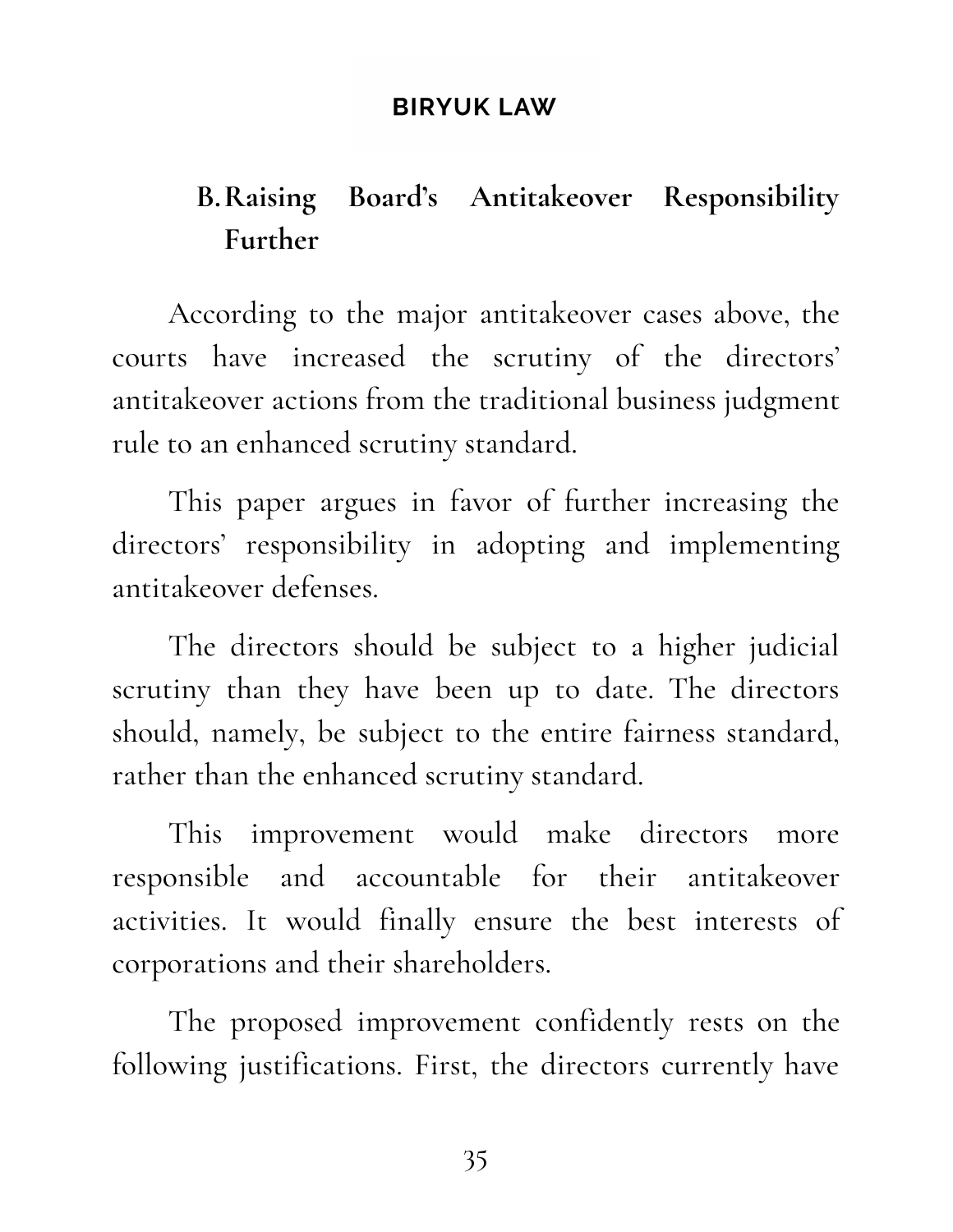virtually limitless power in the antitakeover arena.

Second, when the directors handle antitakeover matters, a conflict of interests normally arises between them, on the one part, and the corporation and its shareholders, on the other part.

Third, the historic major corporate scandals indicate that directors tend to overreach their corporate rights and disregard their fiduciary duties.

Fourth, the corporate power of directors considerably outweighs that of shareholders.

Fifth, the shareholders are practically unable and, oftentimes, unwilling to control the directors' antitakeover actions properly.

The shareholders, therefore, need judicial protection of their interests.

All of these justifications for elevating the board's antitakeover responsibility are discussed throughout this paper.

The increase in directors' responsibility and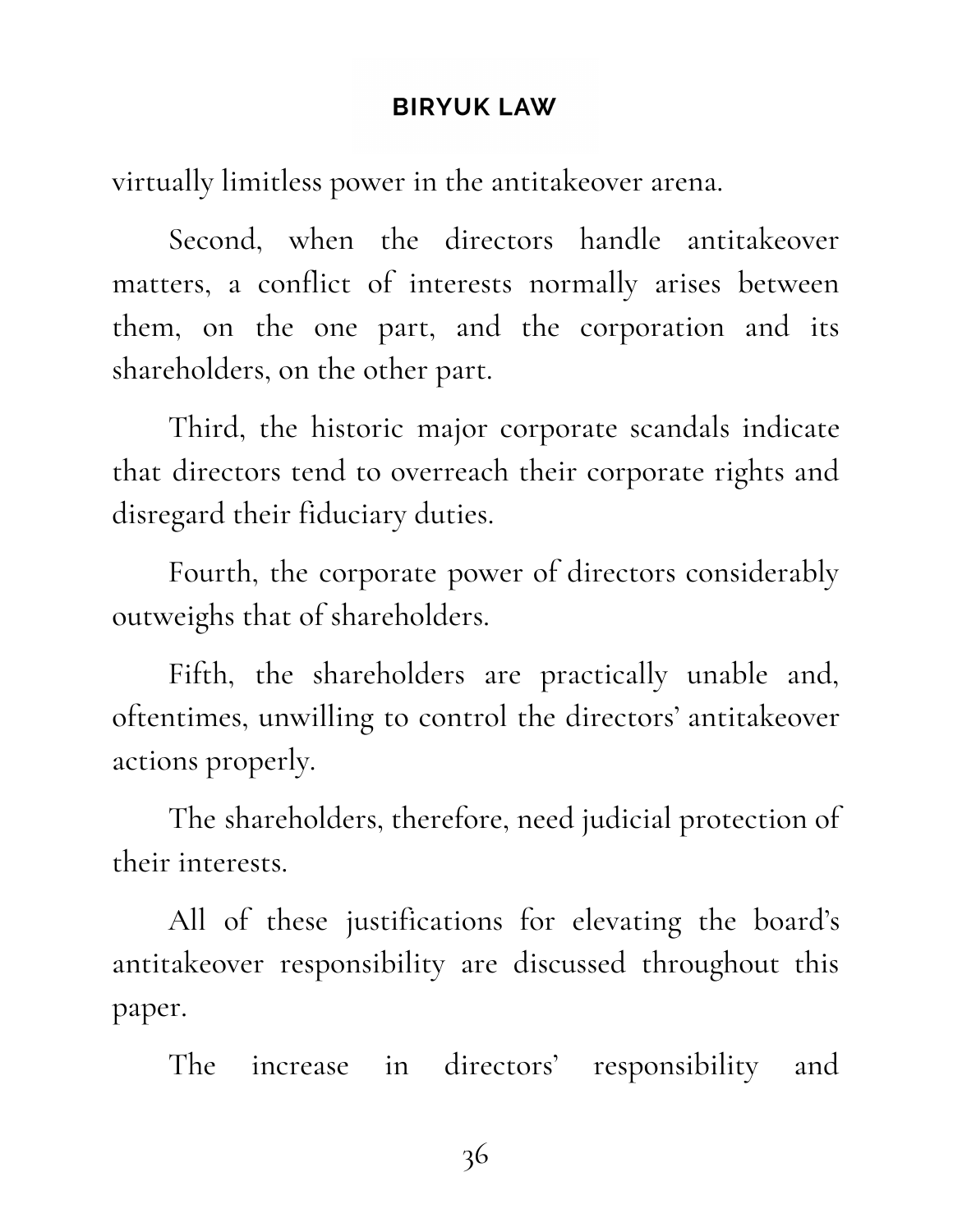accountability will favor the corporation and its shareholders.

Such an increase would protect the shareholders from unreasonable antitakeover decisions of directors.

The increase would give more assurance that the directors' antitakeover actions are in the best interests of the corporation and shareholders.

This would finally assure that the directors comply with their fiduciary duties of care, loyalty, and good faith.

There can be a counterargument that the increase of the directors' antitakeover responsibility would decrease their effectiveness and, thus, damage shareholders. 84

Such a claim should, however, stand against the risk of self-dealing of directors. In historic corporate scandals, the immense self-dealing has demonstrated to be more dangerous and damaging than anything else.

The high risk of self-dealing, thus, certainly prevails

<sup>84</sup> *See, e.g.*, Stephen M. Bainbridge, *Director Primacy: The Means and Ends of Corporate Governance*, 97 Nw. U. L. Rev. 547, 573 (2003).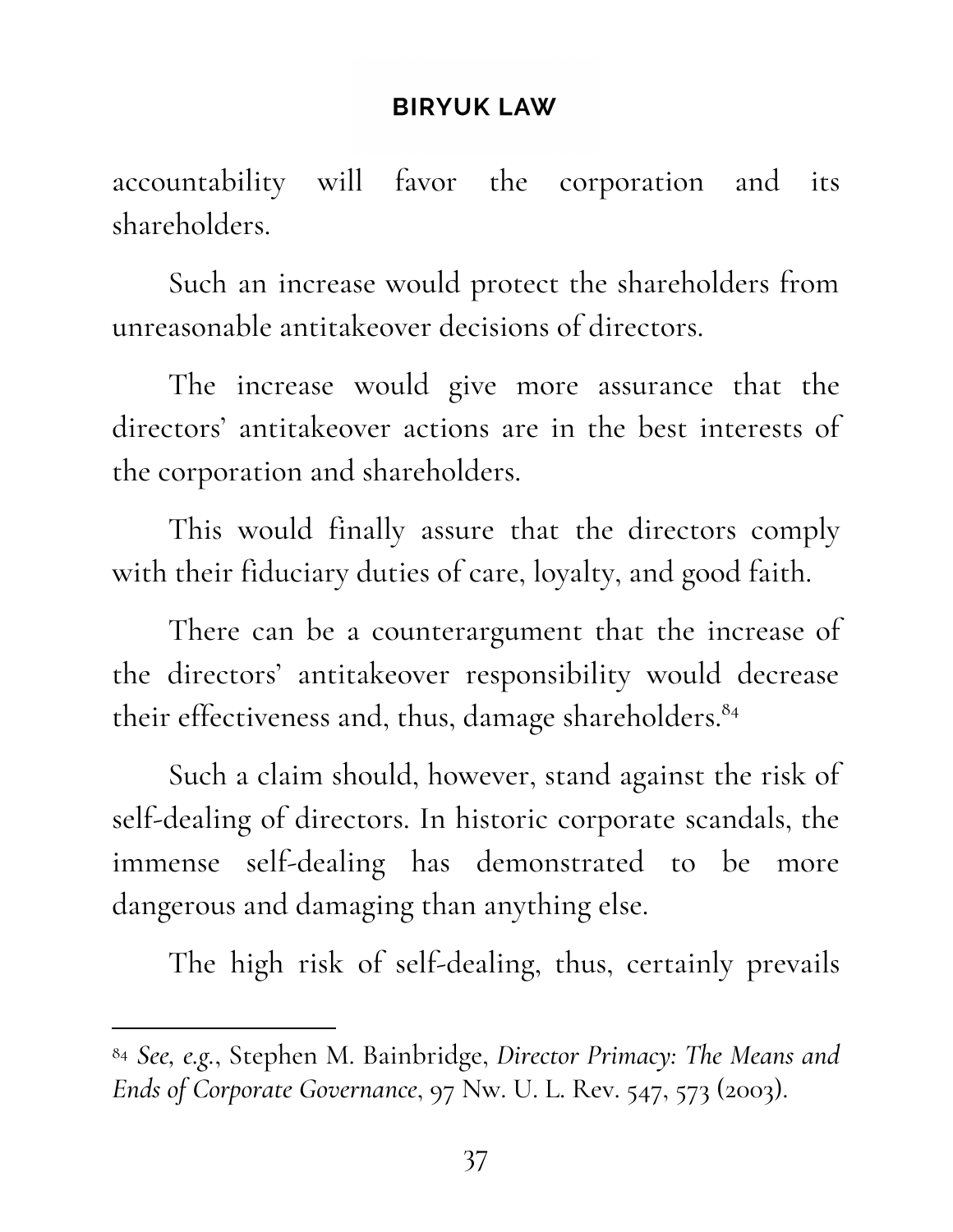over the foregoing counterclaim.

Since this paper claims to minimize, if not to eliminate, this risk, any counter-arguments would appear to be inferior.

# **C.Preferable Corporate Governance Doctrine**

When analyzing any aspect of corporate law, especially hostile corporate takeovers, it is important to make a choice among the three fundamental doctrines of corporate governance.

The matter is which of the following doctrines to prefer: Shareholder primacy, director primacy, or manager primacy.

Each of these doctrines favors a certain corporate constituency. Thus, one usually lies in the basis of analysis.

This paper rests on the shareholder primacy doctrine. As owners of the corporation,<sup>85</sup> the shareholders should be able not only to invest their money into the business, but

<sup>85</sup> Jill E. Fisch, *Measuring Efficiency in Corporate Law: The Role of Shareholder Primacy*, 31 J. Corp. L. 637, 647-48 (2006).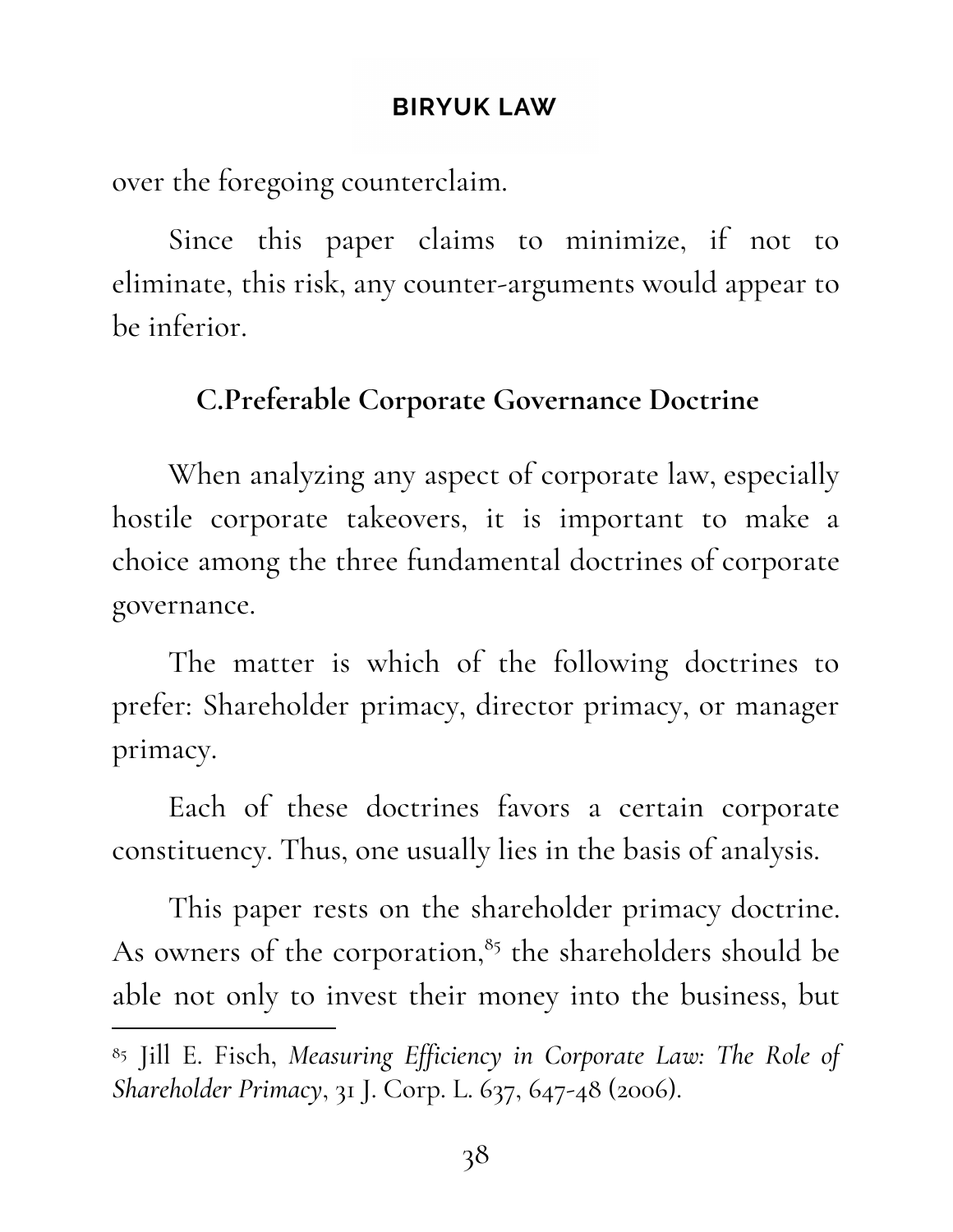also be able to control the crucial corporate matters, such as takeovers.

If the purpose – the end-axis – of the two major corporate governance doctrines – shareholder primacy and director primacy – is maximization of the shareholder wealth,<sup>86</sup> it is important to empower the shareholders to control important decisions to reach this purpose.

The takeover decisions are extraordinary and, consequently, outside of the regular activities of any corporation. 87

In this connection, even though the directors can solely handle the regular corporate matters, the shareholders should have a right of approval/veto of takeover decisions and other extraordinary matters.

Otherwise, a management's purpose that is totally different from that of shareholders may easily come first due to a temptation to self-dealing.

<sup>86</sup> *Id.* at 551, 563.

<sup>87</sup> Stephen M. Bainbridge, *The Business Judgment Rule as Abstention Doctrine*, 57 Vand. L. Rev. 83, 129 (2004).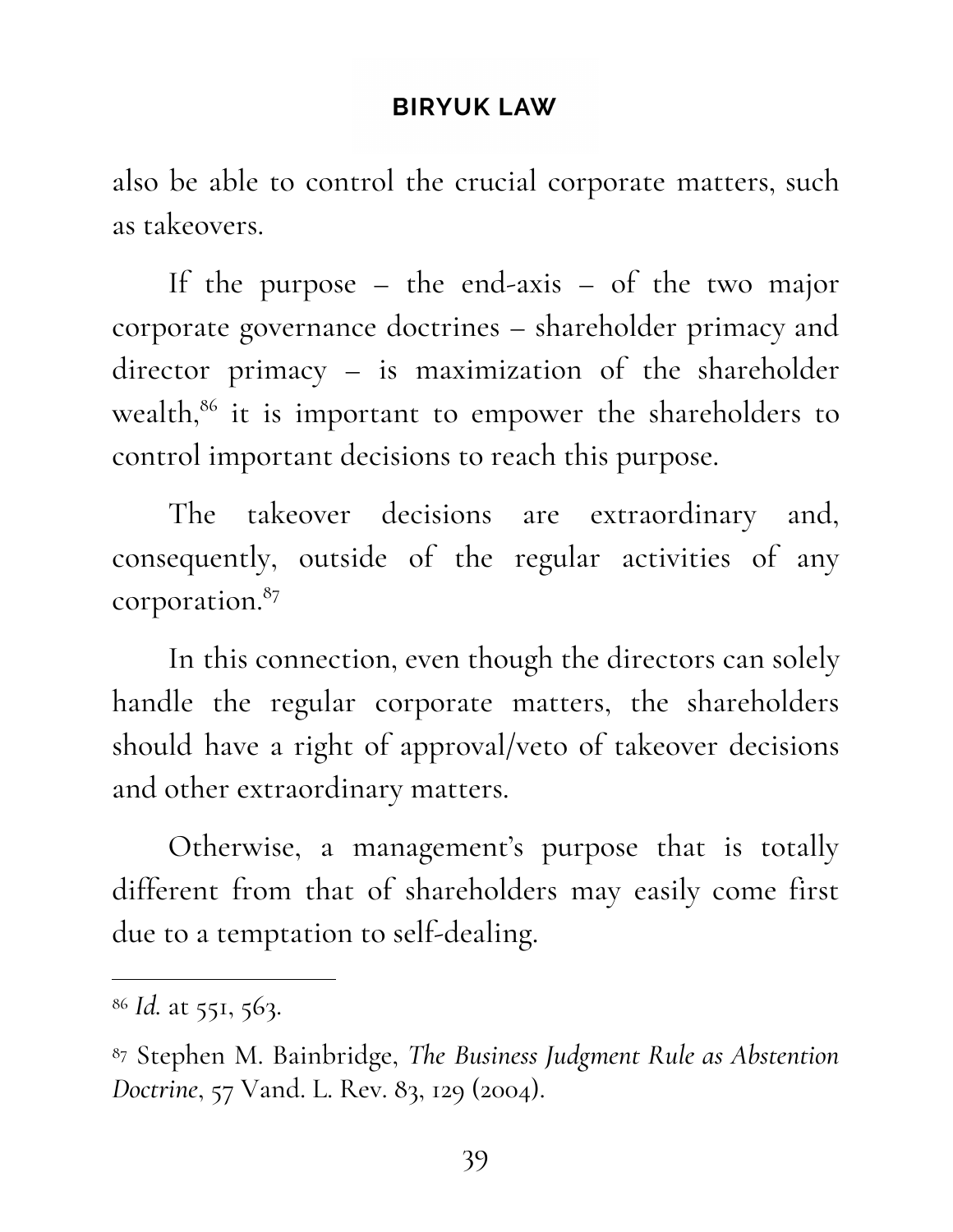The choice of corporate governance doctrine is the basis of any academic analysis of the corporate law issues.

For instance, two groups of prominent corporate law specialists Lucian Arye Bebchuk, John C. Coates IV, and Guhan Subramanian, on the one part, and Stephen Bainbridge, Mark Gordon, Patrick McGurn, Leo Strine, and Lynn Stout, on the other part – each group having its own academic and professional supporters – have opposite views not only in corporate governance doctrines,  $88$  but also in hostile takeover defenses. 89

They both are consistent in their principal views on these two different yet related areas of corporate law. Mr. Bebchuk with his group argues in favor of shareholders,

<sup>88</sup> *Compare* Lucian Arye Bebchuk, *The Case for Increasing Shareholder Power*, 118 Harv. L. Rev. 833 (2005), *with* Bainbridge, *supra* note 84.

<sup>89</sup> *Compare* Lucian Arye Bebchuk, John C. Coates IV & Guhan Subramanian, *The Powerful Antitakeover Force of Staggered Boards: Further Findings and a Reply to Symposium Participants*, 55 Stan. L. Rev. 885, 887 (2002), *with* Stephen M. Bainbridge, *Director Primacy in Corporate Takeovers: Preliminary Reflections*, 55 Stan. L. Rev. 791  $(2002)$ .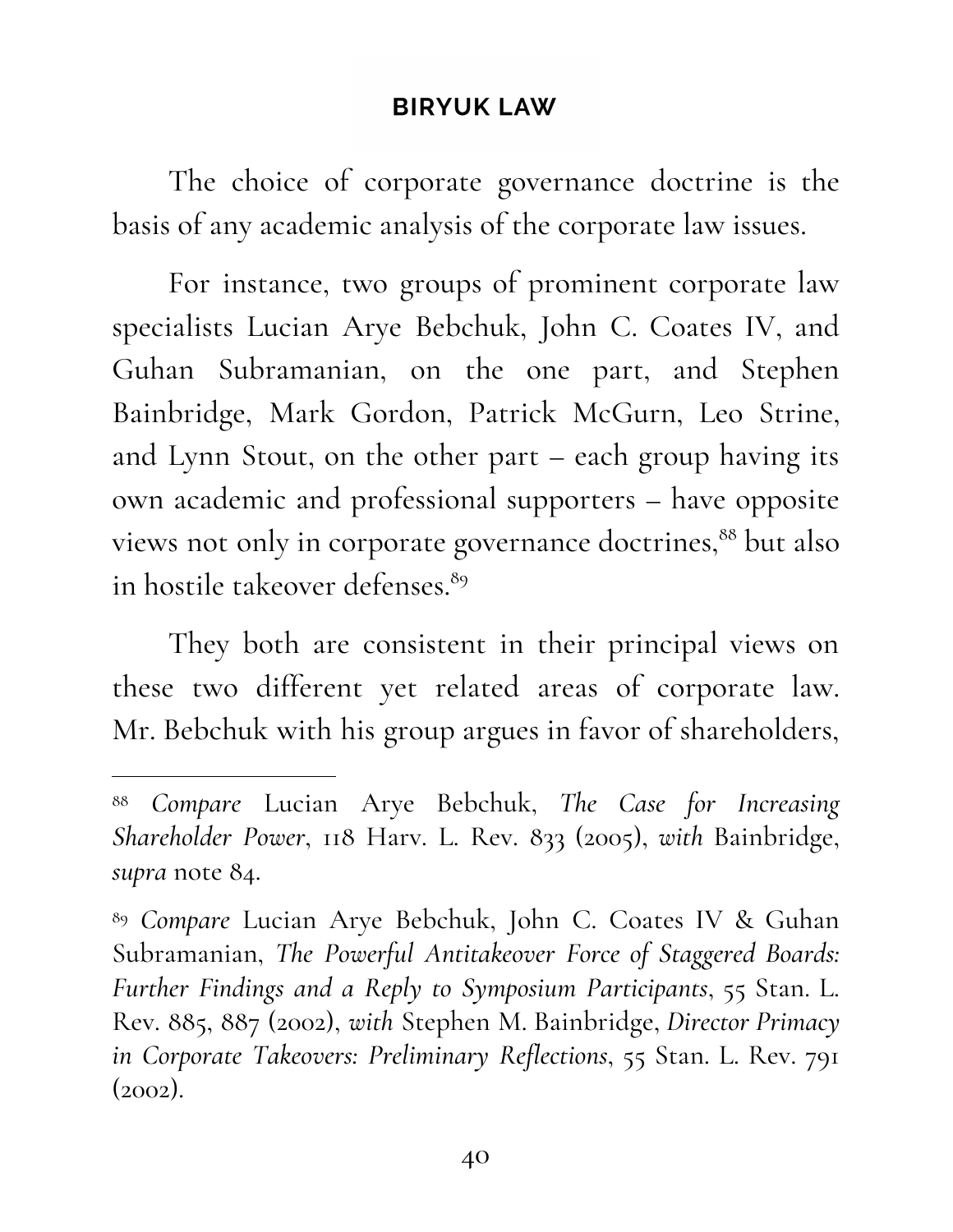while Mr. Bainbridge with his group advocates in favor of directors. 90

This paper is more supportive of the former's view.

# **D. Non-Application of Business Judgment Rule**

The business judgment rule should not apply to management decisions regarding hostile takeovers.

This is because there is a high temptation of the directors, particularly insiders, to act in their own (rather than shareholders') interests in the case of a takeover.<sup>91</sup>

A tender offer, for instance, may highly likely terminate the directors' employment with the target company.

This naturally causes directors primarily to protect themselves against such a tender offer even if it favors the

<sup>90</sup> Bebchuk, Coates IV & Subramanian, *supra* note 89, at 886-88, 917.

<sup>91</sup> *Unocal*, 493 A.2d at 954.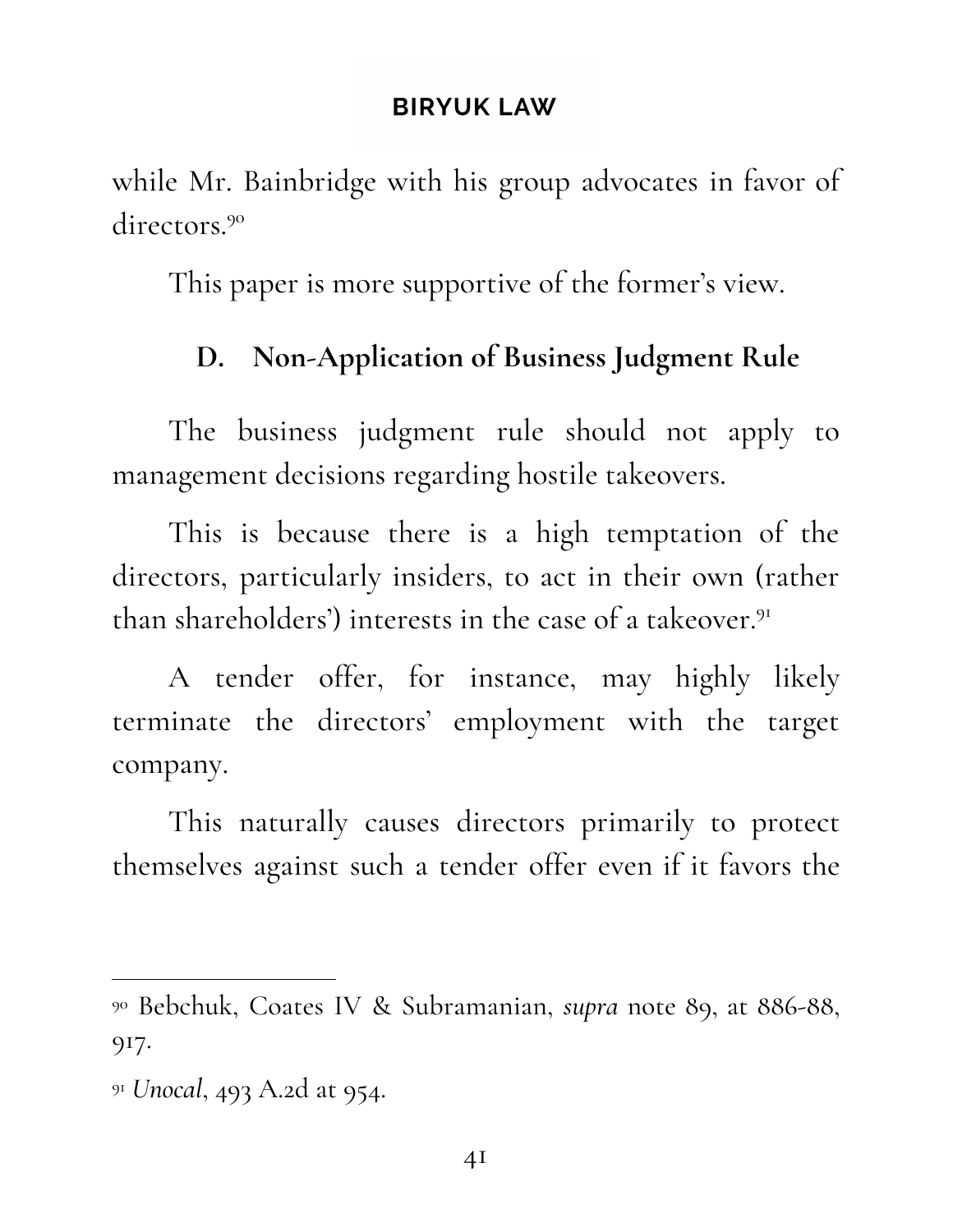interests of shareholders. 92

When a tender offer is made, a conflict may very likely arise between the interests of directors, on the one part, and those of the corporation and shareholders, on the other part. 93

If there were no prospect of such a conflict, the proposed merger/acquisition would likely be friendly, instead of being hostile, because the acquirer would negotiate with the directors sharing the same interests with the shareholders.

# **1. Application of Entire Fairness Standard**

Notwithstanding the current judicial approach to the contrary,<sup>94</sup> decision-making in hostile takeovers presents a

<sup>92</sup> *Id.* at 1377.

<sup>93</sup> Robert Bruce Ajemian, *Outside Directors and the Modified Business Judgment Rule in Hostile Takeovers: a New Test for Director Liability*, 62 S. Cal. L. Rev. 645, 665 (1989); Block, Hoff & Cochran, *supra* note 49, at 95.

<sup>94</sup> *See Unitrin*, 651 A.2d at 1372.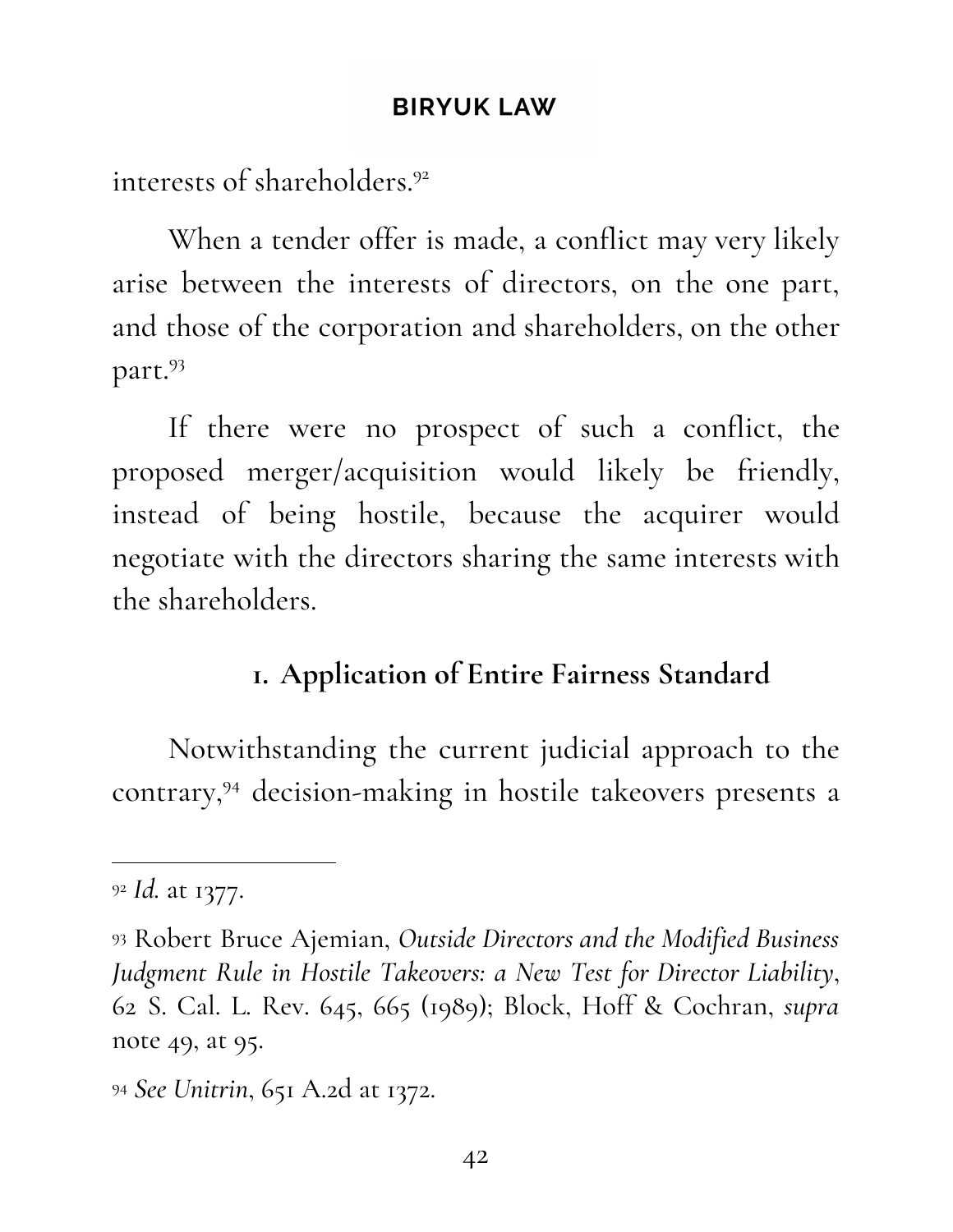similar conflict of interest as in regular board matters. 95

In fact, the takeovers present an even larger conflict of interests because the whole board and not just certain director(s) – has an interest in maintaining its position and power.

Antitakeover defenses are, therefore, a special type of corporate decisions requiring special treatment.<sup>96</sup> "The directors are of necessity confronted with a conflict of interest, and an objective decision is difficult." 97

Since a regular conflict of interests eliminates the

<sup>95</sup> *Cheff*, 41 Del. Ch. at 504, 199 A.2d at 554 (Del. 1964) (stating that, in the case of a hostile takeover, the "directors are of necessity confronted with a conflict of interest, and an objective decision is difficult"); Stephen M. Bainbridge, *Unocal at 20: Director Primacy in Corporate Takeovers*, 31 Del. J. Corp. L. 769, 862 (2006); Ajemian, *supra* note 93, at 647-48, 662; Klein, Ramseyer & Bainbridge, *supra* note 31, at 767.

<sup>96</sup> *See* Douglas M. Branson, *The Rule that Isn't a Rule – The Business Judgment Rule*, 36 Val. U. L. Rev. 631, 650-53 (2002); Bainbridge, *supra* note 87, at 129.

<sup>97</sup> *Unocal*, 493 A.2d at 955 (citing *Bennett*, 187 A.2d at 409).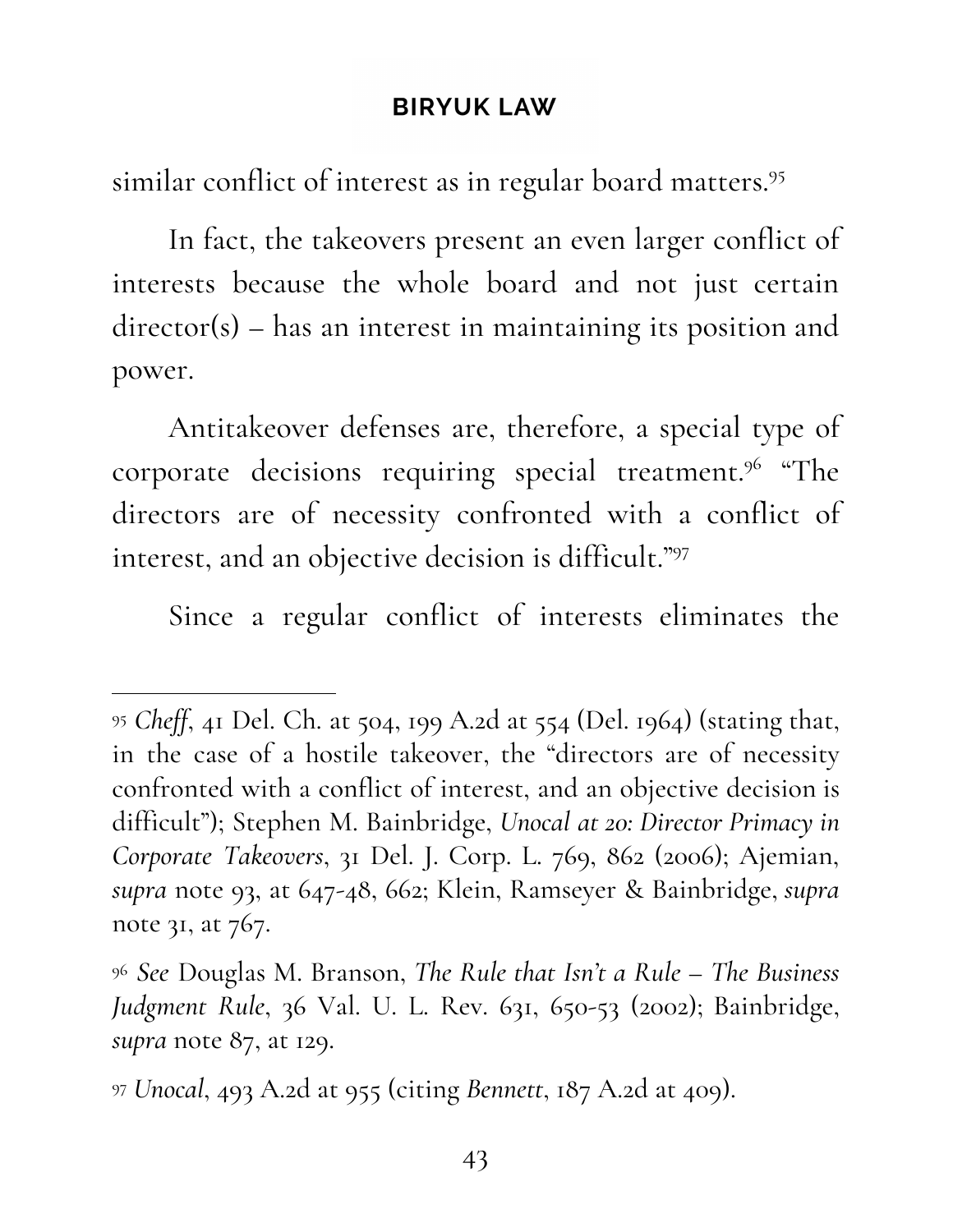shield of the business judgment rule, $98$  a similar result should be in the case of any hostile takeover.

Like with any conflict of interests, the directors should be subject to the entire fairness standard.

The directors would, thus, have a burden to prove that their antitakeover decision is fair to, and in the best interests of, the corporation and its shareholders. 99

Some courts long ago proposed application of the entire fairness standard in the case of " struggle for control." 100

This proposal, however, lacks attention in the modern literature on the application – or instead non-application – of business judgment rule in hostile takeovers.

Most importantly, the courts fail to address and implement this proposal in their decisions.

This paper, therefore, advocates application of the

<sup>98</sup> *Bennett*, 187 A.2d at 409; Ajemian, *supra* note 93, at 662.

<sup>99</sup> *Bayer v. Beran*, 49 N.Y.S.2d 2, 7 (N.Y. Sup. 1944).

<sup>100</sup> Ajemian, *supra* note 93, at 662.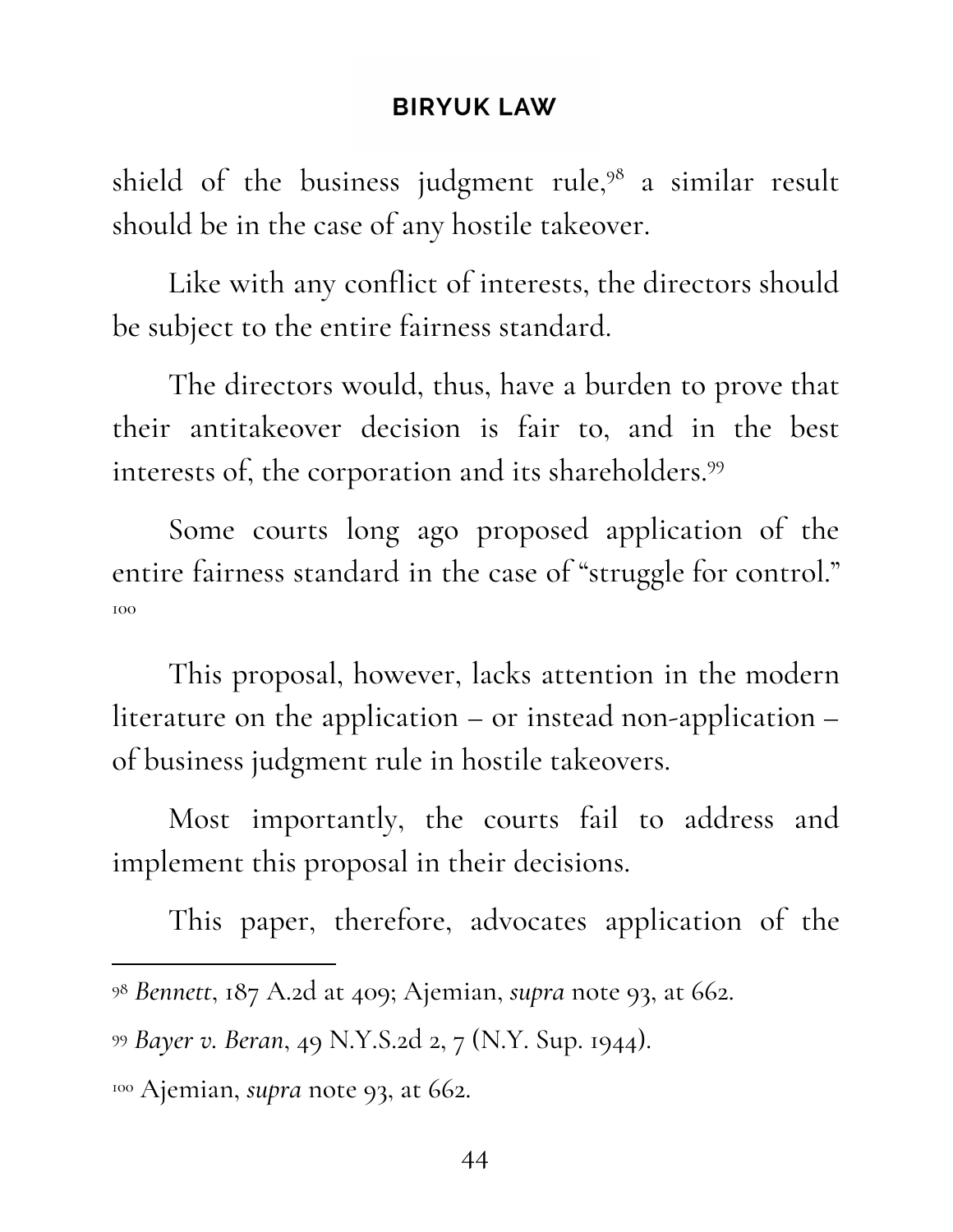entire fairness standard instead of the enhanced scrutiny standard.

The entire fairness standard would replace the enhanced scrutiny with a strict scrutiny.

# **2. Alternatives to Entire Fairness Standard**

The strict scrutiny standard is the most appropriate for any antitakeover activity.

It may, nonetheless, be difficult to persuade the courts outright to apply this standard instead of the enhanced scrutiny standard.

So, if the entire fairness approach currently appears to be unrealistic, there are a couple of alternatives.

One of them is that the directors must at least prove that they had no conflict of interests with the target and its shareholders. Only after such proof followed by traditional enhanced scrutiny can the business judgment rule apply to the board's reaction to a hostile takeover.

Another alternative to the above entire fairness approach is to apply the " compelling justification" test from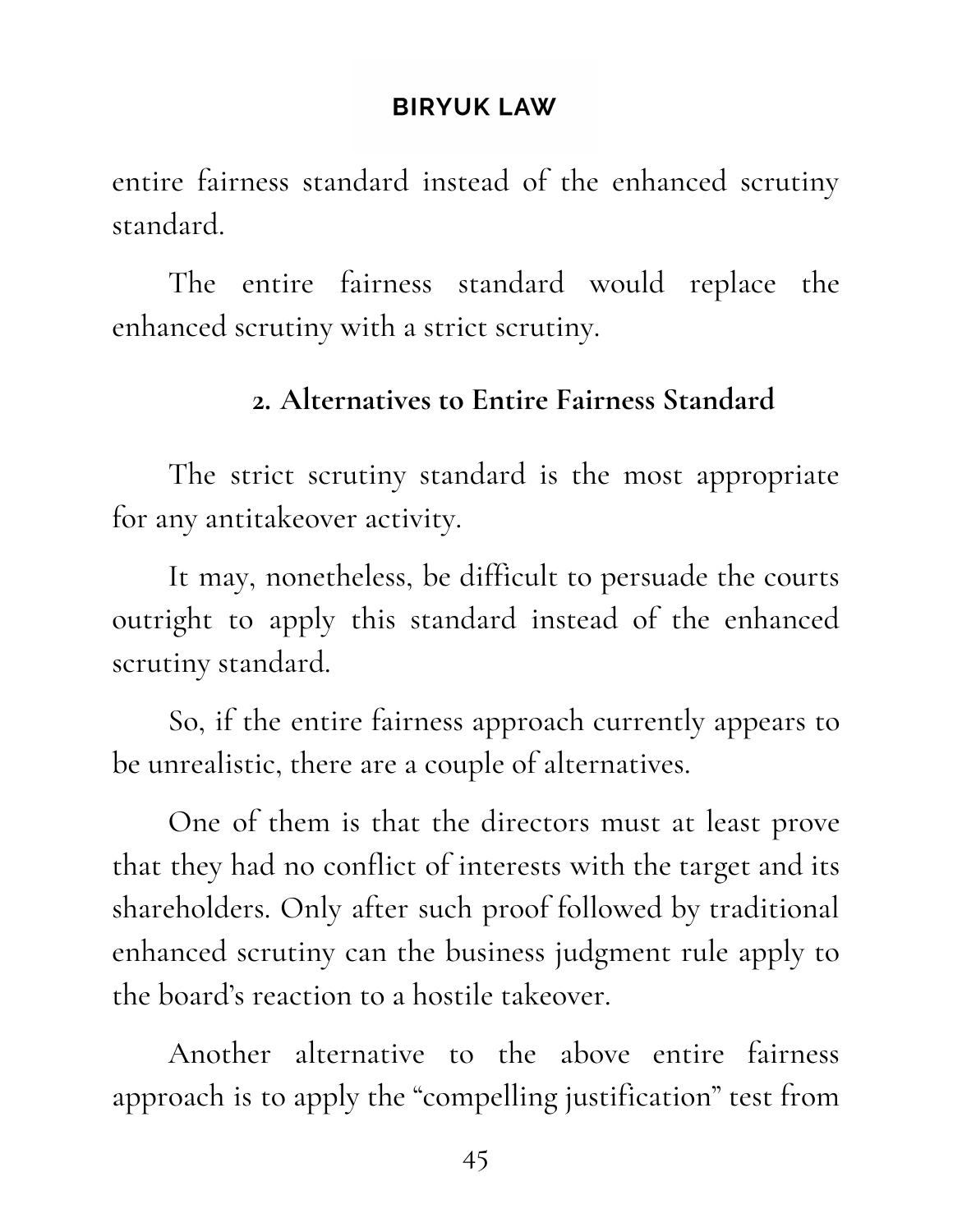*Blasius Industries, Inc. v. Atlas Corp*. 101

While this standard applies where the board disenfranchises shareholders of their rights to vote or sell stocks, it can also be applicable to determine if certain defense is draconian. 102

# **3. Justifications for Non-Application of Business Judgment Rule**

This strict approach to application – or rather non-application – of the business judgment rule develops the *Unocal* standard.

In that case, the Court applied an " enhanced scrutiny " standard instead of the traditional business judgment rule.

<sup>101</sup> *See, e.g.*, Gregory W. Werkheiser, *Defending the Corporate Bastion: Proportionality and the Treatment of Draconian Defenses from Unocal to Unitrin*, 21 Del. J. Corp. L. 103, 123 (1996) (citing *Blasius Industries, Inc. v. Atlas Corp.*, 564 A.2d 651, 661 (Del. Ch. 1988)).

<sup>102</sup> *Id.* at 123-24.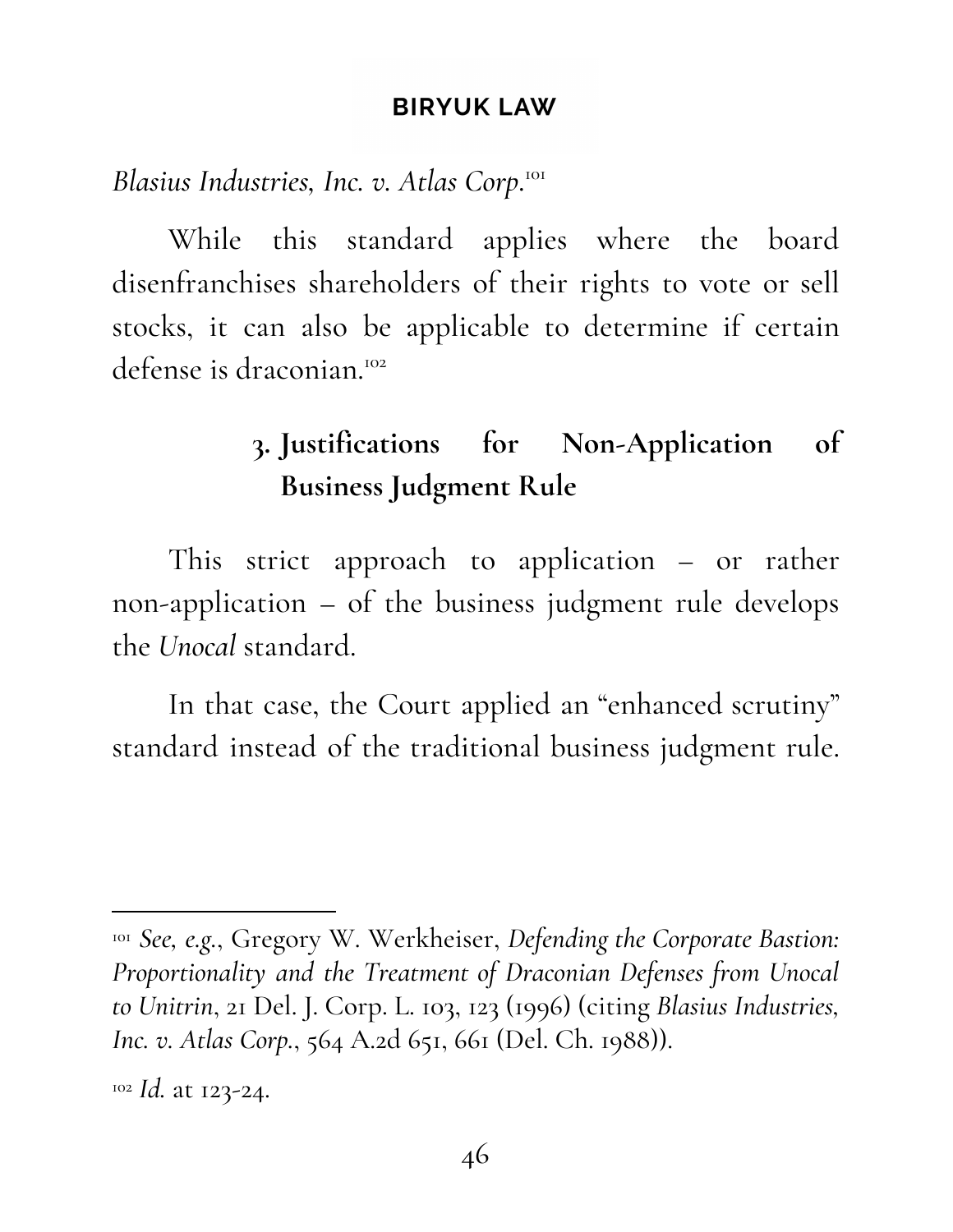103

This standard is also called "intermediate" as being in between the business judgment rule and the entire fairness approach. 104

The enhanced scrutiny standard puts the burden of proof on the directors to show that there were both (i) a threat to the target's policy/effectiveness and (ii) a reasonable response to that threat. 105

It is only after such a proof that the business judgment rule would apply.

The non-application of the business judgment rule that this paper advocates goes even further. It requires a higher

<sup>103</sup> James Cole, Jr., Richard J. Grossman & Keith A. Pagnani, *It's a Hostile World: Creating and Implementing Takeover Defenses*, 1469 PLI/Corp 275, 313 (2005).

<sup>104</sup> Elizabeth M. McGeever, *Scrutinizing Hostile Takeover Defenses*, SB93 ALI-ABA 503, 505 (1997); *see also* Elizabeth M. McGeever & Eric M. Anderson, *Responding to Hostile Takeovers*, SL085 ALI-ABA 267, 269 (2006).

<sup>105</sup> Cole, Jr., Grossman & Pagnani, *supra* note 103, at 314.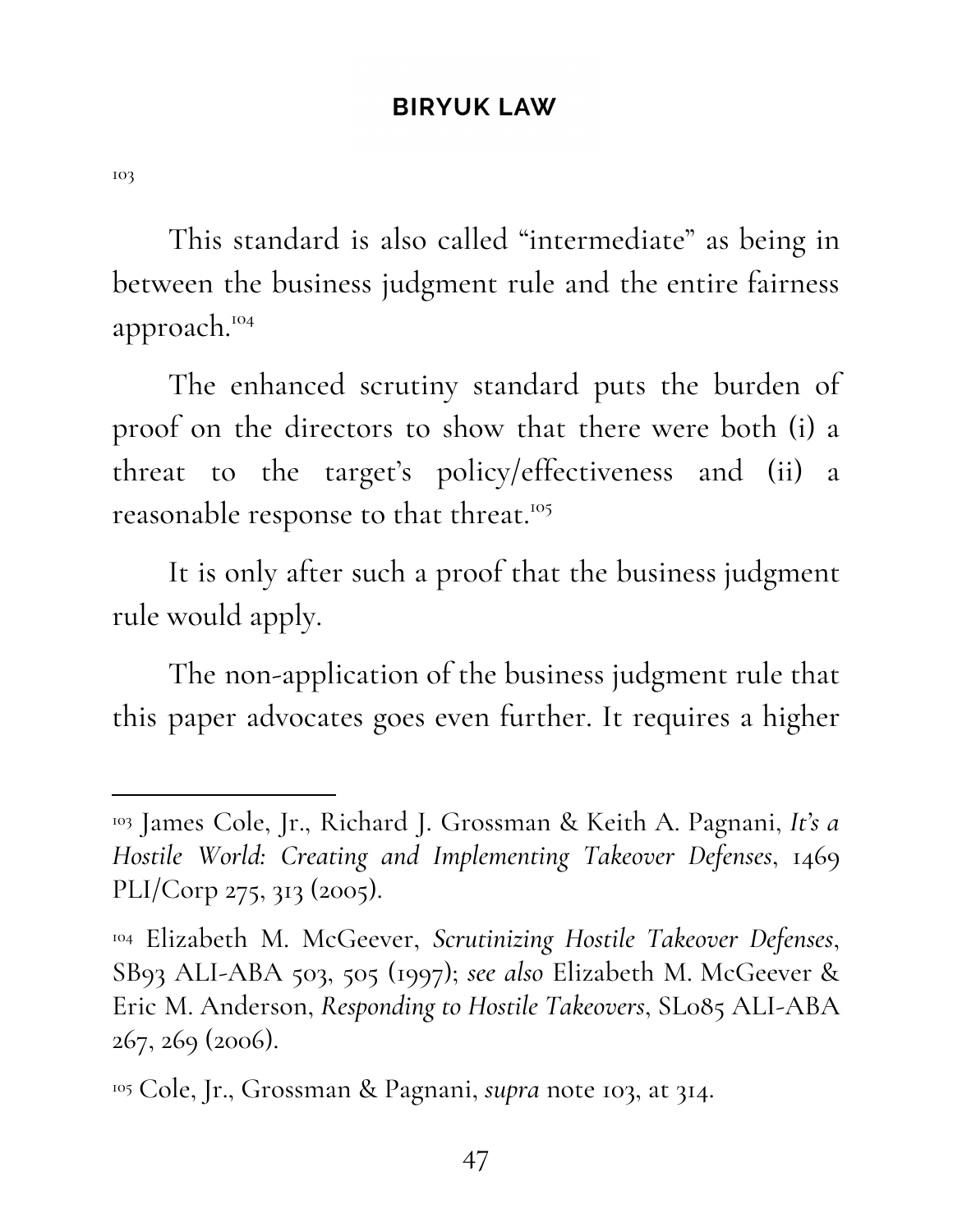degree of scrutiny.

Under *Unocal*, in order for the enhanced scrutiny standard to apply, the board's actions must be "defensive."106

This approach, however, is incomplete. A higher scrutiny standard should also apply where the board's actions are friendly to the acquirer.

This is because the directors are still highly likely to be self-motivated. They are still considering retaining their positions, salaries, bonuses etc.<sup>107</sup> This self-interest may easily lead to a decision favoring the acquirer, while disfavoring the target and its shareholders.

Under *Unocal*, the chances that the directors will meet the " enhanced scrutiny " standard are proportional to the amount of independent directors on the board.<sup>108</sup>

<sup>106</sup> *Id.* at 318.

<sup>107</sup> *See, e.g.*, Ajemian, *supra* note 93, at 664; John Armour & David A. Skeel, Jr., *Who Writes the Rules for Hostile Takeovers, and Why? The Peculiar Divergence of US and UK Takeover Regulation*, ECGI Law Working Paper No. 73/2006 at 7, Geo. L.J. (2007).

<sup>108</sup> Cole, Jr., Grossman & Pagnani, *supra* note 103, at 318.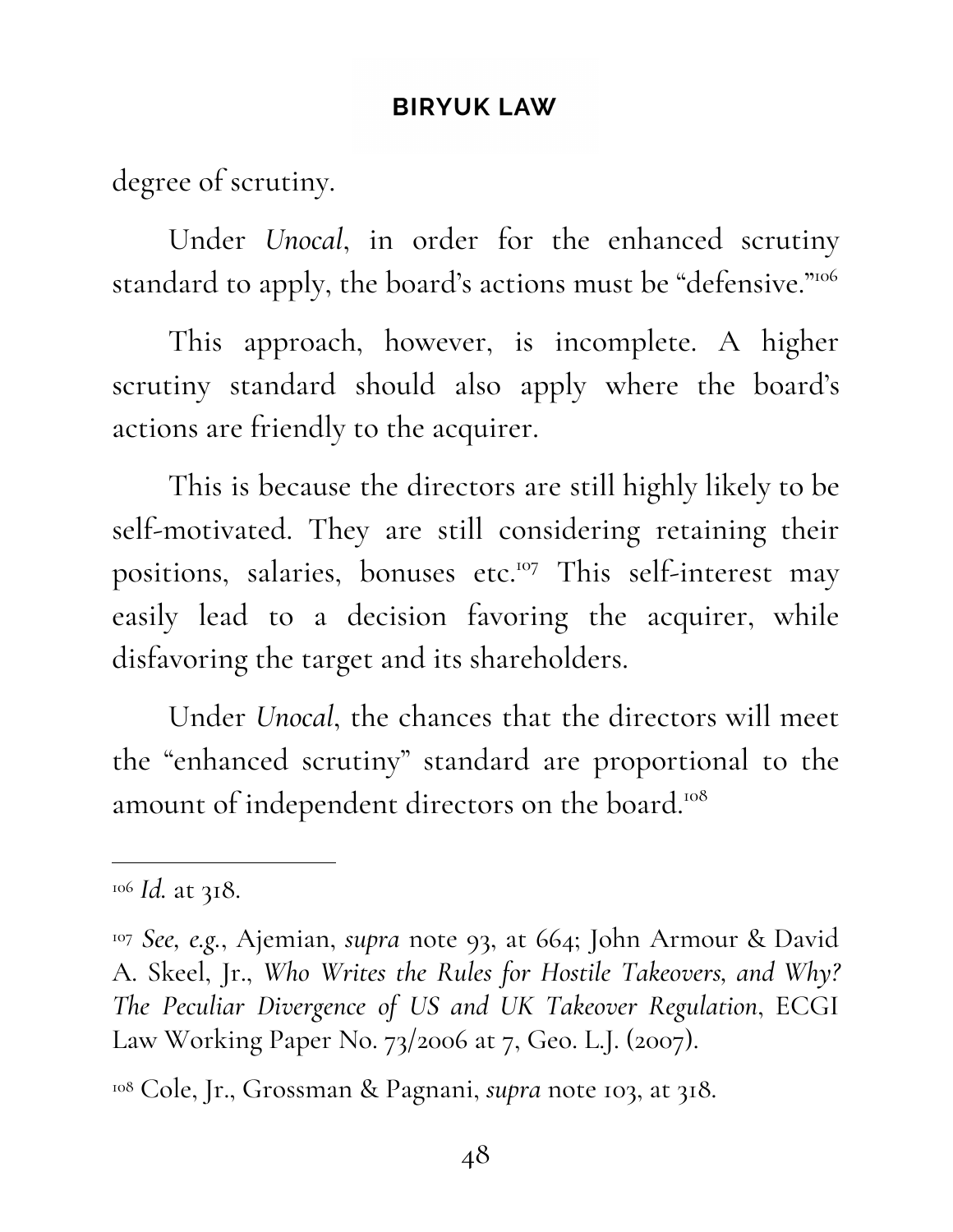The more there are independent directors on the board, the higher chances of the directors to meet this strict scrutiny standard.

It appears that the *Unitrin* case requires that, in order to be effective, a defense must be both non-draconian and within a range of reasonableness. 109

The Delaware Supreme Court, however, actually requires that a defense be only non-draconian if a court cannot " clearly conclude that [such defense] was within a range of reasonableness." 110

A defense, therefore, does not necessarily have to be within a range of reasonableness.<sup>III</sup> This makes defense easier and again emphasizes the need for a more strict approach to review of directors' antitakeover activity.

Some scholars, thus, note that, notwithstanding the enhanced scrutiny standard of *Unocal*, directors still have

<sup>111</sup> McGeever, *supra* note 104, at 516; Werkheiser, *supra* note 101, at 131.

<sup>109</sup> *Unitrin*, 651 A.2d at 1389; McGeever, *supra* note 104, at 507.

<sup>110</sup> *Unitrin*, 651 A.2d at 1390-91; McGeever, *supra* note 104, at 511.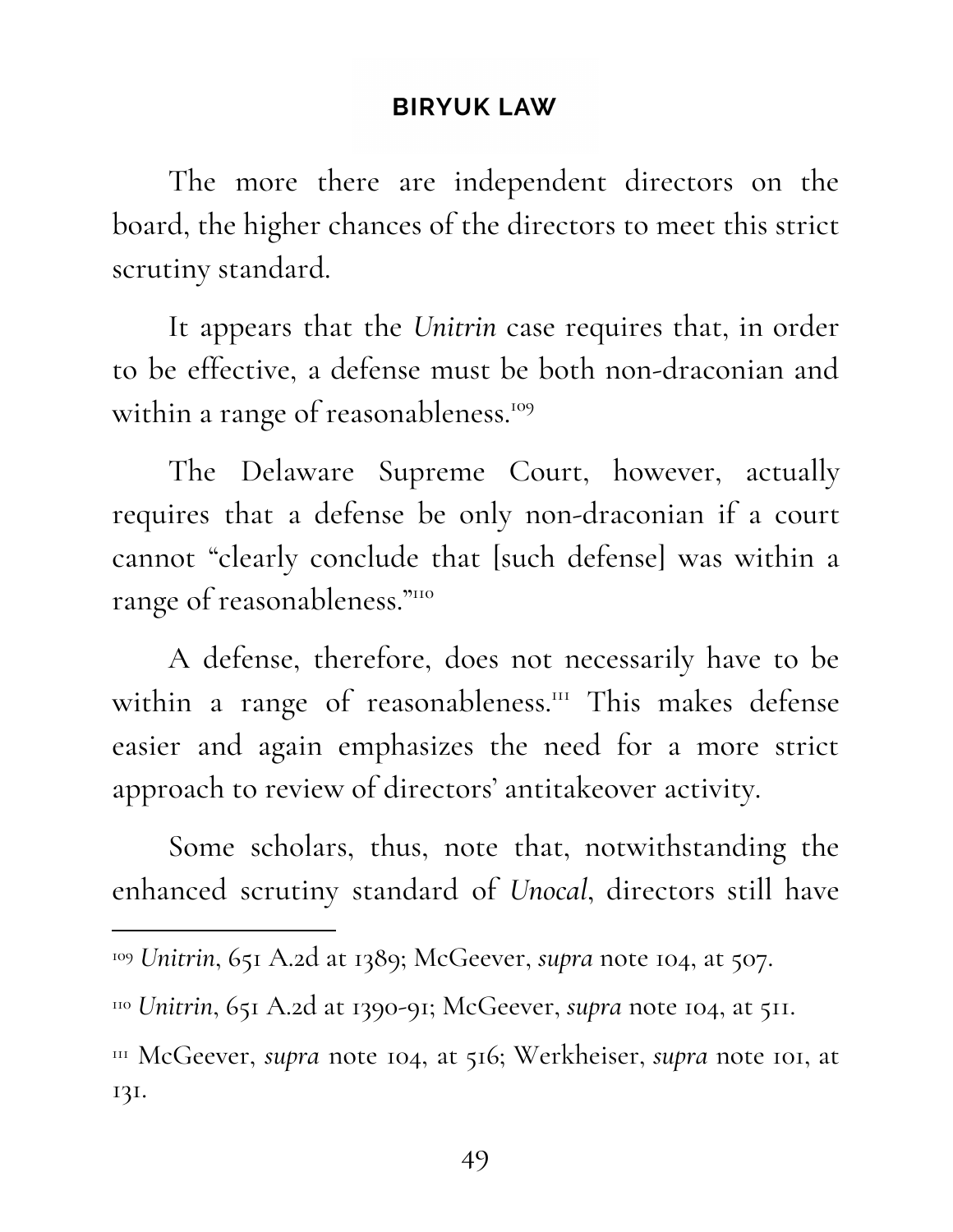almost unlimited power in defensive actions.<sup>112</sup>

Since 1995 and at least until 1997, all defenses in Delaware have successfully passed the *Unitrin* "draconian" test.<sup>113</sup>

This situation gives further support to the strict scrutiny or entire fairness standard that this paper proposes.

Such a development of the antitakeover law would disfavor directors' entrenchment, support shareholders' franchise, and emphasize the " established principles of

<sup>112</sup> McGeever, *supra* note 104, at 507, 516; Dennis J. Block & Matthew I. Kliegman, *Defensive Measures in Anticipation of and in Response to Unsolicited Takeover Proposals*, 1158 PLI/Corp 255, 264 (2000); Block, Hoff, Cochran, *supra* note 49, at 99-100, 103; Cherno & Raymond, *supra* note 40, at 43, 78 (stating: "All that can be said with confidence is that defensive techniques, no matter how extreme, are far more likely to be upheld if they are done in reaction to an acquisition bid by someone perceived to be a corporate raider, who is not offering to acquire all of the target company's stock.").

<sup>&</sup>lt;sup>113</sup> McGeever, *supra* note 104, at 516.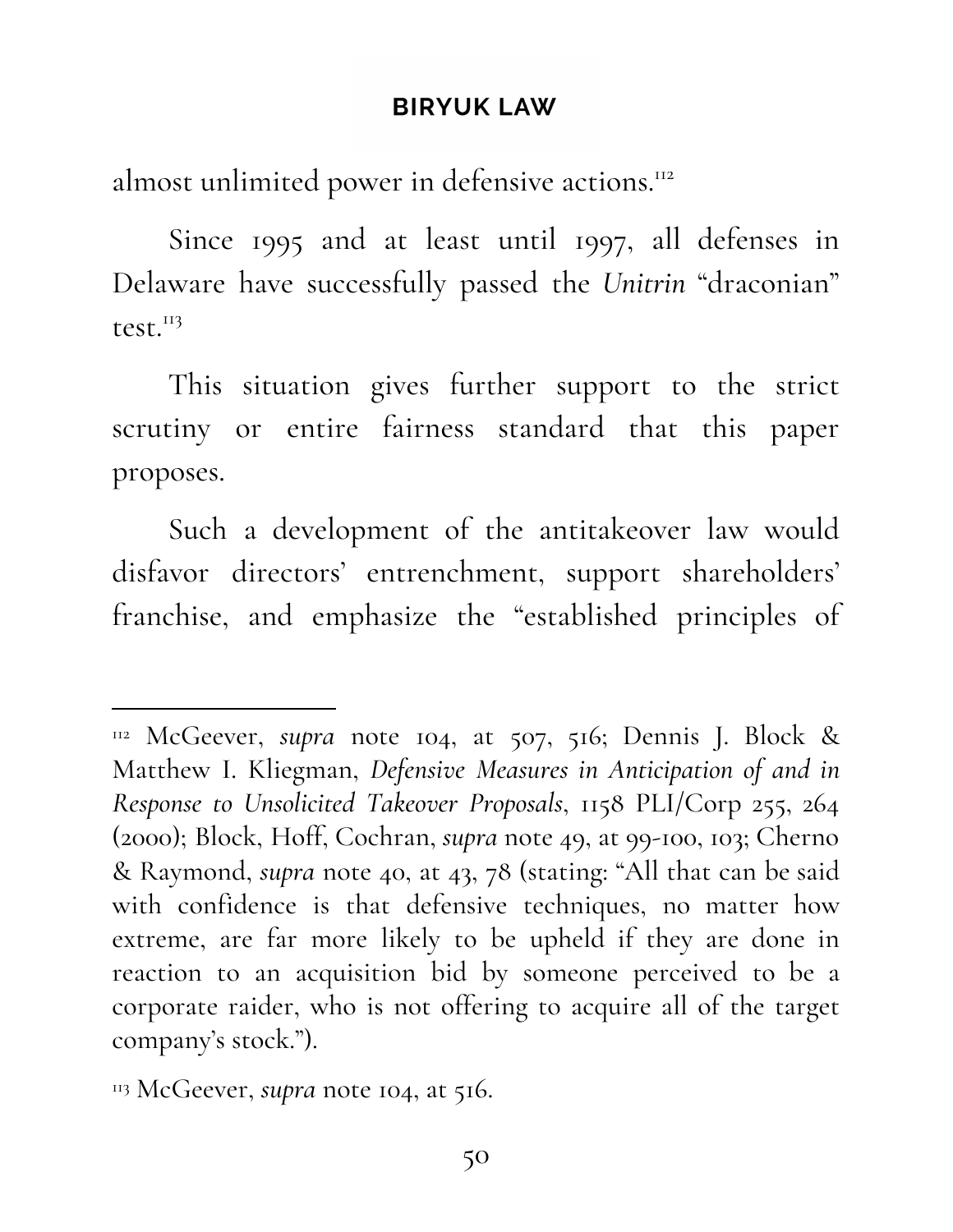corporate democracy." 114

Under such a landmark takeover case as *Unitrin*, it furthermore appears that the target may successfully employ any number of strong defenses to thwart a hostile acquirer.

It can, in particular, combine such powerful defenses as poison pill, advance notice provisions regarding shareholder proposals, and, on top of that, stock repurchase.

While the Court notes that such defenses must be "within a range of reasonableness,"<sup>115</sup> this range is quite vague.<sup>116</sup> It is hard, if ever possible, to determine it.

*Unitrin*, hence, instructs that " a court applying enhanced judicial scrutiny should be deciding whether the directors made a reasonable decision, not a perfect

<sup>114</sup> *See Unitrin*, 651 A.2d at 1378.

<sup>115</sup> *Id.* at 1386 (citing *Unocal* and *QVC*).

<sup>116</sup> Werkheiser, *supra* note 101, at 131.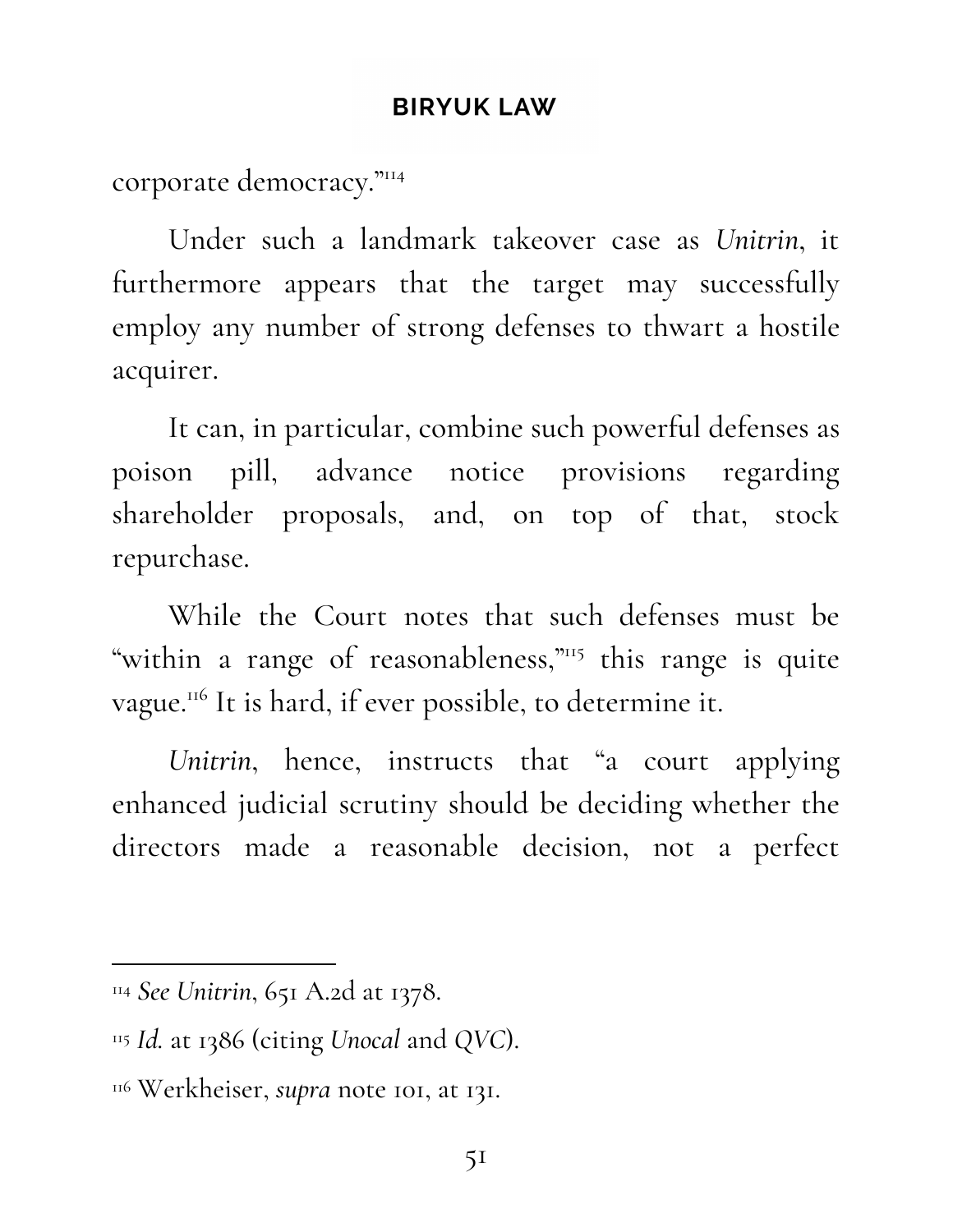decision."117

This again supports the above generalization that defending is rather easy to abuse and should, thus, be subject to a stricter standard of scrutiny.

When a target has more than one antitakeover defense, they must be subject to review not only separately, but also altogether.<sup>118</sup>

Court " should evaluate the board's overall response, including the justification for each contested defensive measure, and the results achieved thereby. Where all of the target board's defensive actions are inextricably related, the principles of *Unocal* require that such actions be scrutinized collectively as a unitary response to the perceived threat."119

The strict standard that this paper suggests would make the board more responsible and accountable. It would make the target more open to acquisition if the board fails

<sup>118</sup> *Id.*

<sup>119</sup> *Id.*

<sup>117</sup> *Unitrin*, 651 A.2d at 1385.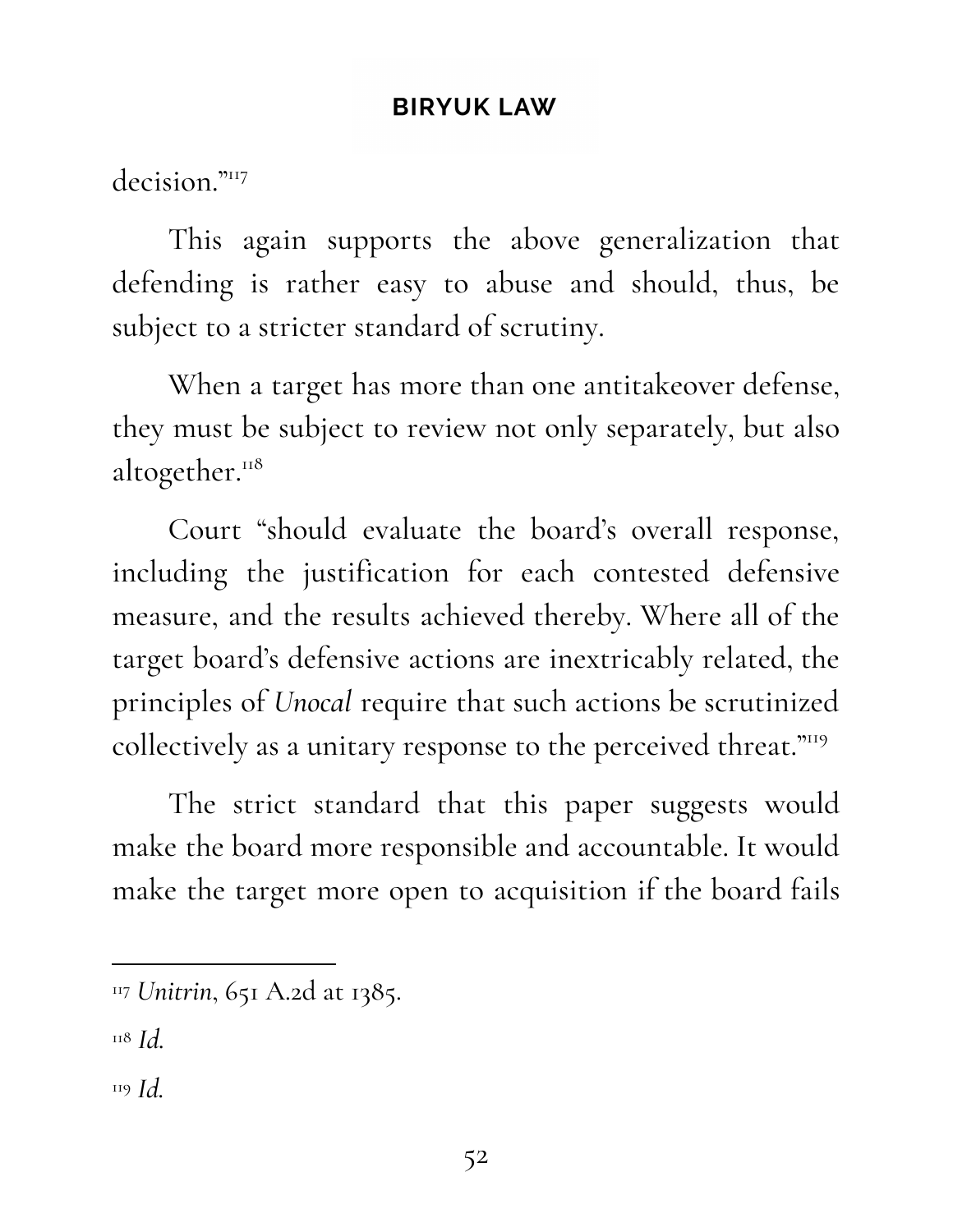to perform properly. 120

This situation would anyway result in a maximization of the shareholders value, by either the current management or an acquirer.

Moreover, given the huge compensation packages that the directors enjoy nowadays, this strict approach would be absolutely fair to them. The more the directors earn, the more responsible and accountable they must be towards shareholders.

An increase of the directors' antitakeover responsibility is also justified by transnational business policy. The United States is one of the world's major capital markets actively attracting foreign businesses.<sup>121</sup> Upon entering this market, the businesses become subject to the U.S. corporate law.

In view of this transnational development, it would be

<sup>120</sup> White, *supra* note 1, at 188.

<sup>121</sup> Perry E. Wallace, *The Globalization of Corporate Governance: Shareholder Protection, Hostile Takeovers and the Evolving Corporate Environment in France*, 18 Conn. J. Int'l L. 1, 37 (2002).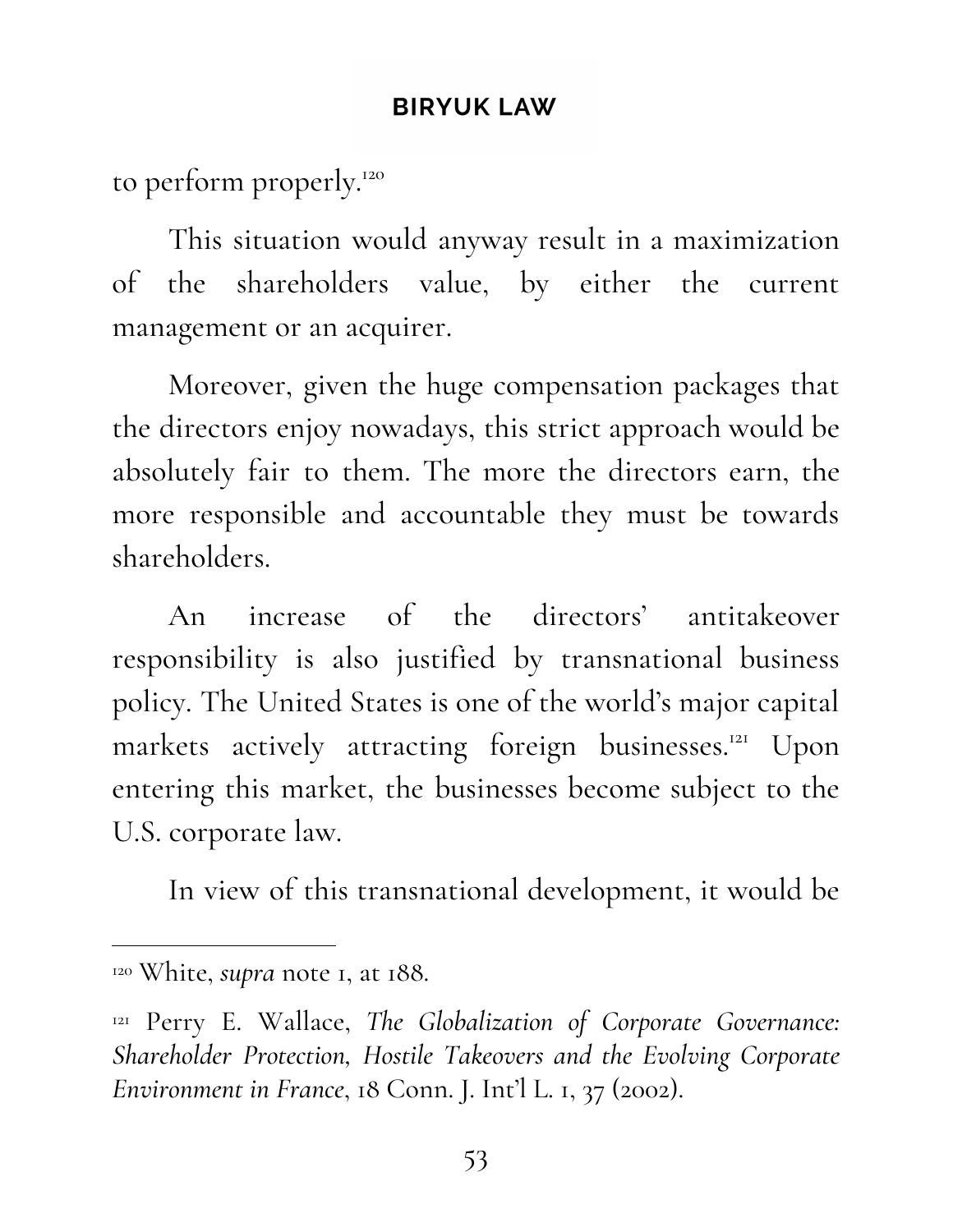highly advantageous for the U.S. to proclaim more protections for shareholders.

This is because many foreign companies, particularly European ones, entering the U.S. market operate under shareholder, rather than director, primacy.<sup>122</sup>

When deciding to enter the U.S. market, the foreign company shareholders would feel much more confident because of having substantial corporate rights.

# **4. Draconian Defenses as Justification of Strict Scrutiny Standard**

A defense is "draconian" if it is coercive or preclusive.<sup>123</sup>

<sup>122</sup> *See, e.g.*, Armour & Skeel, Jr., *supra* note 107, at 1-3, 8 (stating that the UK takeover law favors shareholders much more than its US counterpart); Lucian A. Bebchuk, *Letting Shareholders Set the Rules*, 119 Harv. L. Rev. 1784, 1795 (2006); John Armour, Simon Deakin & Suzanne J. Konzelmann, *Shareholder Primacy and the Trajectory of UK Corporate Governance*, ESRC Centre for Business Research, University of Cambridge, Working Paper No. 266 at 22  $(2003).$ 

<sup>123</sup> Klein, Ramseyer & Bainbridge, *supra* note 31, at 816.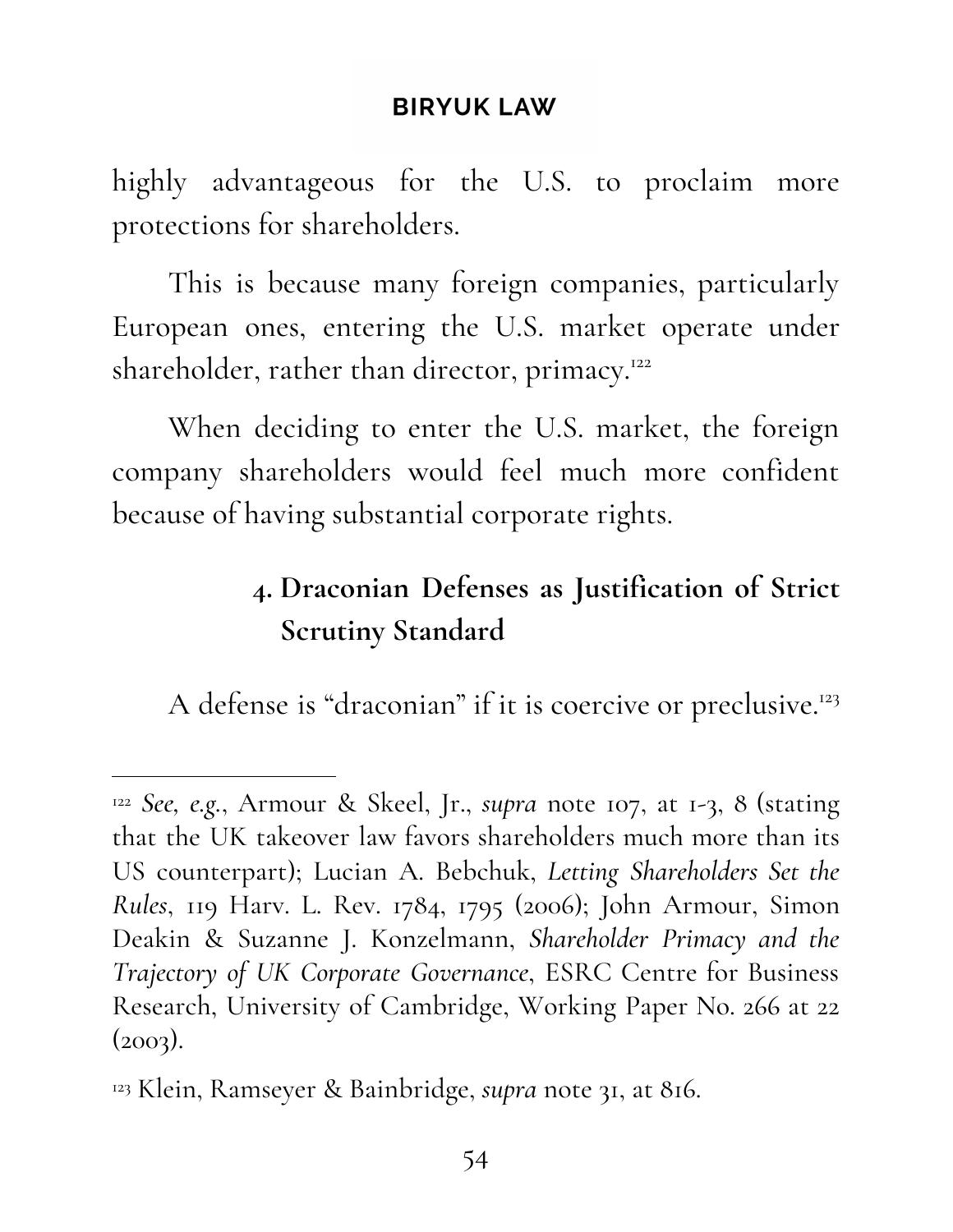The courts assess whether any defense is draconian with regard to the target and its shareholders, but not the acquirer. 124

Which defenses may fall within the meaning of "draconian" is not so clear.<sup>125</sup> It should probably be a question of fact. 126

It is so far only clear that this uncertainty allows the board a broad power in any antitakeover decision-making. 127

This unlimited power, in turn, fuels this paper's argument in favor of a strict scrutiny of the board's antitakeover actions.

There is also a sound argument that some

<sup>124</sup> Werkheiser, *supra* note 101, at 119.

<sup>125</sup> Andrew E. Bogen, *Corporate Governance in Takeover and Buyout Transactions*, 700 PLI/Corp 353, 362 (1990).

<sup>126</sup> *See* McGeever, *supra* note 104, at 506.

<sup>127</sup> Block & Kliegman, *supra* note 112, at 264.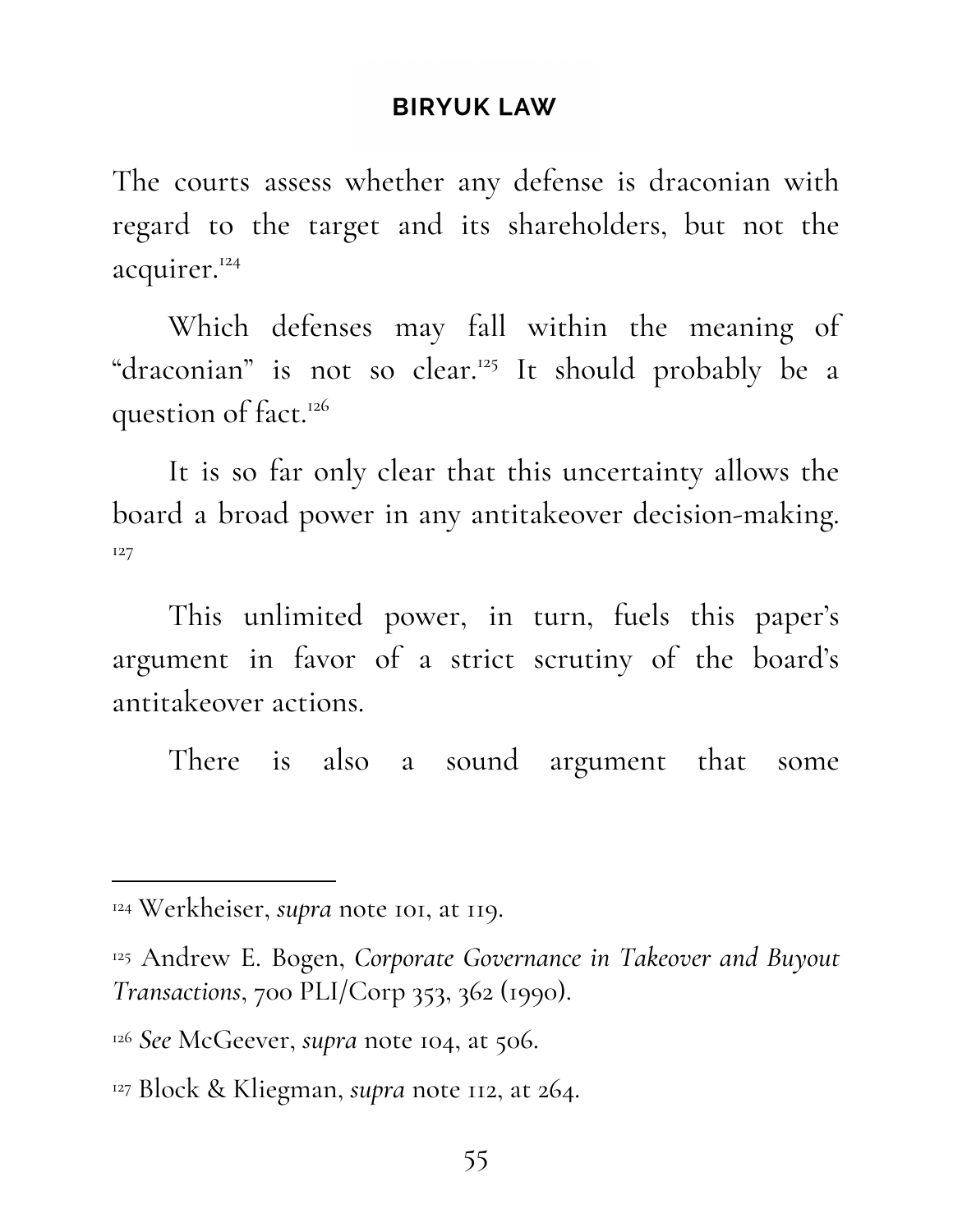non-draconian defenses may still be unreasonable. 128

Conversely, certain draconian defenses may be reasonable and, thus, should be enforceable.<sup>129</sup> An example can be the discriminatory self-tender offer by Mesa in Unocal.<sup>130</sup>

Since *Unocal* preceded *Unitrin*, the latter's proportionality standard might have barred the defenses permitted by *Unocal*. 131

Under *Unitrin*, it appears that the non-draconian defenses are reasonable.<sup>132</sup>

The Court, thus, " reduced the [*Unocal*] proportionality test to the limited role of screening out only the most

<sup>130</sup> *Id.*

<sup>131</sup> *Id.*

<sup>132</sup> *Id.* at 879.

<sup>128</sup> Julian Velasco, *Structural Bias and the Need for Substantive Review*, 82 Wash. U. L.Q. 821, 889 (2004).

<sup>129</sup> *Id.*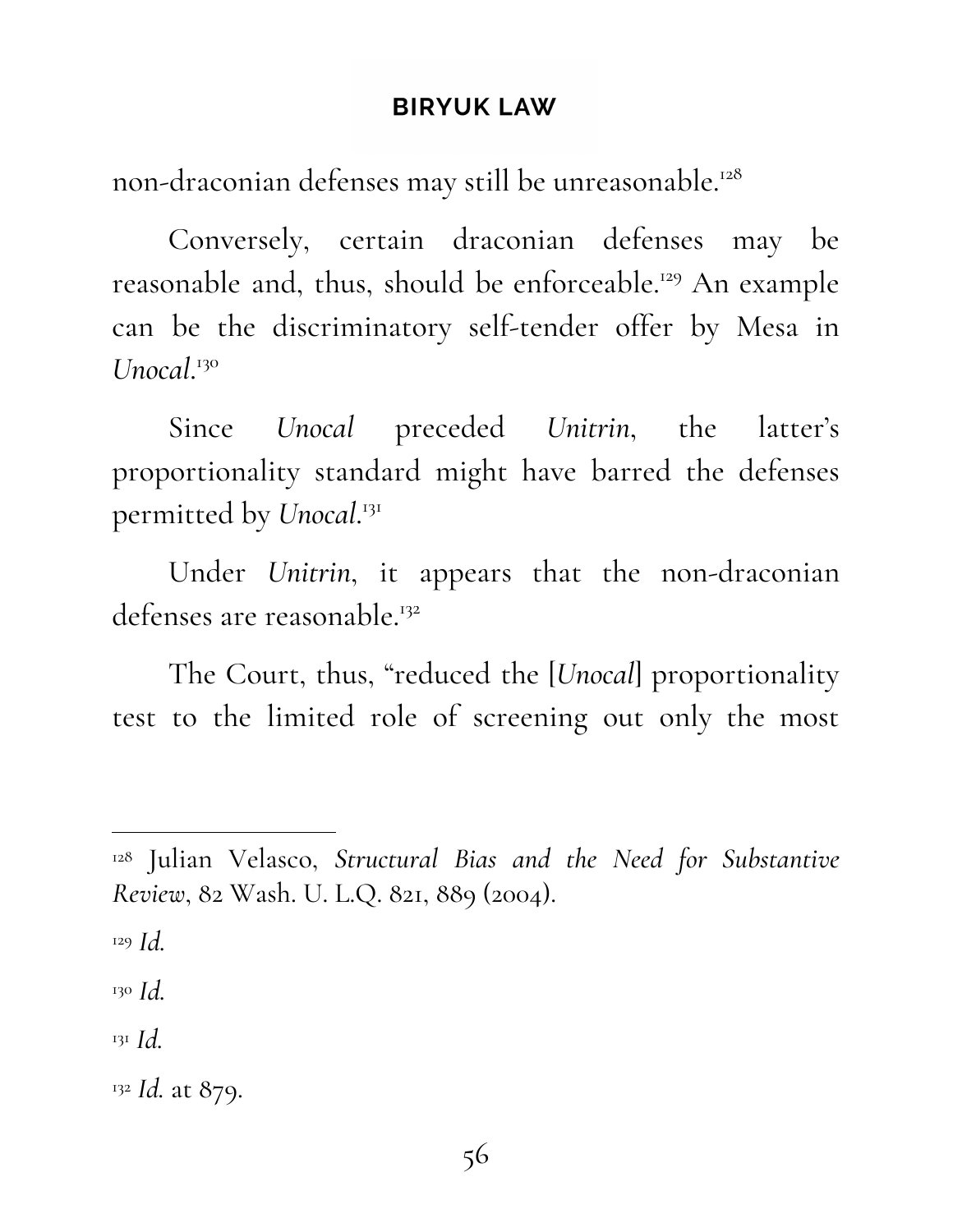extreme behavior." 133

This reiterates that the requirement that a defense be " within a range of reasonableness" is simply a fiction.

This further supports an idea to raise the level of scrutiny of directors' defensive conduct.

Whether certain defense can be draconian depends on the individual characteristics of such defense and relevant circumstances.

Some of the most widely used defenses usually avoid being draconian. For example, a poison pill is a "legitimate and effective anti-takeover device." 134

A poison pill is usually not preclusive as it retains the proportions of ownership between the shareholders. It also gives shareholders equal opportunities in exercising their rights to purchase more shares pro rata to their current holdings.

A poison pill is unlikely to be preclusive if there is at

<sup>133</sup> *Id.*

<sup>134</sup> Aquila, *supra* note 4.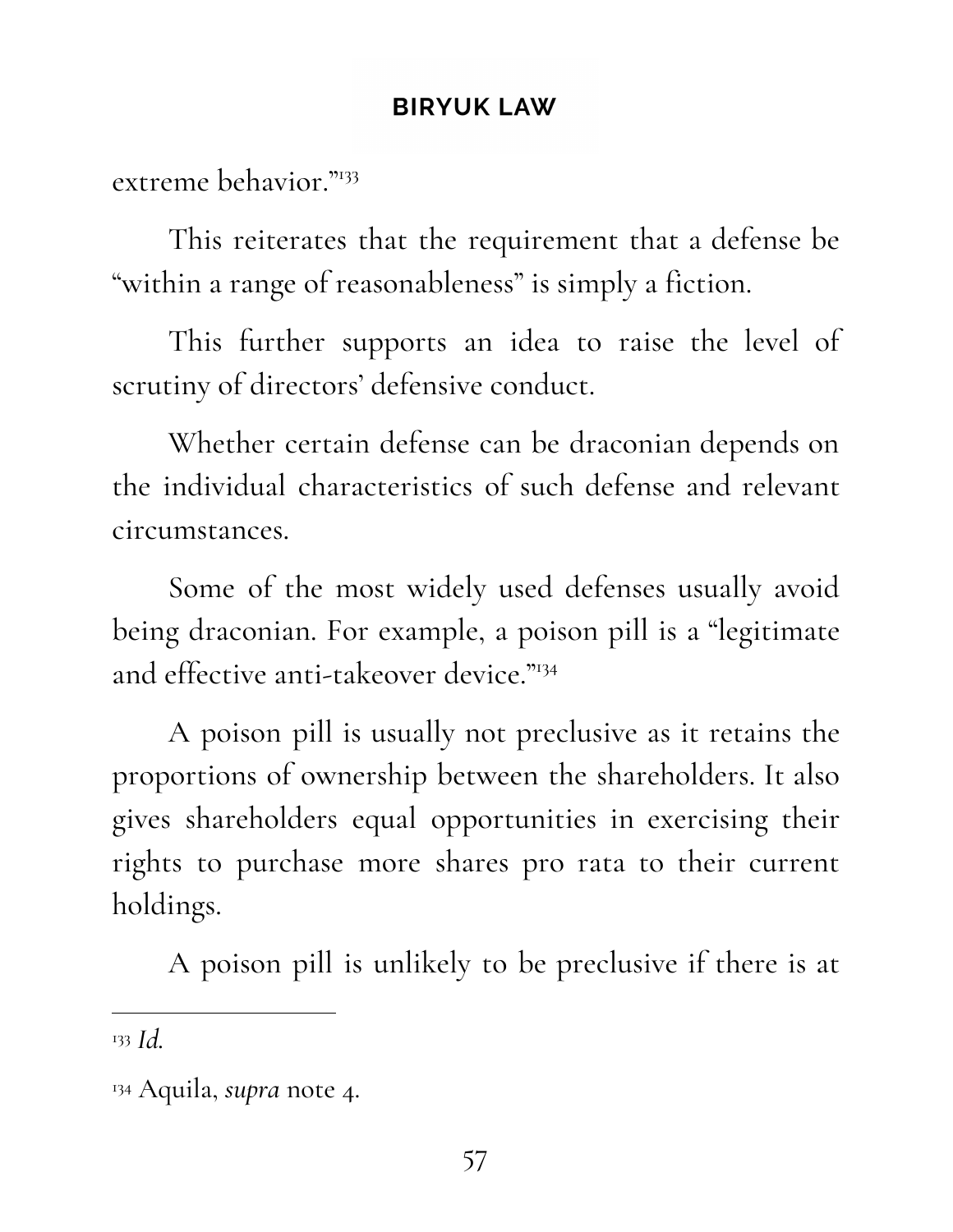least a theoretical possibility for the acquirer to obtain control of the target's board and then redeem the pill. 135

While it may be appropriate to incorporate a poison pill in advance of any takeover threat,<sup>136</sup> a decision on whether to redeem this pill upon any future takeover threat will be subject to a separate analysis under *Unocal*. 137

This approach supports the idea that a separate and, accordingly, higher scrutiny is necessary with regard to defensive behavior of directors.

While arguing in favor of raising directors' responsibility in the antitakeover field, this paper does not suggest that any of the available defenses should be eliminated.

The paper instead insists that the directors must apply these defenses correctly and in the best interests of shareholders.

<sup>&</sup>lt;sup>135</sup> McGeever, *supra* note 104, at 515.

<sup>136</sup> Bogen, *supra* note 125, at 362.

<sup>&</sup>lt;sup>137</sup> *Id.* at 362-63.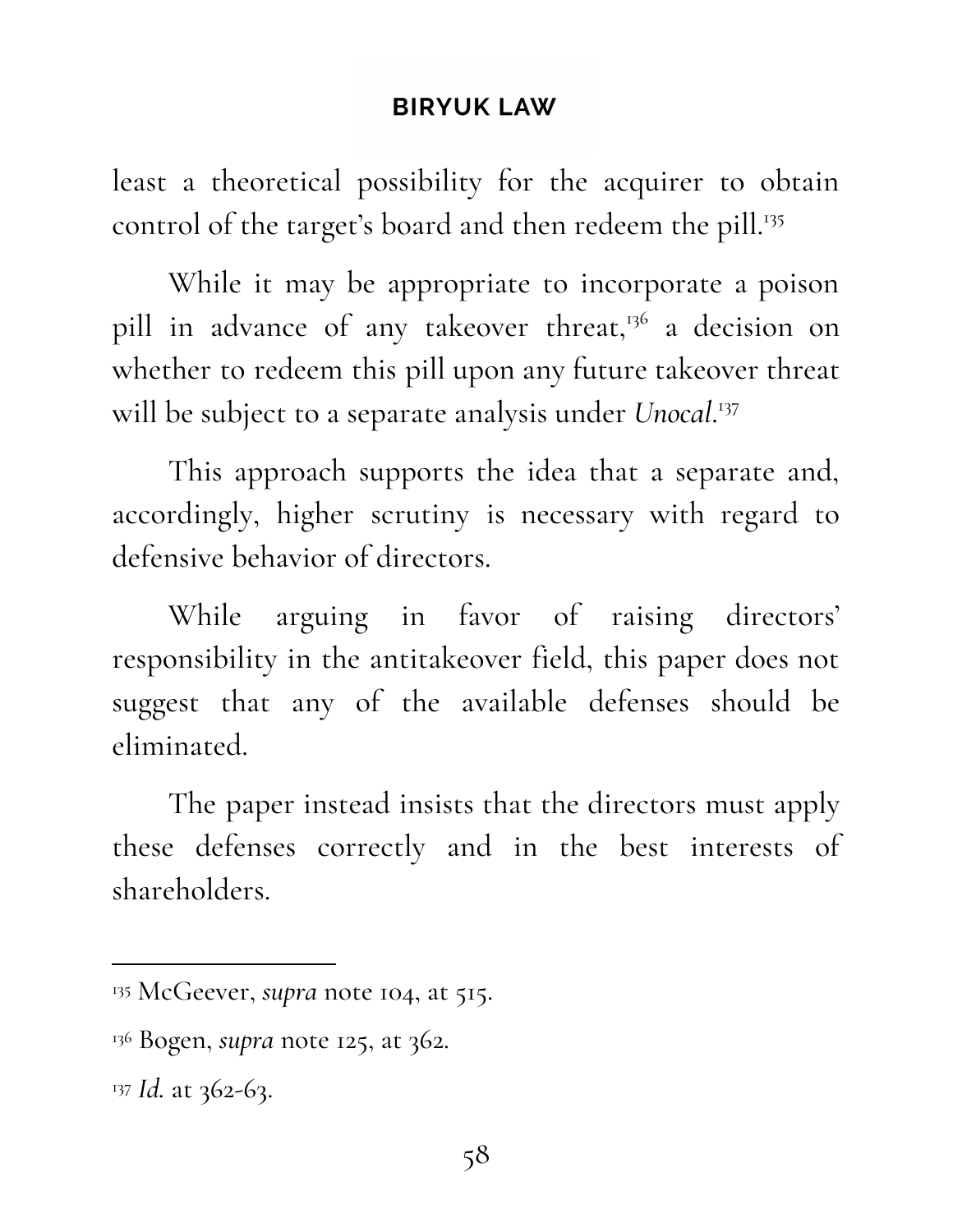In the next section, this paper, in fact, suggests some alternative defenses that would better protect the interests of shareholders.

Implementation of such defenses would allow directors to meet or even avoid, as the case may be, the strict scrutiny standard.

# **E.Alternative Defenses**

Notwithstanding the wide variety of defenses currently available and developing<sup>138</sup>, it is still important to suggest alternative ones.

Such defenses should serve the interests of shareholders and be subject to their approval.

One of such defenses should aim at shielding the corporate shareholding.

The target may specifically provide in a certificate of incorporation or in a separate agreement between shareholders and directors that certain companies –

<sup>138</sup> Block, Remz & Toes, *supra* note 8, at 221.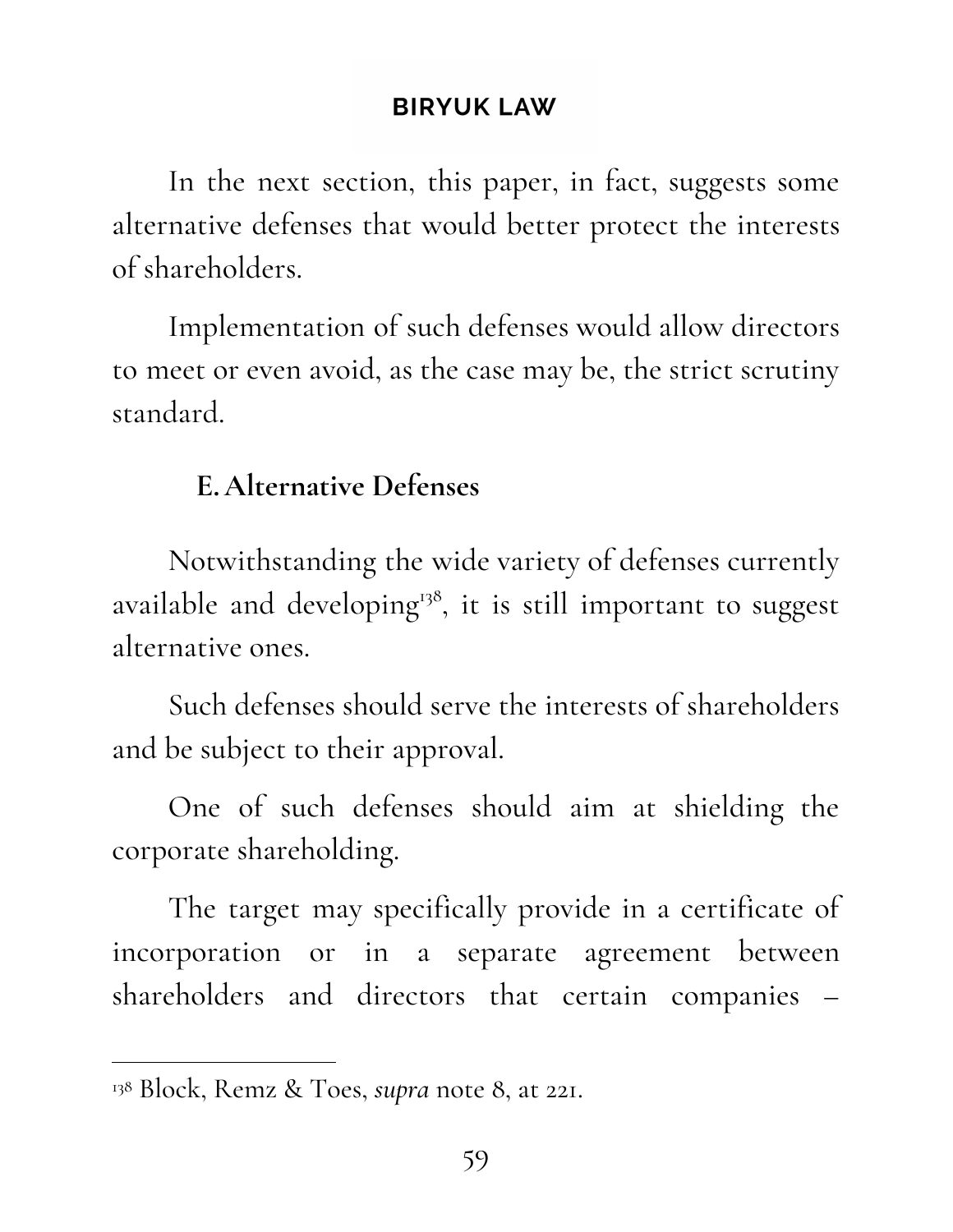probably target's competitors – may not own shares of the given target.

Or, at least, that they may not own more than a certain percentage of the target's shares, for instance five percent.

The takeovers logically involve companies that are in the same or similar business, namely competitors. It may, thus, be quite possible to determine which companies would be subject to the above shareholding restriction.

This defense may be another shark repellant against hostile takeovers. It would protect the shareholders' proportionate ownership in the corporation.

It is important to caution that this defense may encounter a few problems.

First, it would restrict the shareholders' rights to sell their shares to competitors.

Second, this defense would limit the target's ability for friendly corporate consolidations with its competitors.

On the other hand, this defense precludes monopolization of businesses and, thus, promotes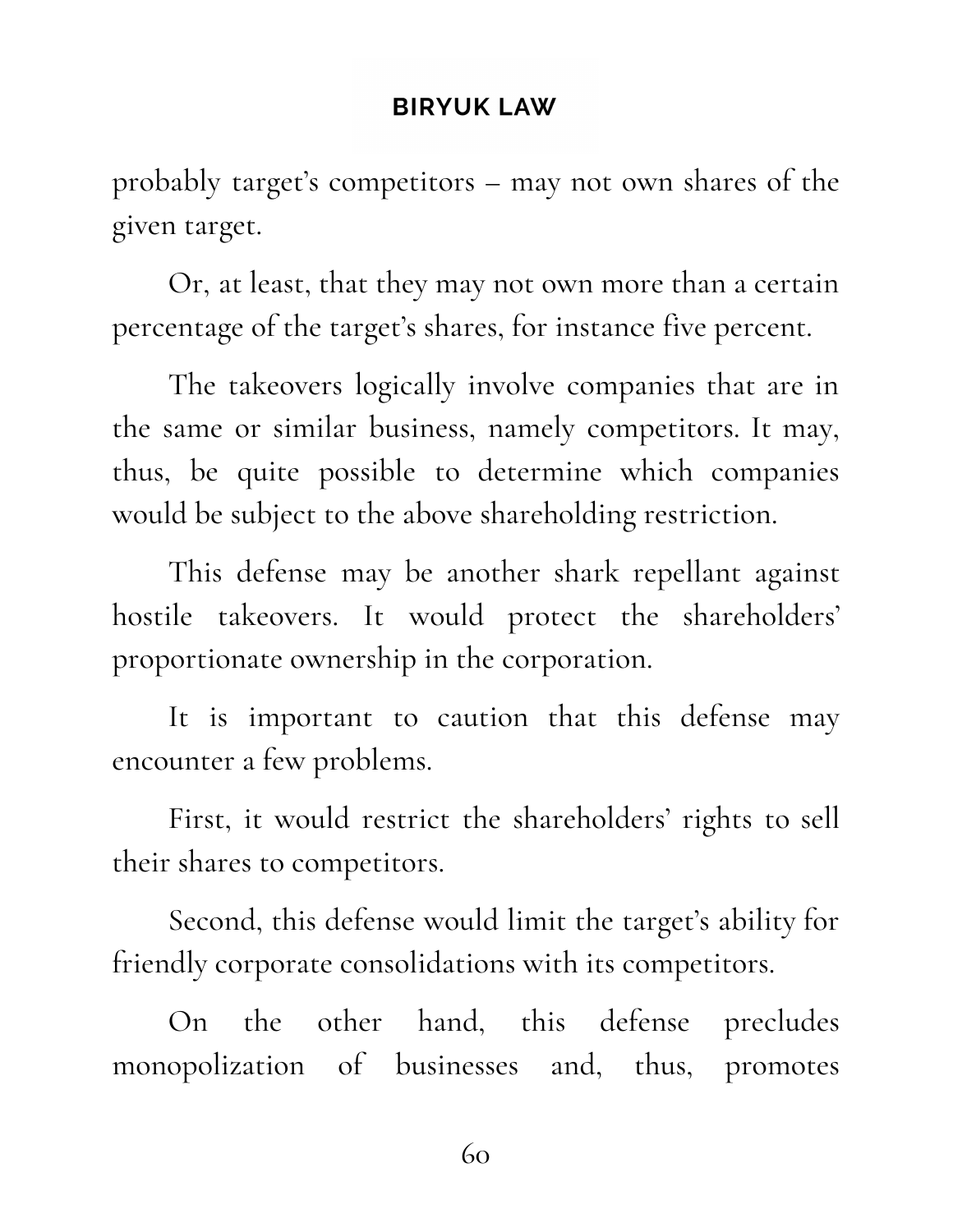competition. This strongly emphasizes the public policy of economic competition.

Moreover, the shareholders and directors can always change or eliminate this defense by way of amendment to the certificate or agreement.

These advantages may well outweigh the above problems.

Another innovative shark repellant should aim at shielding the management of the target.

A similar provision in the certificate of incorporation or agreement between the shareholders and directors may provide that certain individuals related with the target's competitors may not become directors or officers of the target.

While this defense may encounter similar problems as the one regarding shielding the corporate shareholding described above, it still may prevail on its similar advantages.

Finally, there is also a sound argument to replace the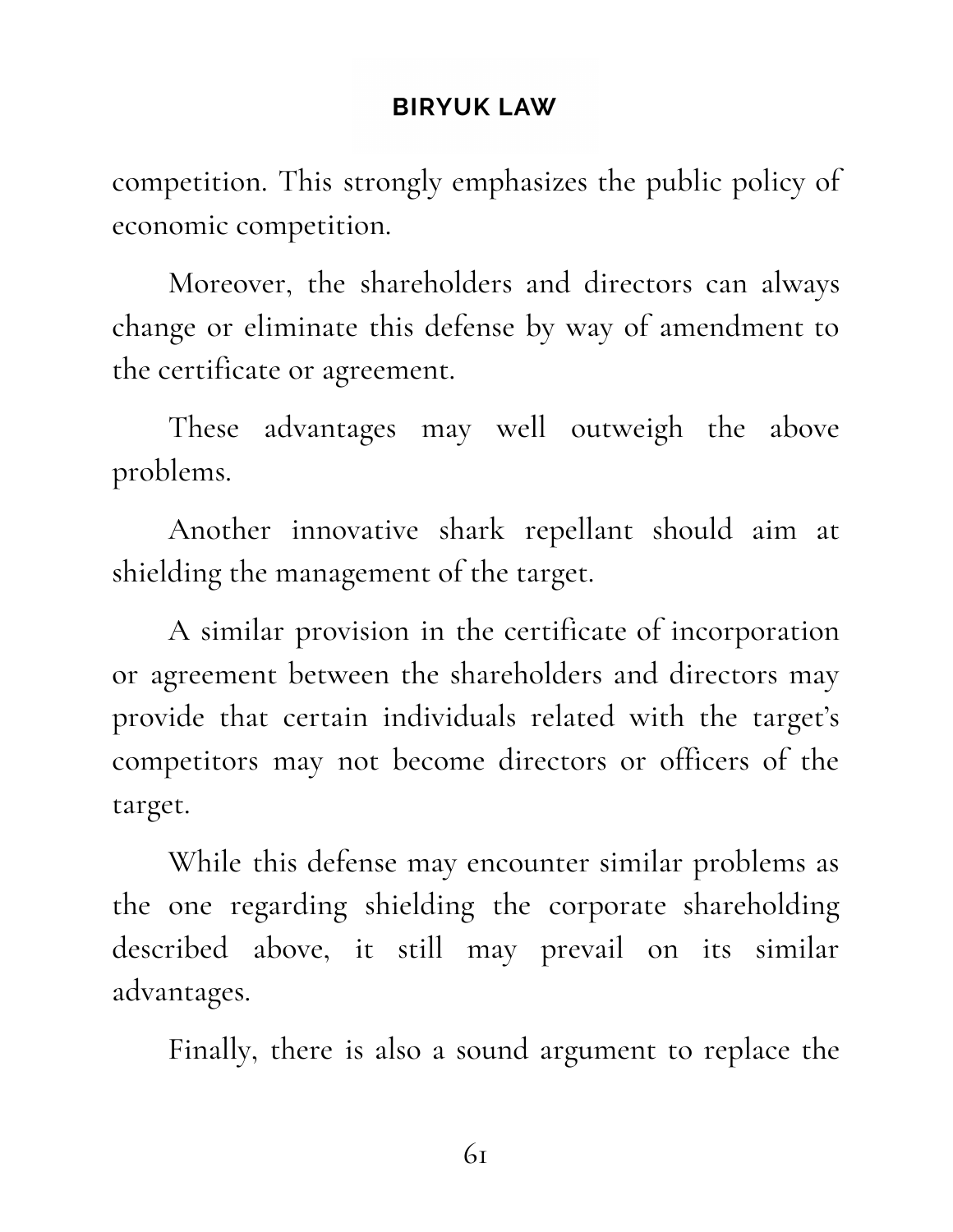takeover defenses by voluntary dissolution. 139

This approach requires amendment of the law whereby a majority of shareholders would be able to vote for dissolution of the company at any time.<sup>140</sup> Such a vote would result in management's duty to auction the company for the highest price.<sup>141</sup>

These alternative defenses would fall within the power of shareholders and should, thus, favor them. When approved by the shareholders, these defenses would also allow the board to satisfy the strict security standard.

To meet this standard even better, the paper next recommends practical ways of antitakeover protection.

# **F. Practical Recommendations for Hostile Takeover Defending**

In order to defend itself effectively, each corporation

<sup>139</sup> Park McGinty, *Replacing Hostile Takeovers*, 144 U. Pa. L. Rev. 983, 987 (1996).

<sup>140</sup> *Id.* at 988.

<sup>141</sup> *Id.* at 987.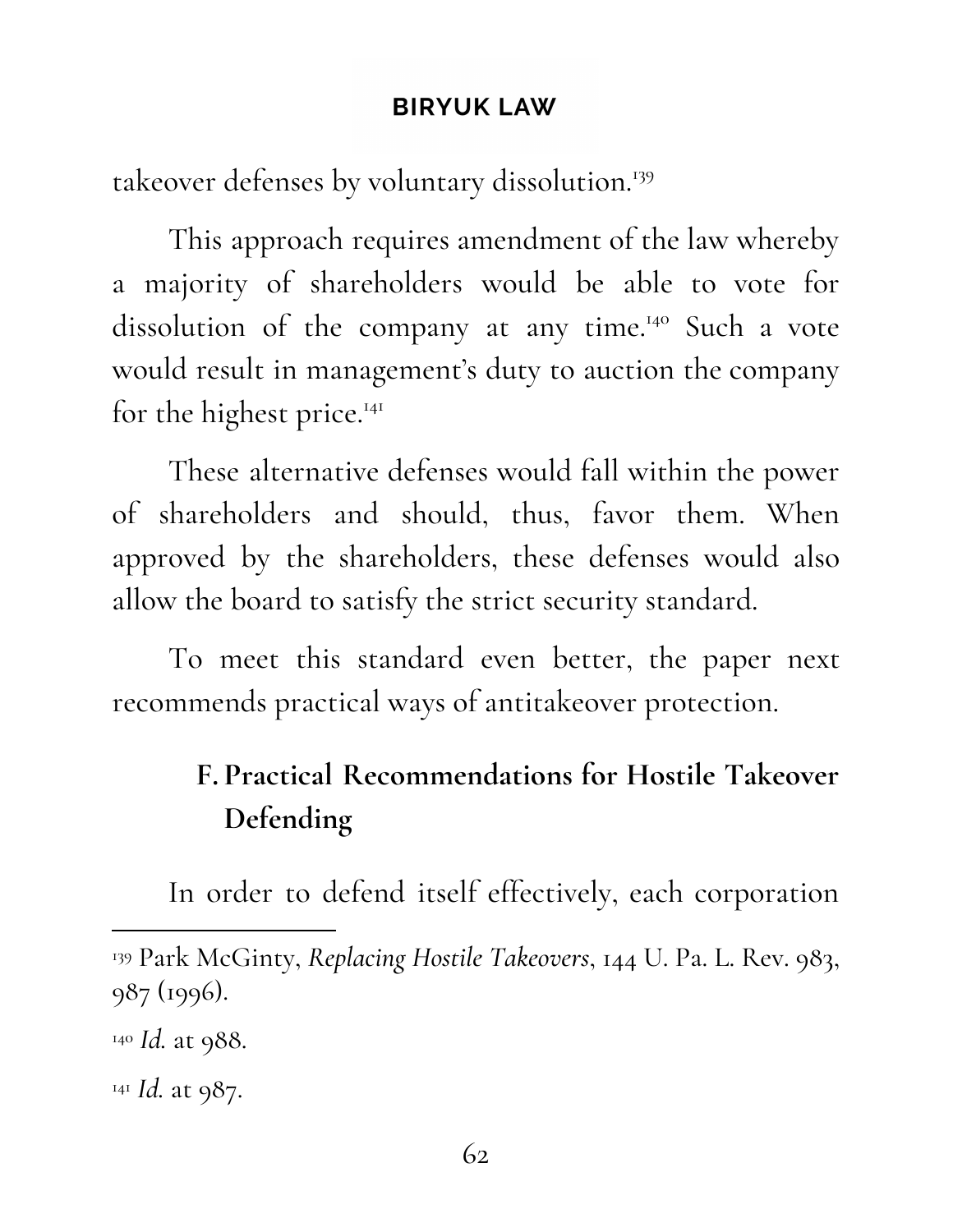should first familiarize itself with the takeover law.

In the United States, corporate takeovers and defenses are primarily subject to case law. They are also subject to statutory corporate and antitakeover law.

On a federal level, the Williams Act, in particular, covers tender offers. On a state level, antitakeover statutes regulate certain defenses.

To be effective, any defense has to comply with at least two requirements.<sup>142</sup> First, it must correspond to the applicable law.<sup>143</sup> Second, it should have a valid business objective other than antitakeover. 144

When creating an arsenal of defenses for prospective threats, a target should be careful so as not to overdo.

A target that is too defensive may become unattractive for prospective acquirers, even friendly ones. This,

<sup>142</sup> Melissa M. Kurp, *Corporate Takeover Defenses After QVC: Can Target Boards Prevent Hostile Tender Offers without Breaching Their Fiduciary Duties?*, 26 Loy. U. Chi. L.J. 29, 49-50 (1994).

<sup>143</sup> *Id.*

<sup>144</sup> *Id.*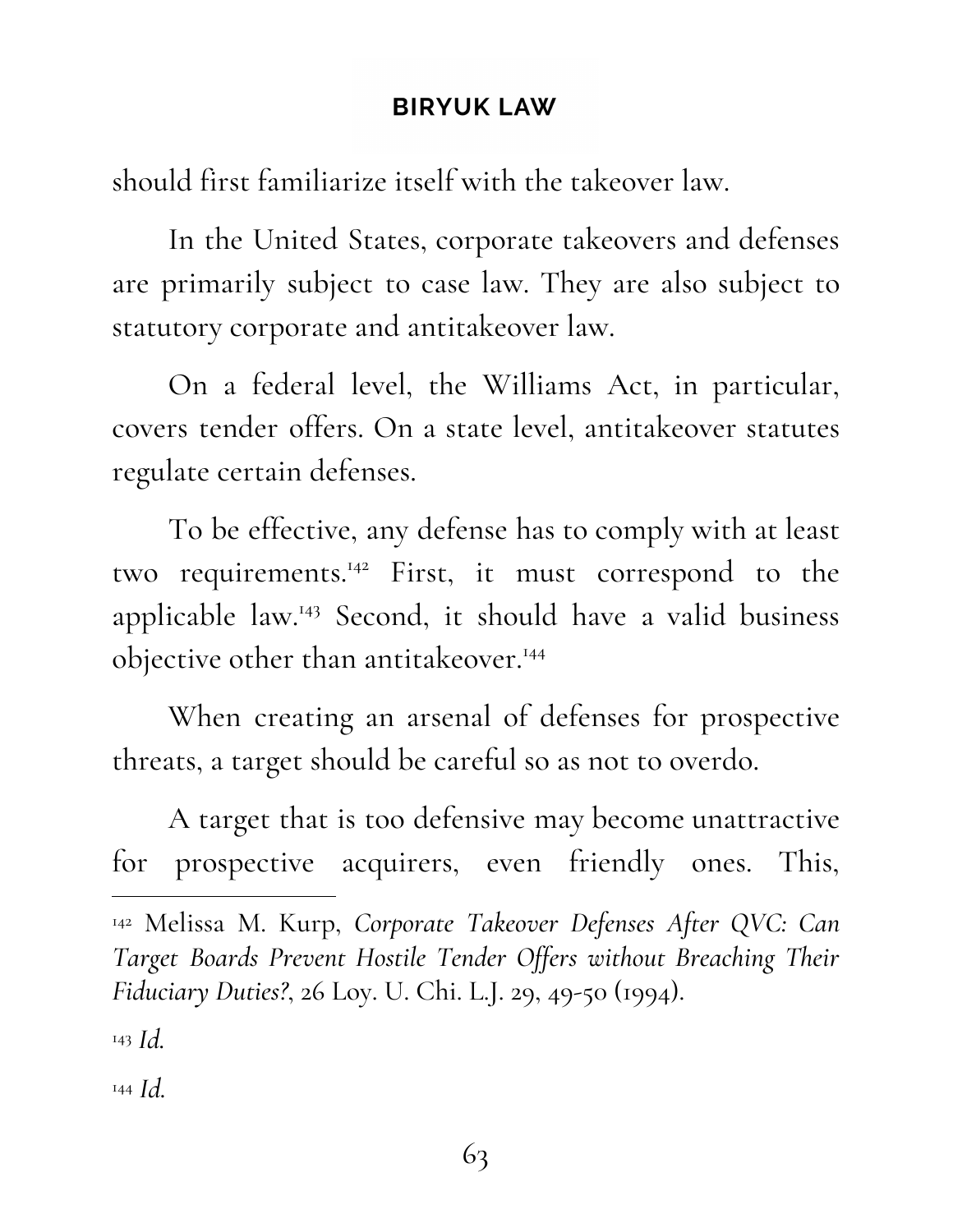furthermore, benefits the target's competitors who are less defensive and, thus, easier to acquire. 145

It is also important to consider the time for adoption and implementation of any defense.

It is vital for the target to protect itself in advance, rather than after a takeover threat shows up.<sup>146</sup>

Defenses in advance enjoy less scrutiny than those after a takeover threat.<sup>147</sup> Such defenses usually enjoy the traditional business judgment rule rather than the *Unocal* enhanced scrutiny standard. 148

Furthermore, it is important to consider the differences between the adoption of antitakeover defenses at the initial public offering stage and their maintenance

<sup>145</sup> Hannes, *supra* note 52, at 477-78, 489.

<sup>146</sup> David A. Katz, *Preparation to Deal with a Hostile Takeover in Europe: Takeover Response Checklist*, 1347 PLI/Corp 1149, 1151 (2002).

<sup>147</sup> Kurp, *supra* note 142, at 32.

<sup>148</sup> *Id.* at 48-49.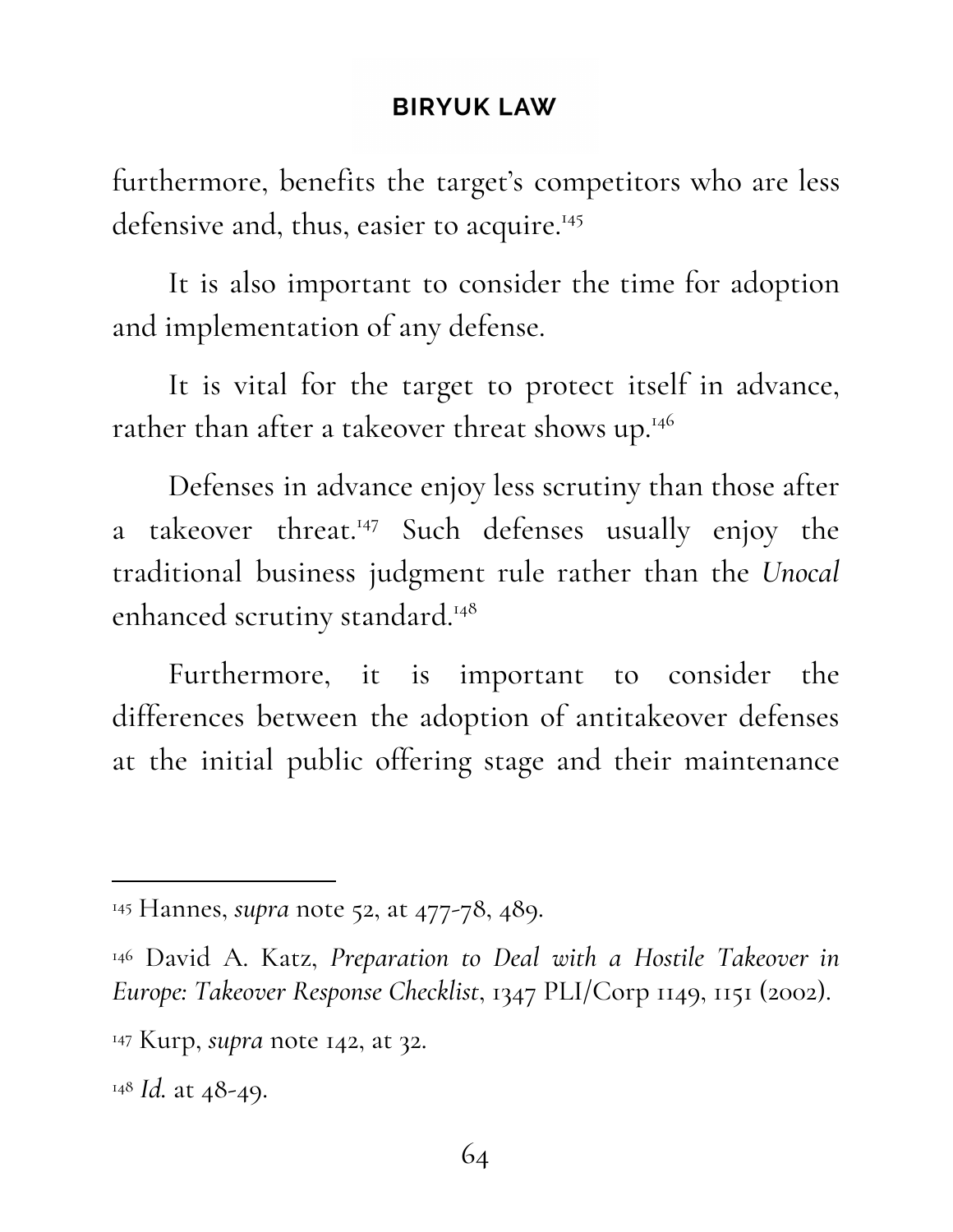afterwards. 149

Some defenses, for instance a stock repurchase program and an employee stock option plan, should always be implemented in advance of any takeover threat.<sup>150</sup>

Such defenses should also be not for defensive but rather for any other business purposes.

A defense independent of any takeover would likely secure a shield of the business judgment rule.<sup>151</sup>

This defense is, thus, more likely to avoid the *Unocal's* enhanced judicial scrutiny. 152

There is always a risk that a certain arsenal of antitakeover defenses may be considered draconian and, hence, unenforceable.

This risk can vary in degree depending on each specific

<sup>149</sup> *See generally* Lucian Arye Bebchuk, *Why Firms Adopt Antitakeover Arrangements*, 152 U. Pa. L. Rev. 713 (2003).

<sup>150</sup> Block, Hoff & Cochran, *supra* note 49, at 129-33.

<sup>151</sup> *See Unitrin*, 651 A.2d at 1372.

<sup>152</sup> *Id.*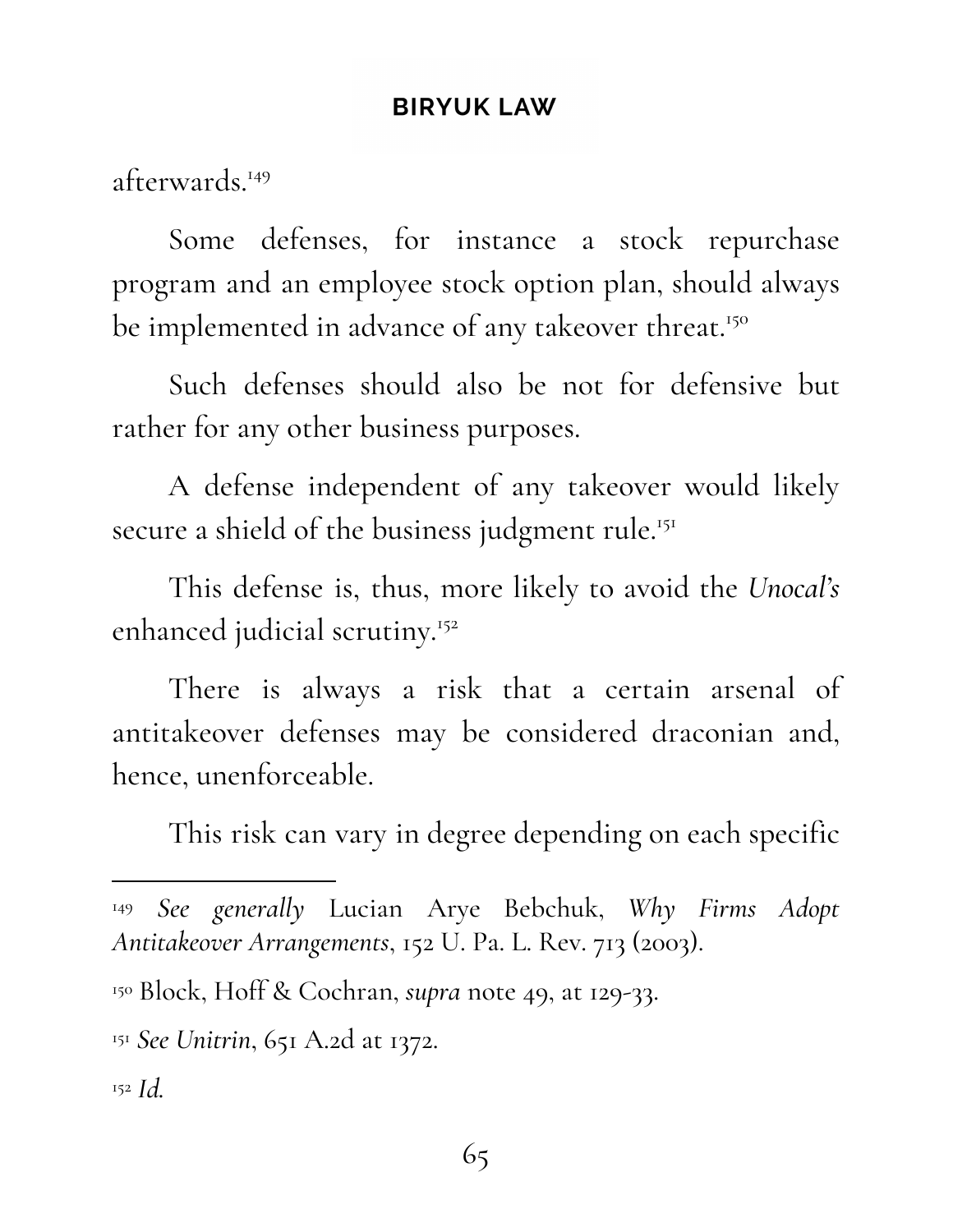corporation and situation. It is, thus, important to seek a legal assessment of this risk.

The board must always care about maximizing the value for the target's shareholders. An efficient way to do this in any antitakeover situation is to conduct an auction. 153

This statement particularly rests on the case of re-privatization of the largest Ukrainian steel works discussed in the following section of this paper.

It is important to note, however, that "the highest bid does not necessarily translate into the best value for the shareholders,"<sup>154</sup> particularly when the exchange involves complex economic parameters.

In the case of *In re RJR Nabisco, Inc. Shareholders Litigation*, for example, the result of bidding for RJR was

<sup>153</sup> *See, e.g.*, Brown, Bird & Regner, *supra* note 2, at 337; Cole, Jr., Grossman & Pagnani, *supra* note 103, at 322.

<sup>154</sup> Block, Hoff & Cochran, *supra* note 49, at 107.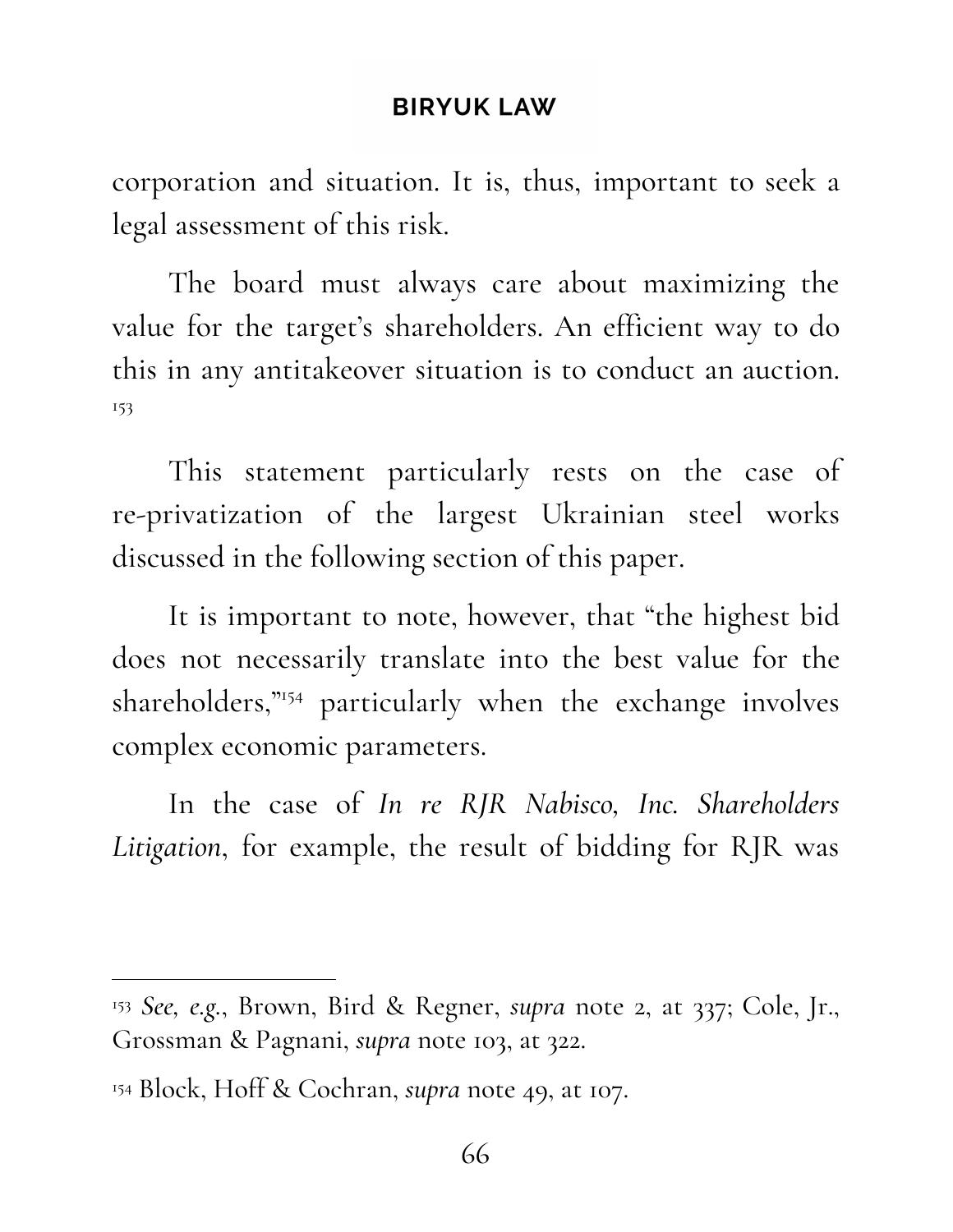that two of "the bids were substantially equivalent."<sup>155</sup> They both offered a combination of cash and securities.

The RJR's board favored a proposal with a lower per share price, but with a higher equity interest and more valuable convertible debentures and other financial aspects of exchange. 156

To avoid any confusion in such a situation, the approval of acceptance of a proposal should lie with the shareholders.

This approval would help directors to discharge their fiduciary duties properly. It would furthermore allow shareholders to express their interests in such crucial corporate events as takeovers.

As a separate matter, it is important for the board to consider the disadvantages of a leveraged recapitalization for the shareholders.

Such recapitalization " substitutes corporate equity <sup>155</sup> *In re RJR Nabisco, Inc. Shareholders Litigation*, 1989 WL 7036, 11 (Del. Ch.), 14 Del. J. Corp. L. 1132, 1152 (Del. Ch. 1989). <sup>156</sup> *Id.*, WL 7036 at 12, 14 Del. J. Corp. L. at 1153.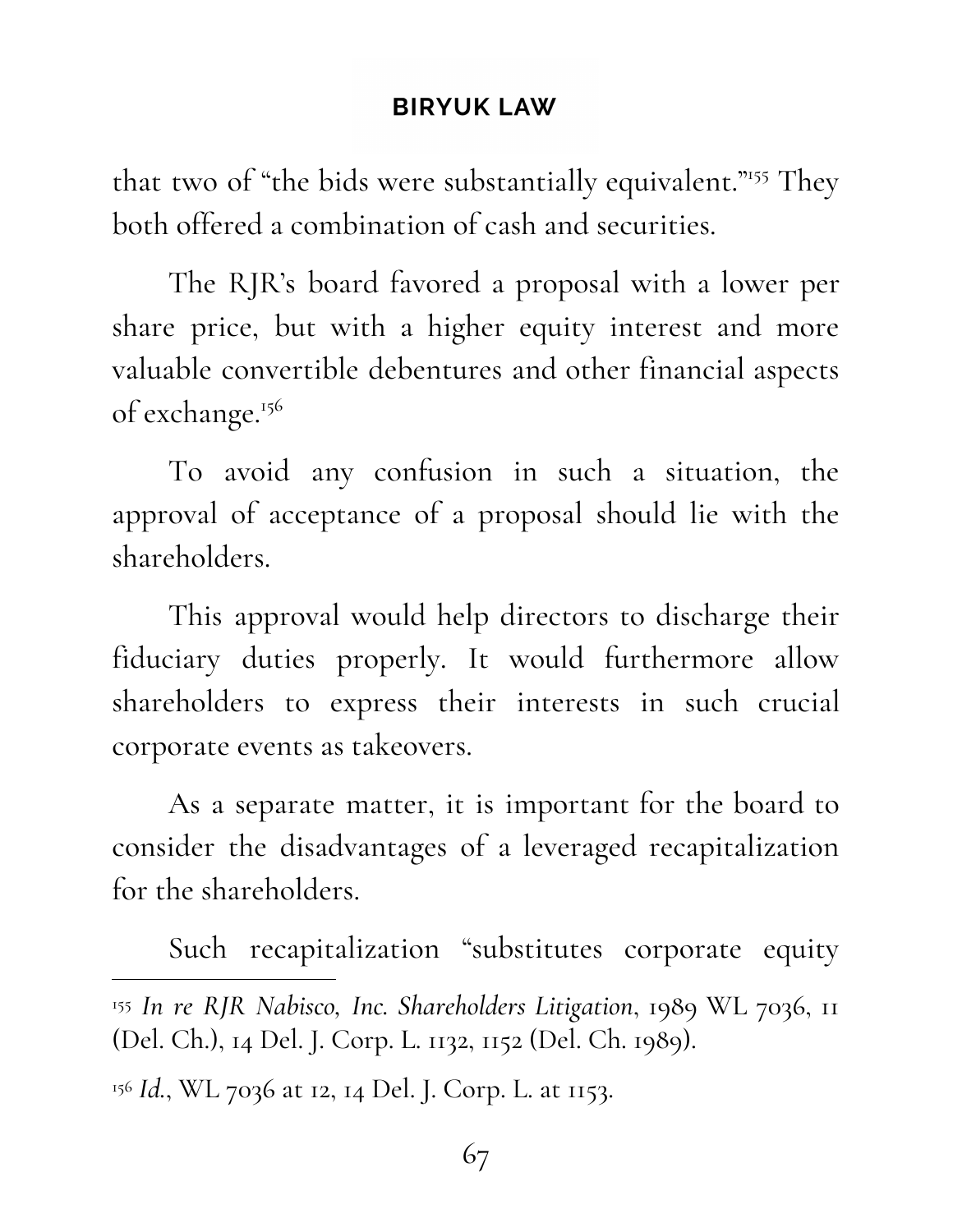with corporate debt." 157

Since this substitution negatively affects the corporation, it is a quite risky and dangerous defense. 158

As long as recapitalization essentially resembles a sale of the corporation,<sup>159</sup> it must be subject to *Revlon* duty to get the highest price. 160

It is furthermore important to consider antitrust issues. Some large takeover deals fail due to anti-monopoly restrictions. 161

The target should, hence, assess the possibility of the acquirer's failure to obtain a merger approval, before undertaking any defense.

Antitrust can be an effective defense by the target pointing out relevant antitrust problems of a possible

<sup>157</sup> Wooten, *supra* note 35, at 520.

<sup>158</sup> *Id.* at 523-25.

<sup>159</sup> *Id.* at 533.

<sup>160</sup> *Id.* at 539.

<sup>161</sup> *See* Brown, Bird & Regner, *supra* note 2, at 320.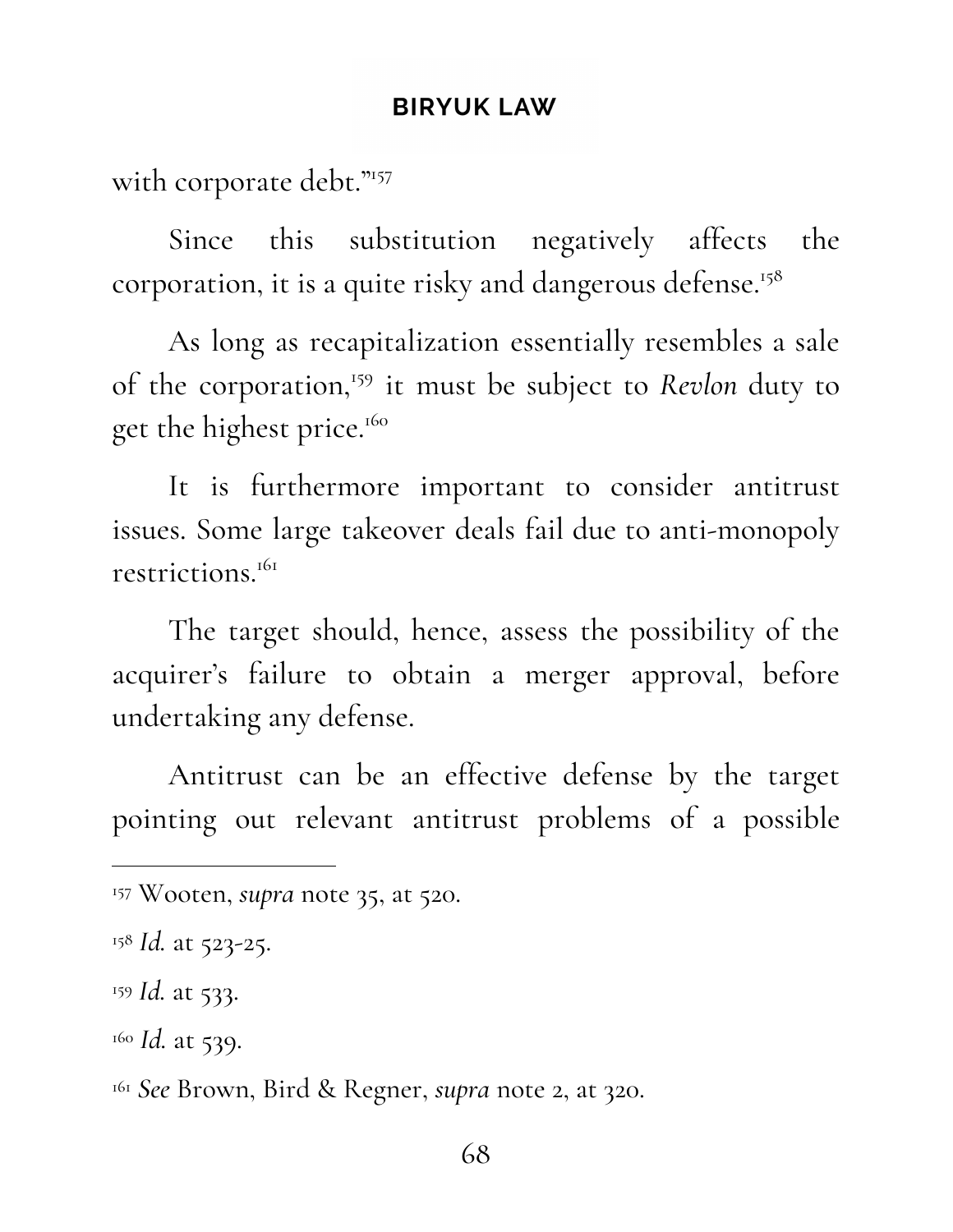takeover to the state or federal authorities.<sup>162</sup>

However, the board must be careful so as not to overuse this defense in case the acquirer later makes a satisfactory offer.

This is because the " antitrust litigation is a genie that is not always easy to put back in the bottle." 163

So, to use this defense effectively, the board should seek its approval from the shareholders.

There is an argument that the ability of the target to apply the antitrust defense depends on whether the takeover is complete or partial. 164

If the takeover is complete, then the target may not seek antitrust defense because it does not suffer " antitrust

<sup>162</sup> *See id.* at 329-330.

<sup>163</sup> *Id.* at 330.

<sup>164</sup> Andrew Zuckerman, *Standing of Targets of Hostile Takeovers to Enjoin Their Acquisition on Antitrust Grounds*, 1992/1993 Ann. Surv. Am. L. 447, 449-50 (1994).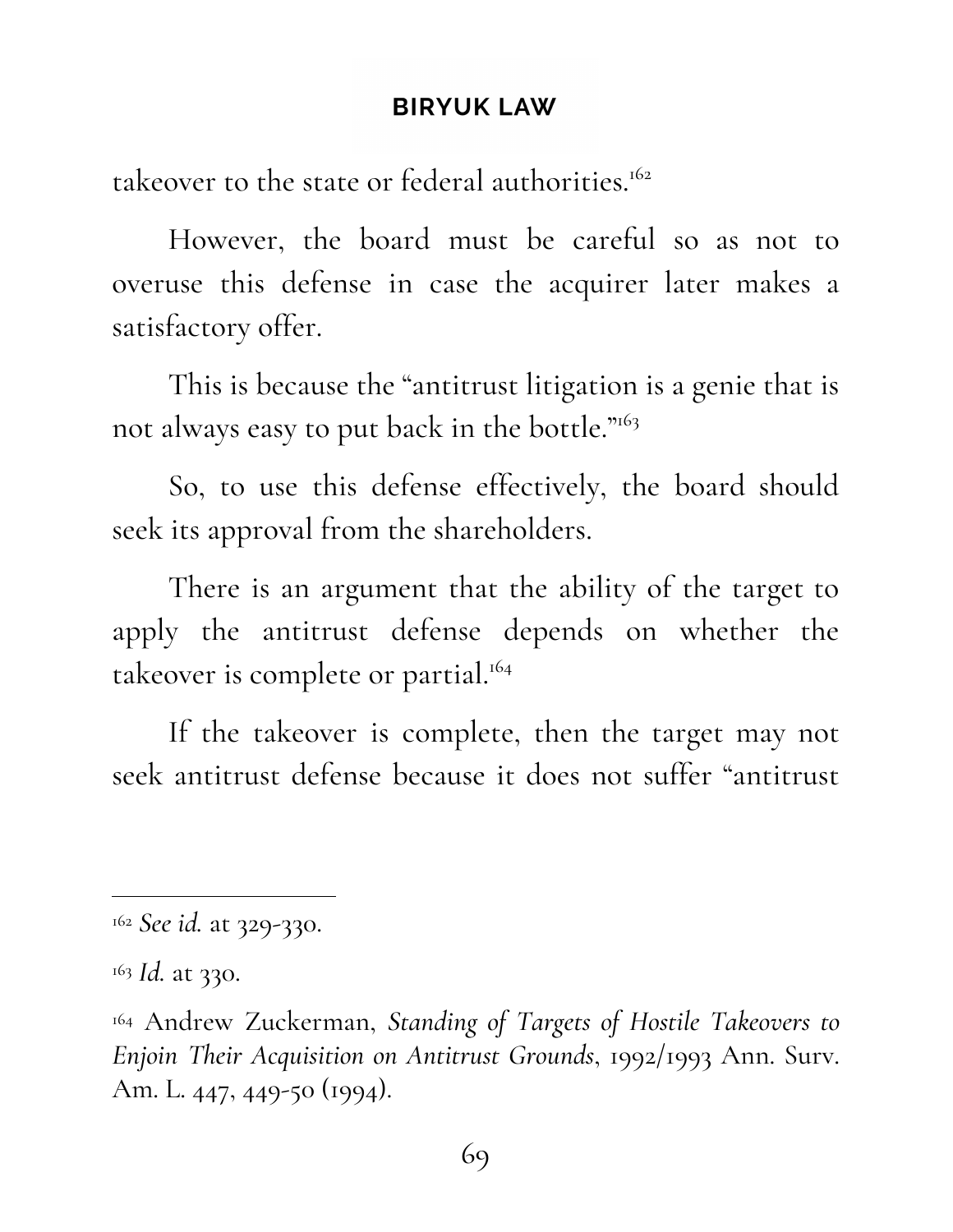injury " required but rather benefits from the takeover. 165

The purpose of antitrust law is to protect the competition, rather than a competitor. 166

To the contrary, if the takeover is partial, the target may apply antitrust defense because it remains an independent competitor. 167

It is, moreover, important to consider the legal status of the target and the acquirer.<sup>168</sup>

For example, being an insurance or other financial institution company may trigger special regulatory restrictions regarding control. 169

It is also important to consider the national security

<sup>169</sup> *Id.*

<sup>165</sup> *Id.*

<sup>166</sup> *Id.* at 482.

<sup>167</sup> *Id.* at 449-50.

<sup>168</sup> *See* Brown, Bird & Regner, *supra* note 2, at 330.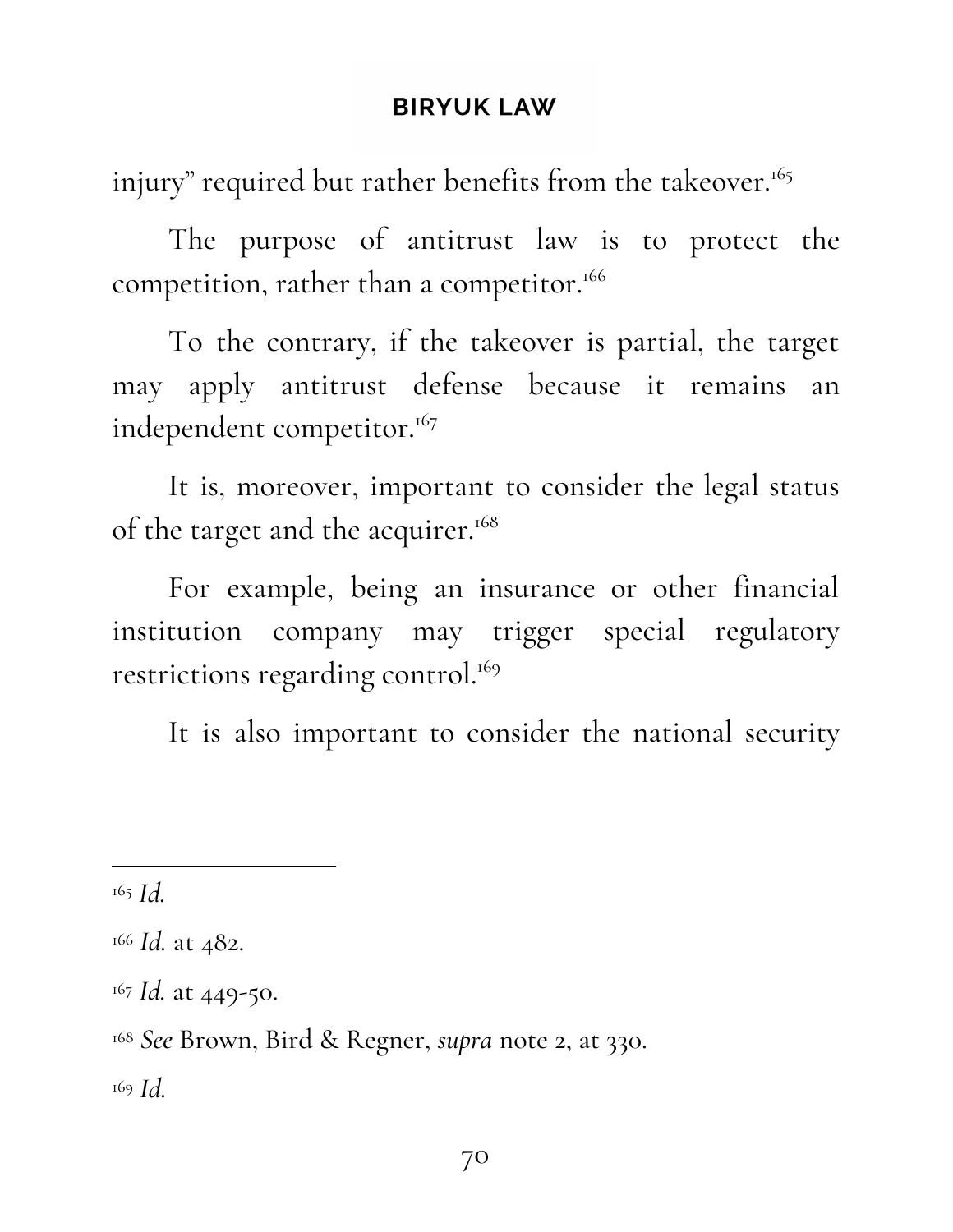issues. 170

Finally, the development and implementation of any antitakeover defense should be individual for each company. 171

# **G. Privatization: People's Interests First**

As this paper demonstrates, in any takeover activity, it is most important to protect the interests of shareholders first.

As a primary corporate constituency, the shareholders of a public corporation resemble – even though not replace – the people as the ultimate owner of a state-owned corporation.

A situation where neither shareholders' nor directors' interests should come first – an exceptional case – is a privatization of national property.

<sup>170</sup> *See id.* (providing an example of a failed takeover attempt by China).

<sup>171</sup> Aquila, *supra* note 4.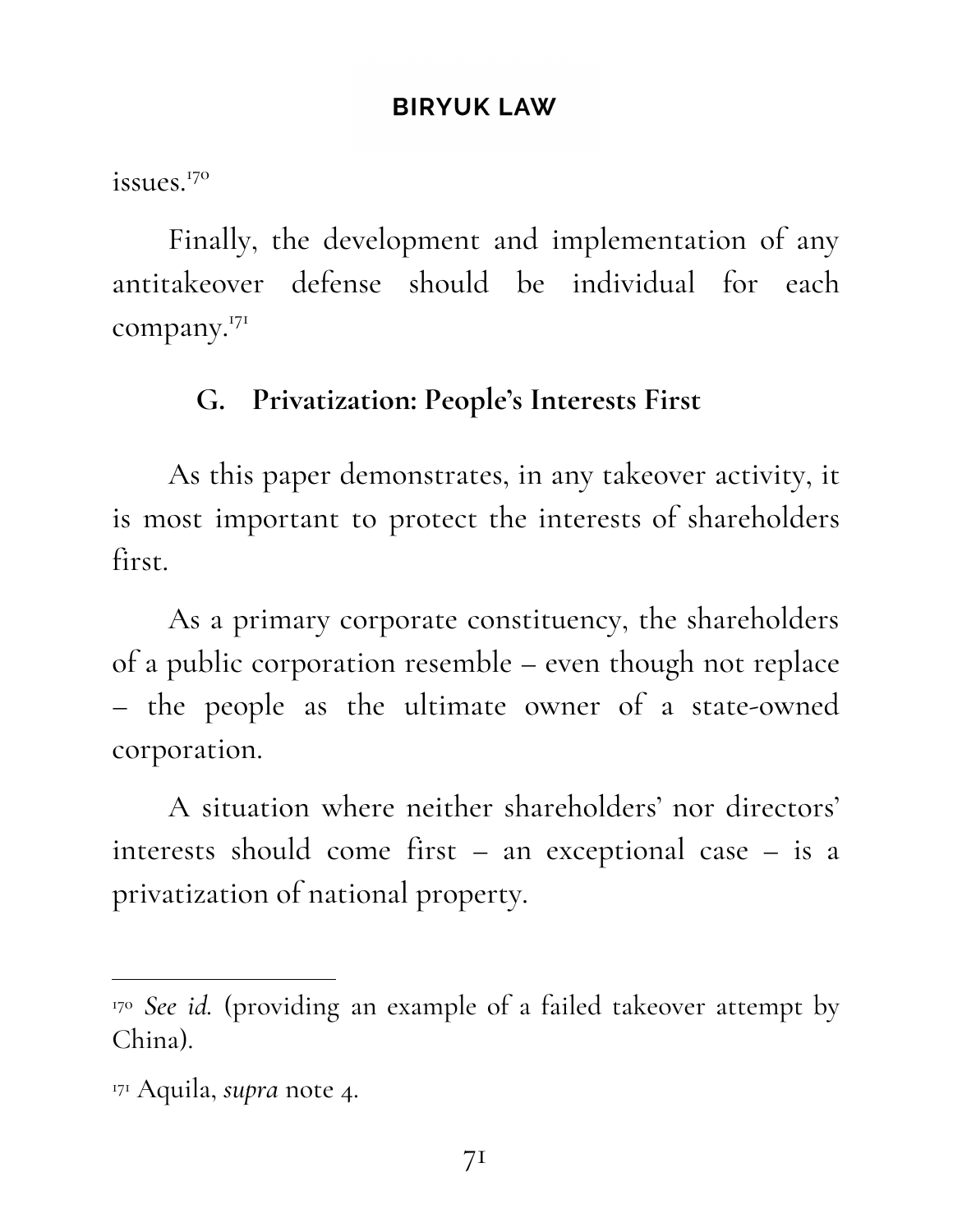It requires a primary focus on the interests of the people of the relevant country/state.

This is because the people – acting in person of the state authorities – are the ultimate owners of the property. They must be able to influence privatization by virtue of relevant legal regulation.

Such regulation should provide for a re-privatization if, and only if, grave violations take place in the course of initial privatization.

To effect re-privatization, such violations must considerably affect the value that the people receive for the property.

This was the case in Ukraine where a few people close to the former President privatized the largest steel works Kryvorizhstal for \$800 million,<sup>172</sup> less than half the price

<sup>172</sup> *2005: The Year in Review, Sale of Kryvorizhstal Hailed as Huge Success*, The Ukrainian Weekly, No. 3, Vol. LXXIV (January 15, 2006) (citing the Financial Times (London), October 26 Editorial), http://www.ukrweekly.com/Archive/2006/030612.shtml.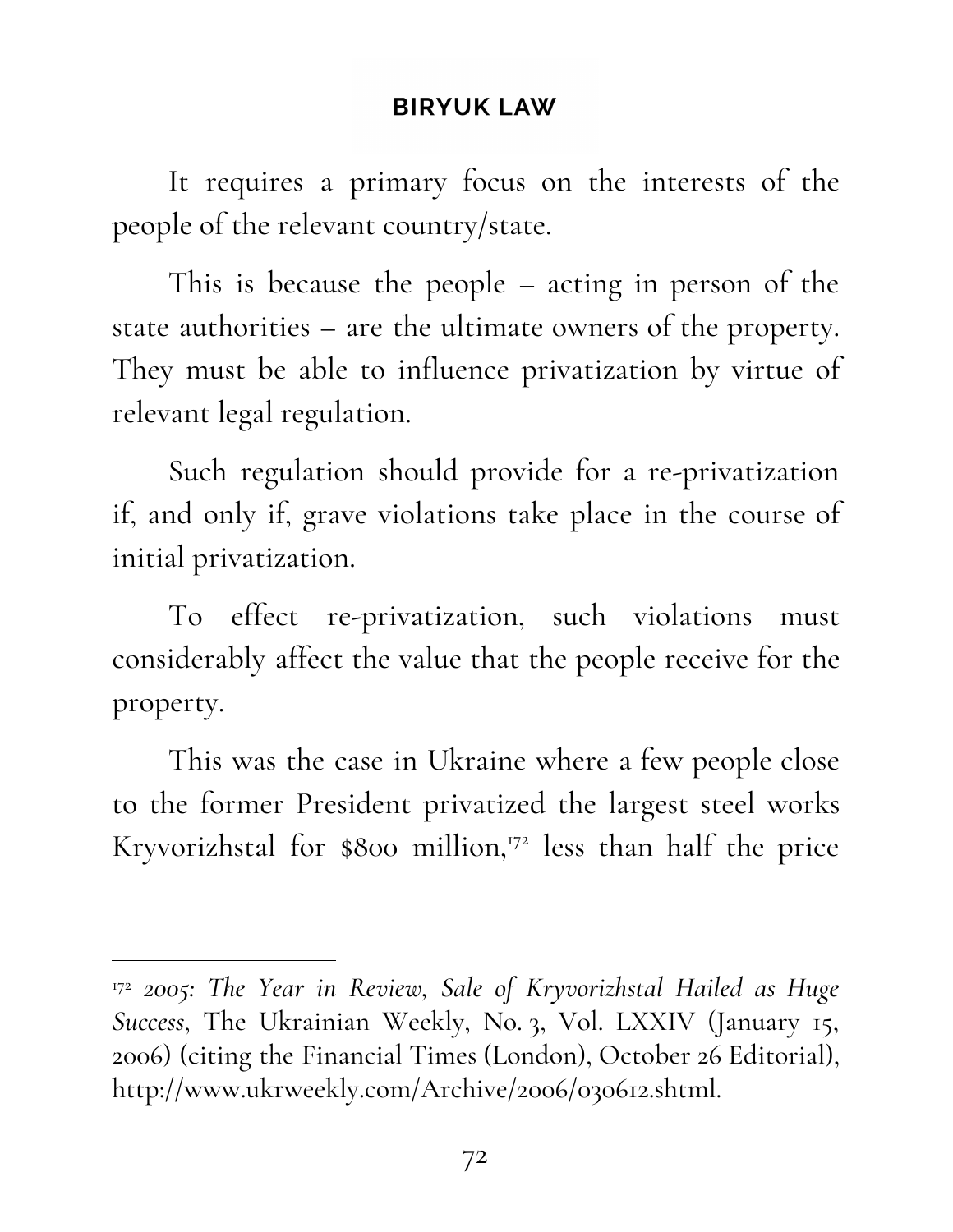another bidder offered. 173

This grave violation caused invalidation of the privatization and led to re-privatization of the works a year later.

Mittal Steel, the world's largest steelmaker, re-privatized by public auction the works for \$4.8 billion. 174

As a result, the national budget of Ukraine received six times more consideration for the works than it received from the initial privatization.

This tremendous difference in price was not due to any market value change or initial owner improvements. It was merely a fair market value of the works.

The re-privatization, hence, served the interests of the people of Ukraine as it should have.

A re-privatization prospect is a good tool in

<sup>173</sup> Niall Green, *Behind the Collapse of Ukraine's "Orange Revolution,"* ICFI (April 6, 2006), http://www.wsws.org /articles/2006/apr2006/ukra-a06.shtml.

<sup>174</sup> *2005: The Year in Review, Sale of Kryvorizhstal Hailed as Huge Success, supra* note 172.

73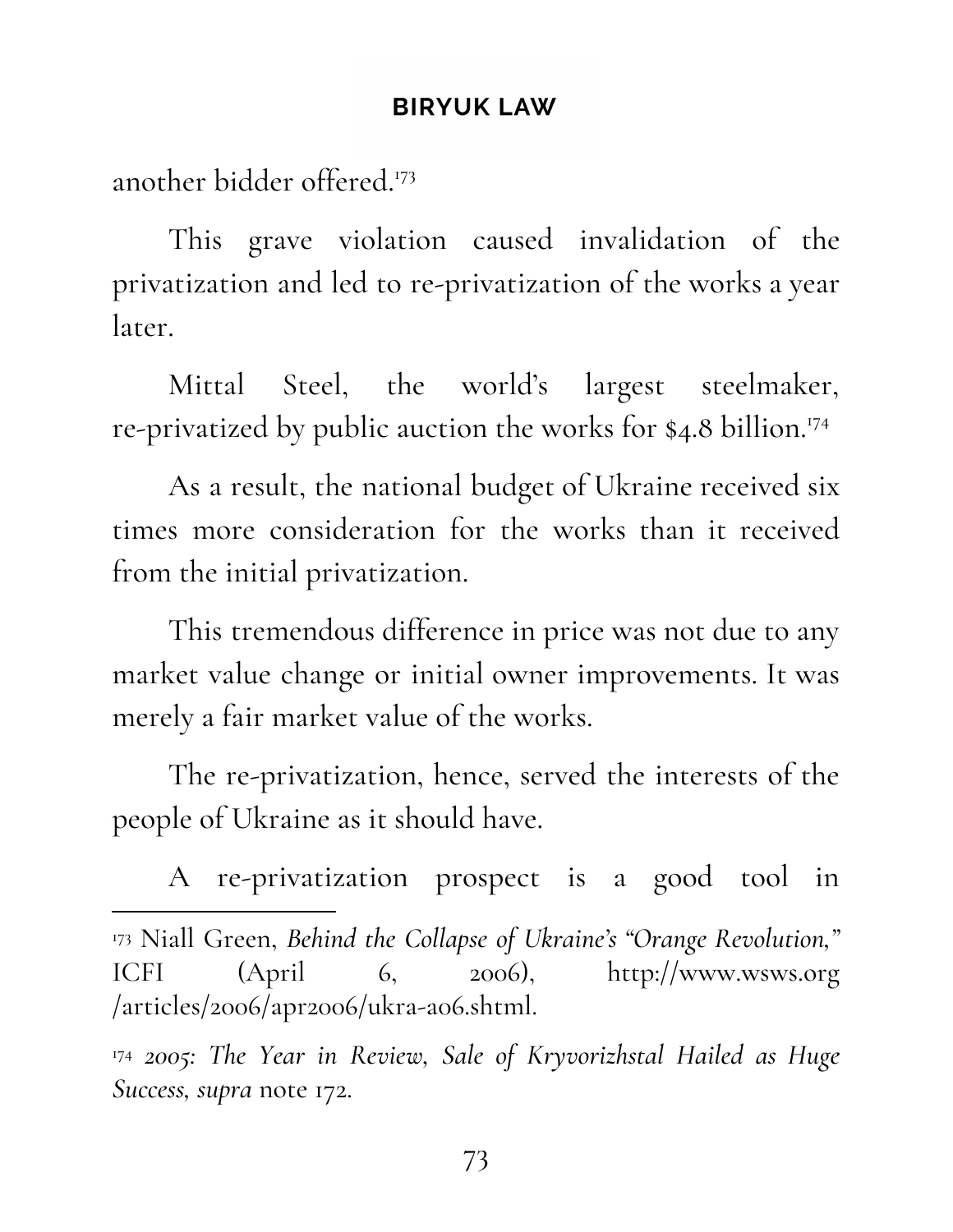controlling the performance by the property owner of the terms and conditions of the privatization contract with the government.

It often provides that in the case of certain grave violations, a court may rescind the contract and restitute the parties.

This makes it possible for the owner's competitors to challenge the owner's rights during a certain period of time necessary to perform certain contract conditions.

Such a time can be as long as tens of years. This, in and of itself, can be an effective tool for a hostile takeover by competitors should the current owner fail to honor his obligations.

This re-privatization was obviously in the best interests not only of the people of Ukraine, but also of the initial shareholder, i.e., the Government of Ukraine.

This case emphasizes the importance of protecting the ultimate business owner, *i.e.*, the people.

This corporate constituency in a government-owned corporation is very similar to shareholders in a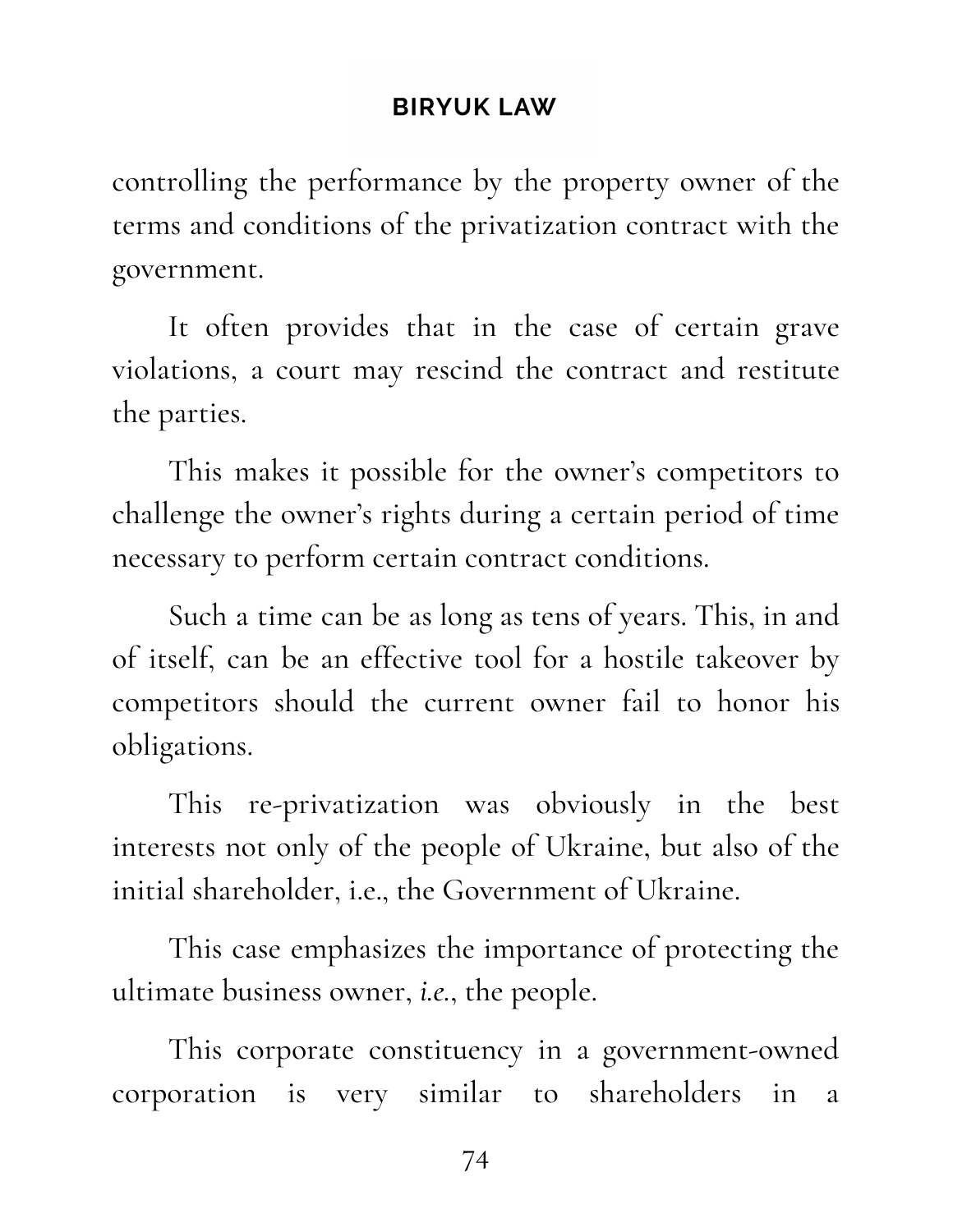private-owned publicly-traded corporation.

This similarity adds to the argument that it is the interests of these constituencies that should come first and before the interests of the management.

This further emphasizes the need for enhanced scrutiny of the management's actions in case of change of control.

# **IV. Conclusion**

As this paper has demonstrated, there are numerous problems regarding hostile corporate takeovers and defenses against them.

The most fundamental problem is that of unlimited power of directors and their corresponding lack of responsibility and accountability in the antitakeover area.

This problem touches the very essence of corporate governance: Whose interests prevail and how.

The paper focused on the major problems of antitakeover defenses that the target's board implements.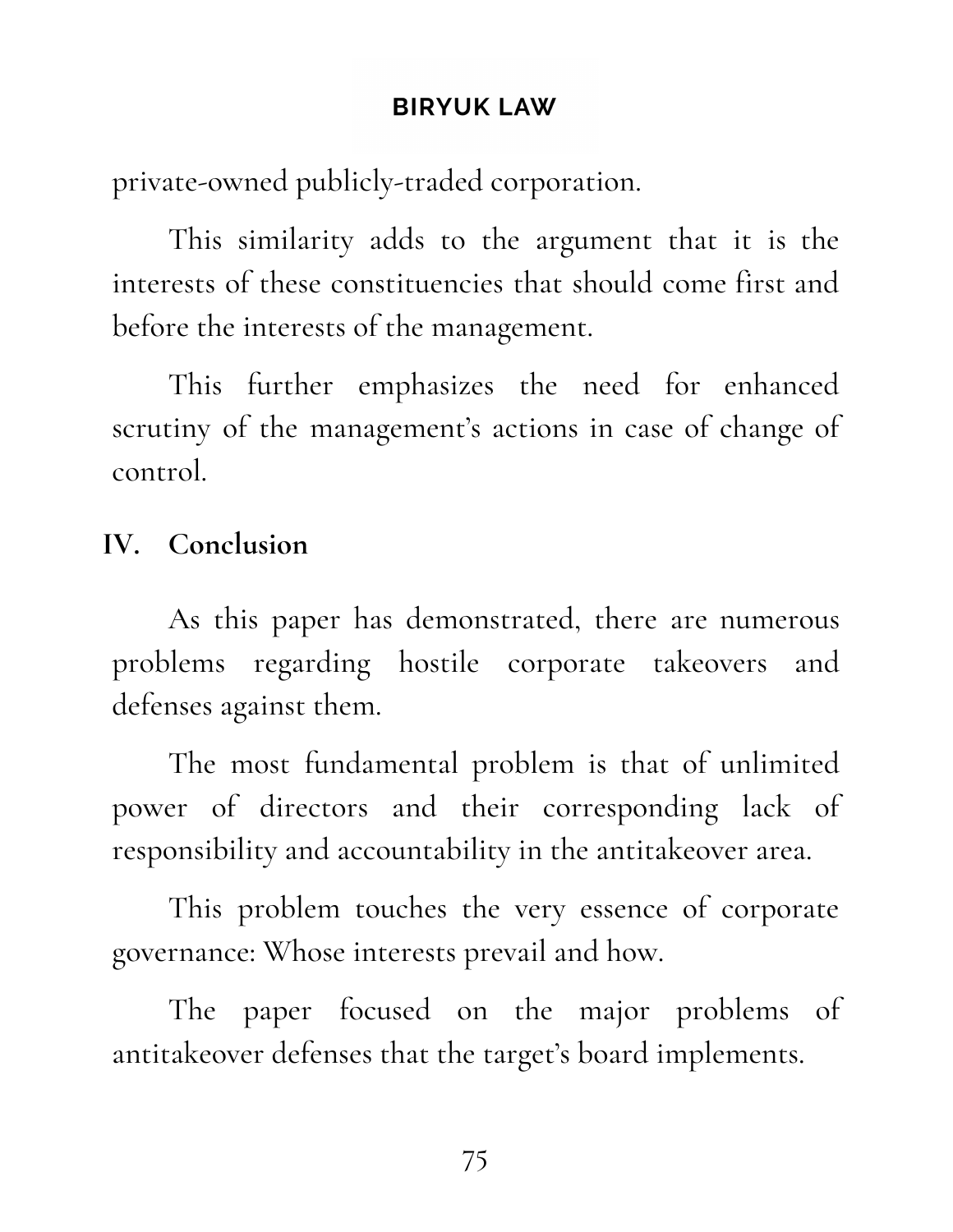These defenses favored the directors, often, if not always, at the expense of shareholders.

In case of a hostile takeover, the conflict of interests between the directors and the shareholders is imminent.

The paper, hence, suggested a viable solution to the problem: To raise the level of directors' responsibility.

To effectuate this solution, the courts should raise the standard of judicial scrutiny of the directors' antitakeover activity from the enhanced scrutiny to a strict scrutiny.

The level of scrutiny should, in particular, reach that of the entire fairness standard. The directors must, namely, have a burden to prove that their antitakeover defenses were in the best interests of the target and its shareholders.

It is only after such a raise in the directors' responsibility that the defenses will become fair as to the corporation and its shareholders.

This improvement would stimulate the directors to discharge their fiduciary duties properly.

Such a development would, therefore, generally